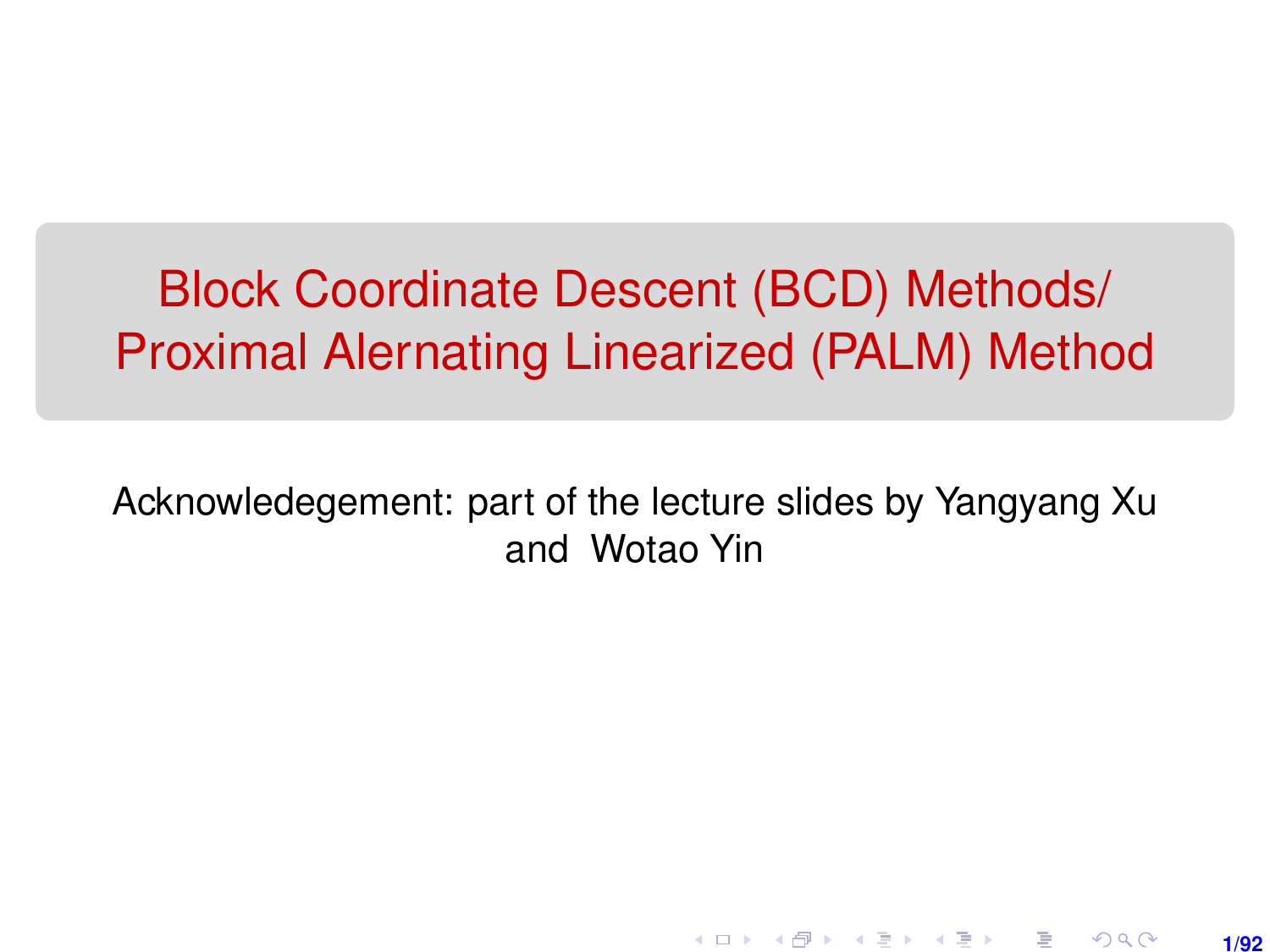#### **References**

- Y. Xu and W. Yin. A block coordinate descent method for regularized multi-convex optimization with applications to nonnegative tensor factorization and completion. SIAM Journal on imaging sciences, 6(3), pp. 1758–1789, 2013.
- Y. Xu and W. Yin. A globally convergent algorithm for nonconvex optimization based on block coordinate update. <http://arxiv.org/abs/1410.1386>
- Jerome Bolte, Shoham Sabach, Marc Teboulle, Proximal alternating linearized minimization for nonconvex and nonsmooth problems, mathematical programming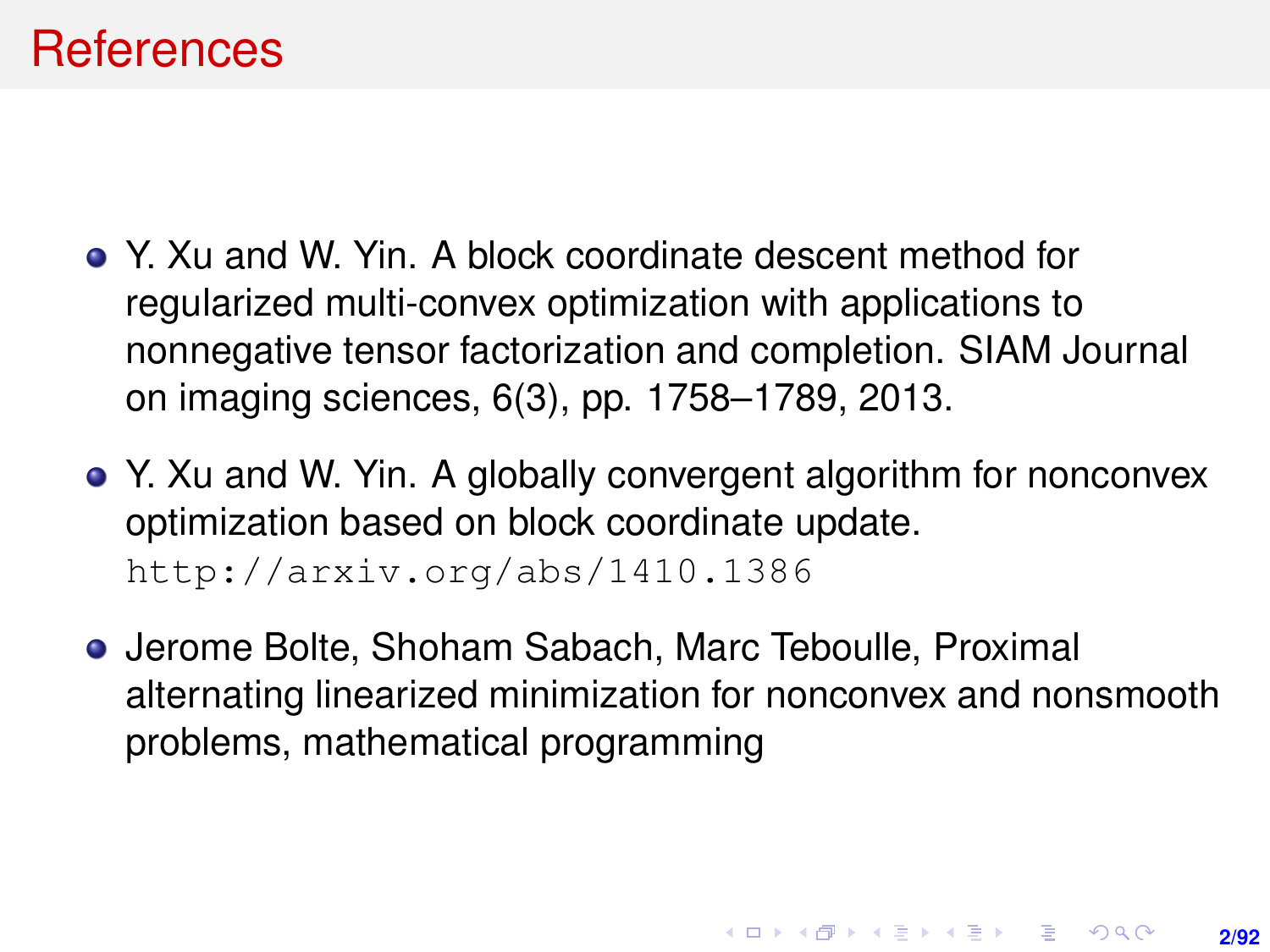# <span id="page-2-0"></span>**Outline**



#### **[Model Problems and Applications](#page-2-0)**

#### **[BCD Algorithms](#page-7-0)**

#### **[Convergence](#page-21-0)**

- 4 [A Row by Row Method For SDP](#page-38-0)
- 5 [HOGWILD! Asynchronous SGD](#page-47-0)

### **[CYCLADES](#page-69-0)**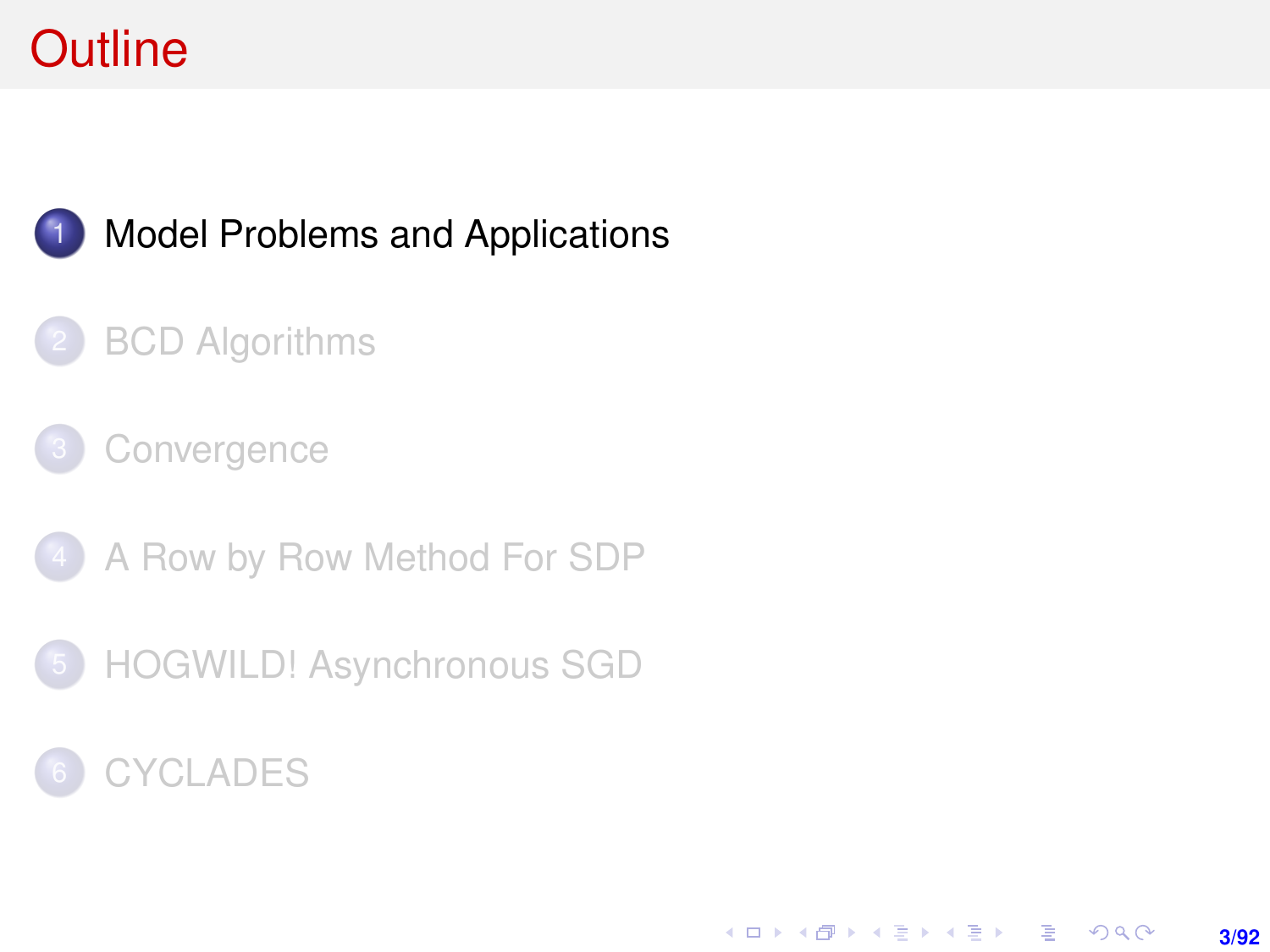# Regularized multi-convex optimization

Model

$$
\min_{x} F(x_1, x_2, \dots, x_s) = f(x_1, x_2, \dots, x_s) + \sum_{i=1}^{s} r_i(x_i)
$$

#### where

1. *f* is differentiable and multi-convex, generally non-convex; e.g.  $f(x_1, x_2) = x_1^2 x_2^2 + 2x_1^2 + x_2;$ 

2. each  $r_i$  is convex, possibly non-smooth; e.g.  $r_i(x_i) = \|x_i\|_1;$ 

3.  $r_i$  is defined on  $\mathbb{R} \cup \infty$ ; it can enforce  $x_i \in \mathcal{X}_i$  by setting

$$
r_i(x_i) = \delta_{\mathcal{X}_i}(x_i) = \begin{cases} 0, & \text{if } x_i \in \mathcal{X}_i, \\ \infty, & \text{otherwise.} \end{cases}
$$

**4/92**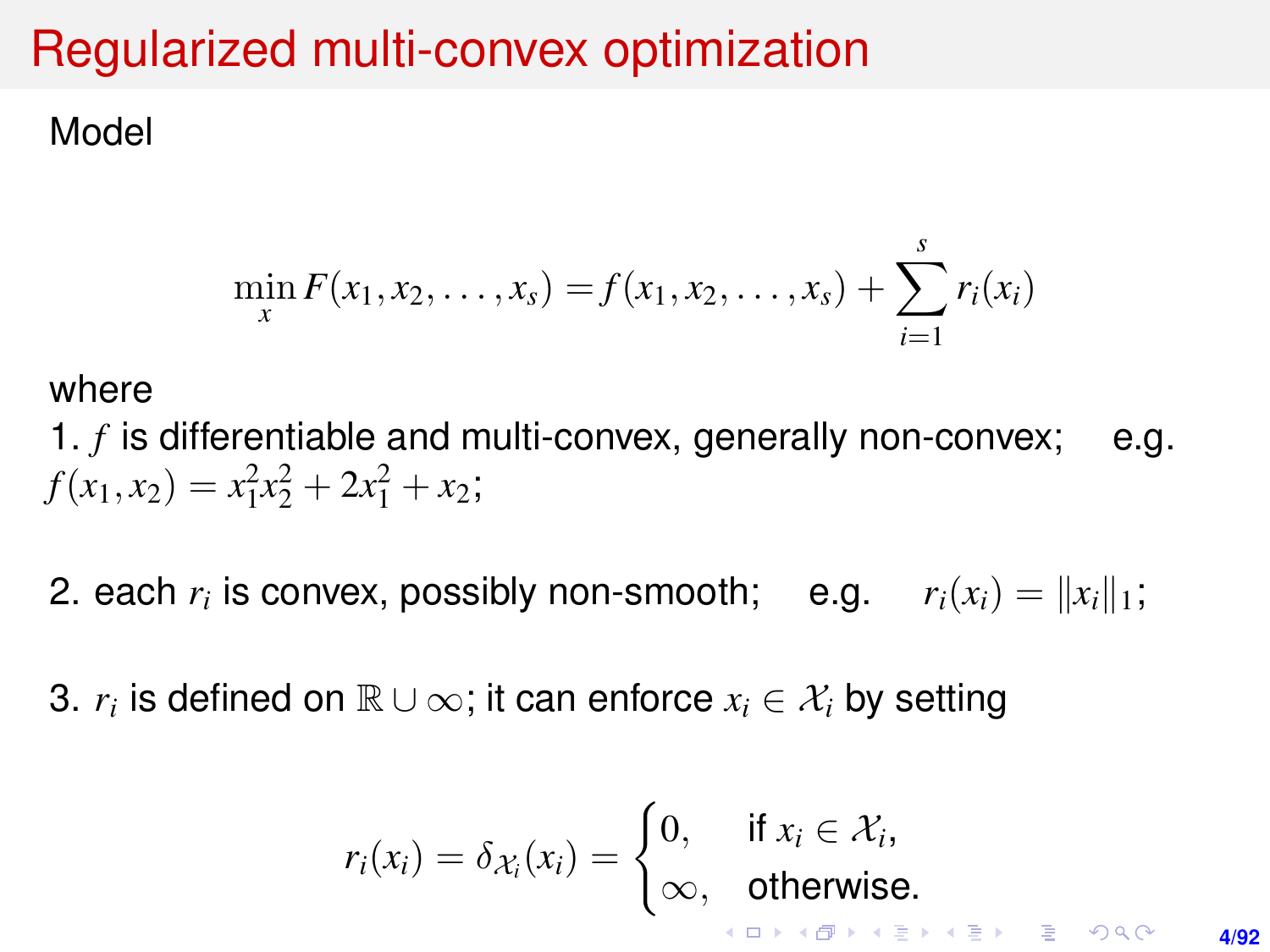## **Applications**

Low-rank matrix recovery (Recht et. al, 2010)

$$
\min_{X,Y} \lVert \mathcal{A}(XY) - \mathcal{A}(M) \rVert^2 + \alpha \lVert X \rVert_F^2 + \beta \lVert Y \rVert_F^2
$$

• Sparse dictionary learning (Mairal et. al, 2009)

$$
\min_{D,X} \frac{1}{2} \|DX - Y\|_F^2 + \lambda \sum_i \|x_i\|_1, \text{ s.t. } \|d_j\|_2 \le 1, \forall j;
$$

Blind source separation (Zibulevsky and Pearlmutter, 2001)

$$
\min_{A,Y} \frac{1}{2} \|AYB - X\|_F^2 + \lambda \|Y\|_1, \text{ s.t. } \|a^j\|_2 \le 1, \forall j;
$$

**5/92**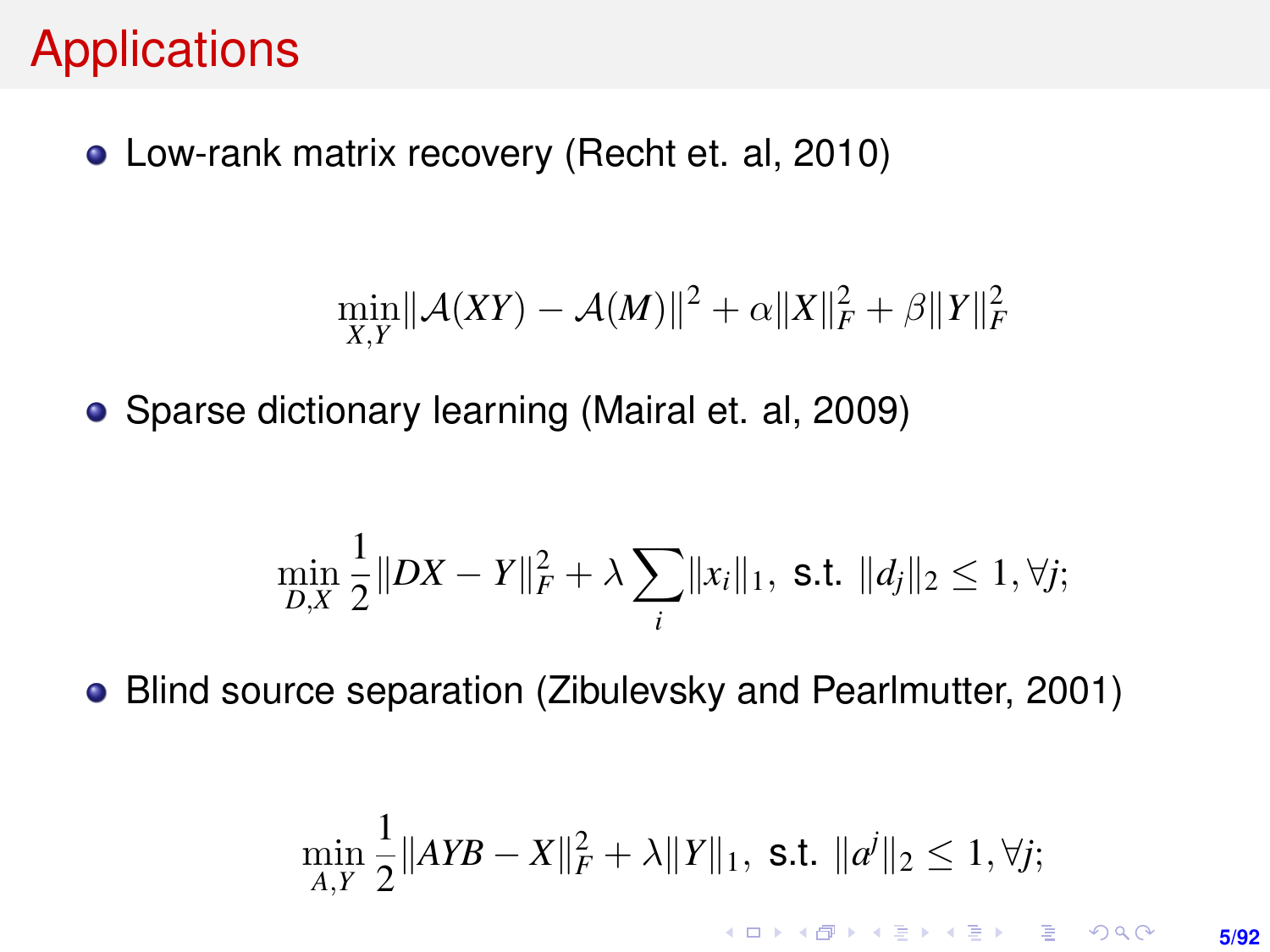Nonnegative matrix factorization (Lee and Seung, 1999)

$$
\min_{X,Y} \|M - XY\|_F^2, \text{ s.t. } X \ge 0; Y \ge 0;
$$

• Nonnegative tensor factorization (Welling and Weber, 2001)

$$
\min_{A_1,\ldots,A_N\geq 0} \|\mathcal{M}-A_1\circ A_2\circ \ldots \circ A_N\|_F^2;
$$

**6/92**

**KORKARK (EXIST) E MOOR**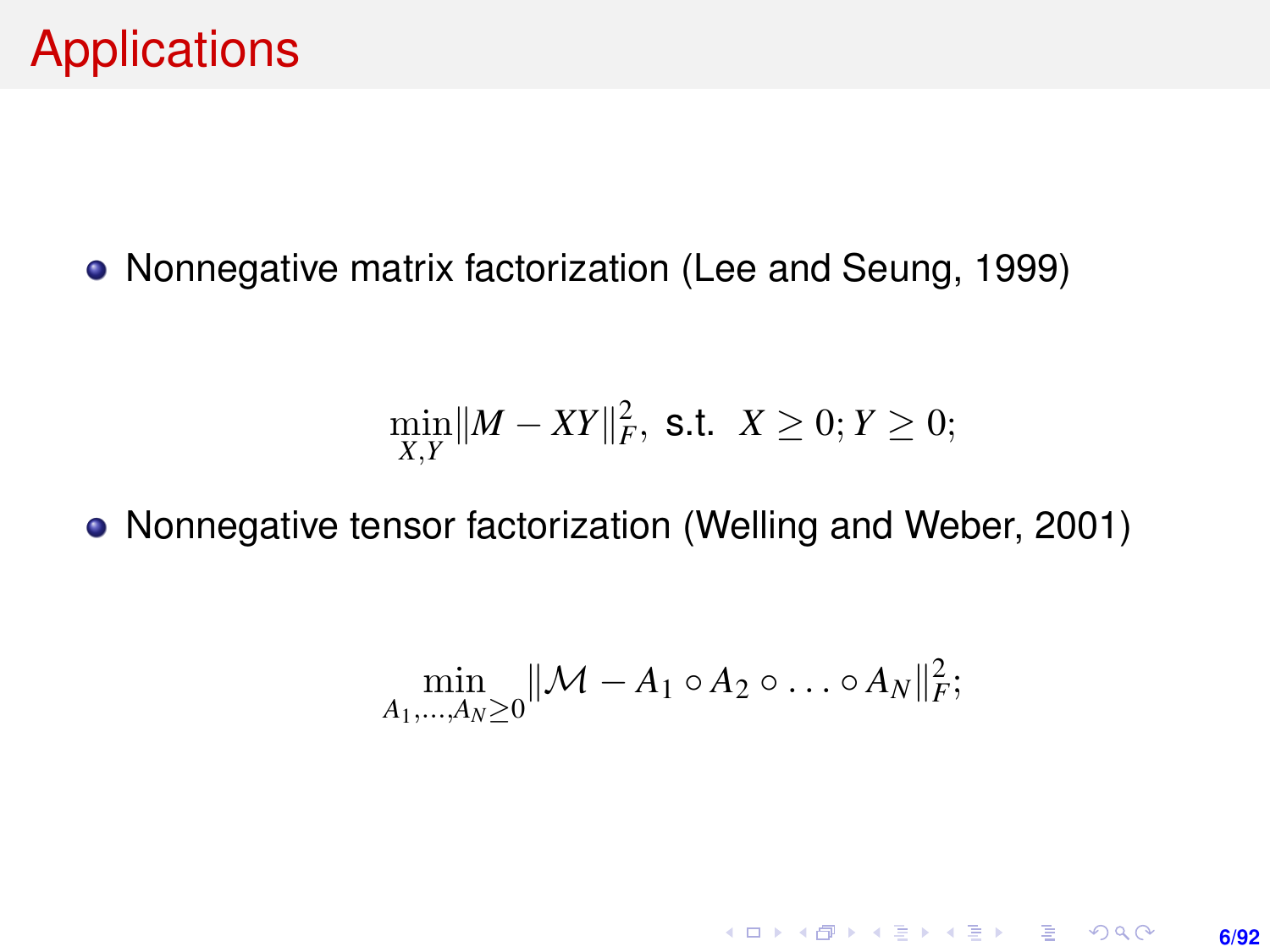Non-convexity and non-smoothness cause

- 1. tricky convergence analysis;
- 2. expensive updates to all variables simultaneously.

Goal: to develop an efficient algorithm with simple update and global convergence (of course, to a stationary point)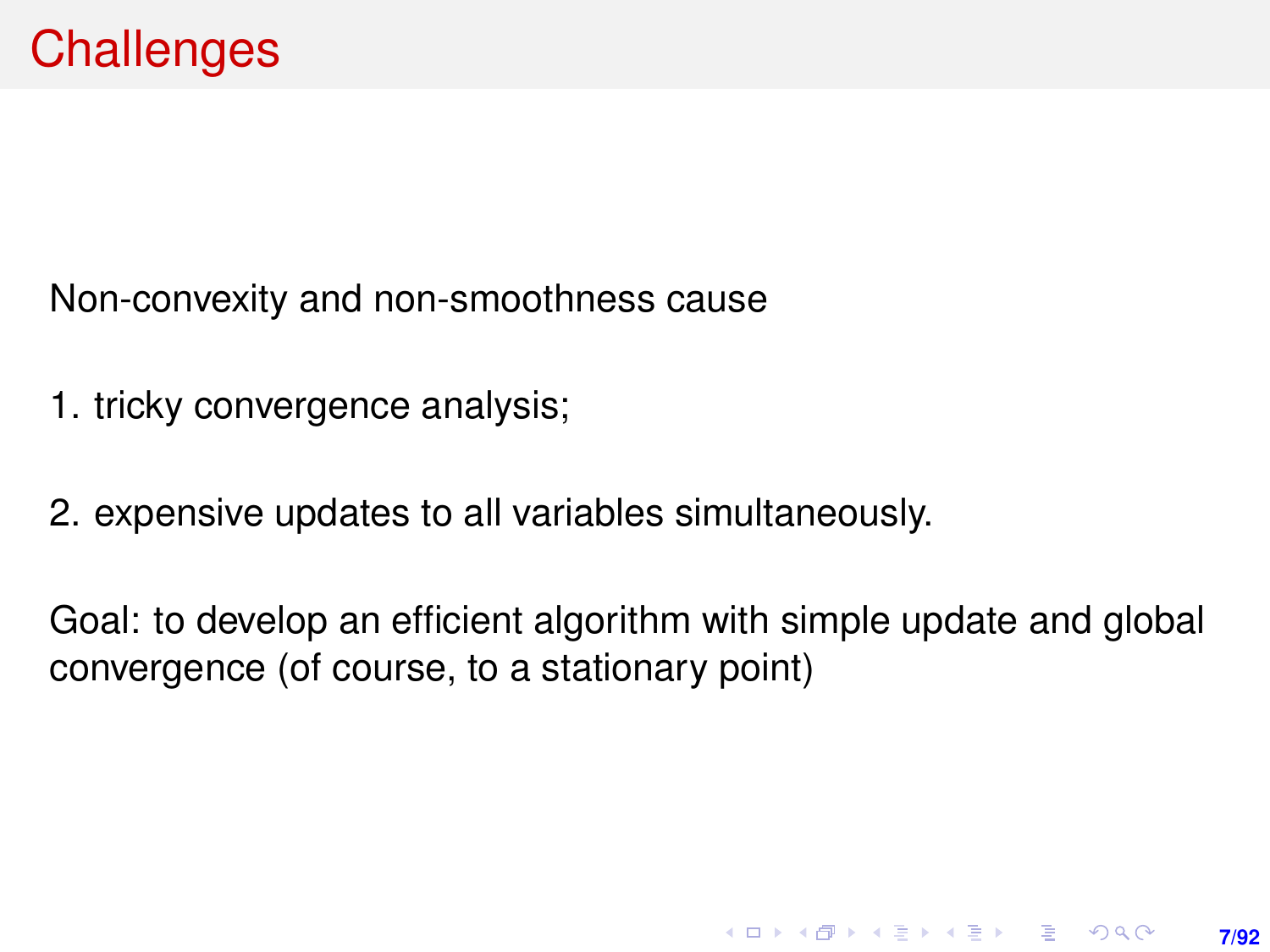# <span id="page-7-0"></span>**Outline**



### 2 [BCD Algorithms](#page-7-0)



- 4 [A Row by Row Method For SDP](#page-38-0)
- 5 [HOGWILD! Asynchronous SGD](#page-47-0)

#### **[CYCLADES](#page-69-0)**

KORK (FIRKER EN DE ROACH **8/92**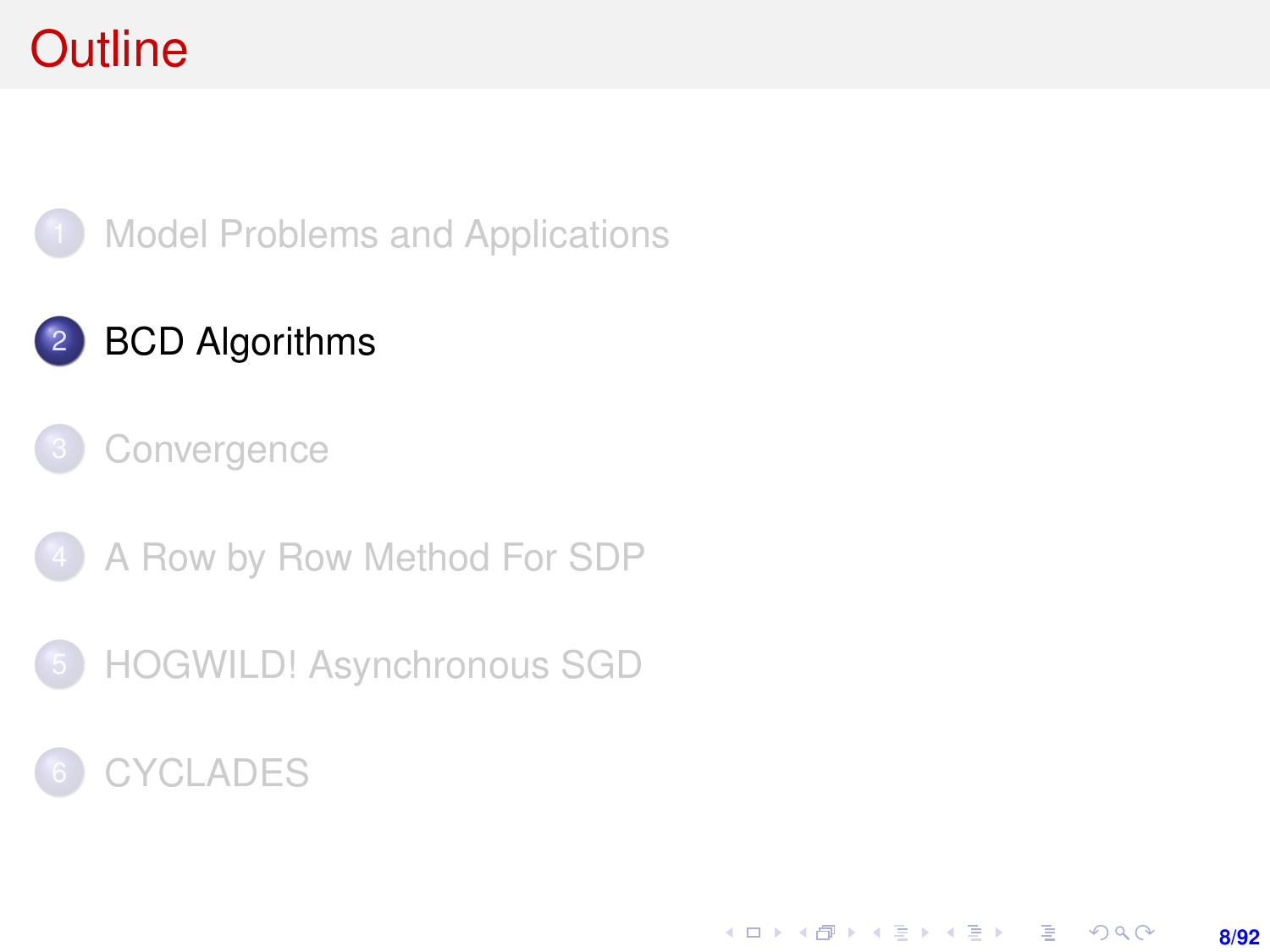# Framework of block coordinate descent (BCD)

$$
\min_{x} F(x_1, x_2, \ldots, x_s) = f(x_1, x_2, \ldots, x_s) + \sum_{i=1}^{s} r_i(x_i)
$$

```
Algorithm 1: Block coordinate descent
Initialization:choose(x_1^0, \ldots, x_s^0)for k = 1, 2, \ldots, do
     for i = 1, 2, ..., s do
           update x_i^k with all other blocks fixed
     end for
     if stopping criterion is satisfied then
     return (x_1^k, \ldots, x_s^k)end if
```
#### **end for**

Throughout iterations, each block  $x_i$  is updated by one of the three update schemes (coming next...)**KORKAR KERKER E VOOR**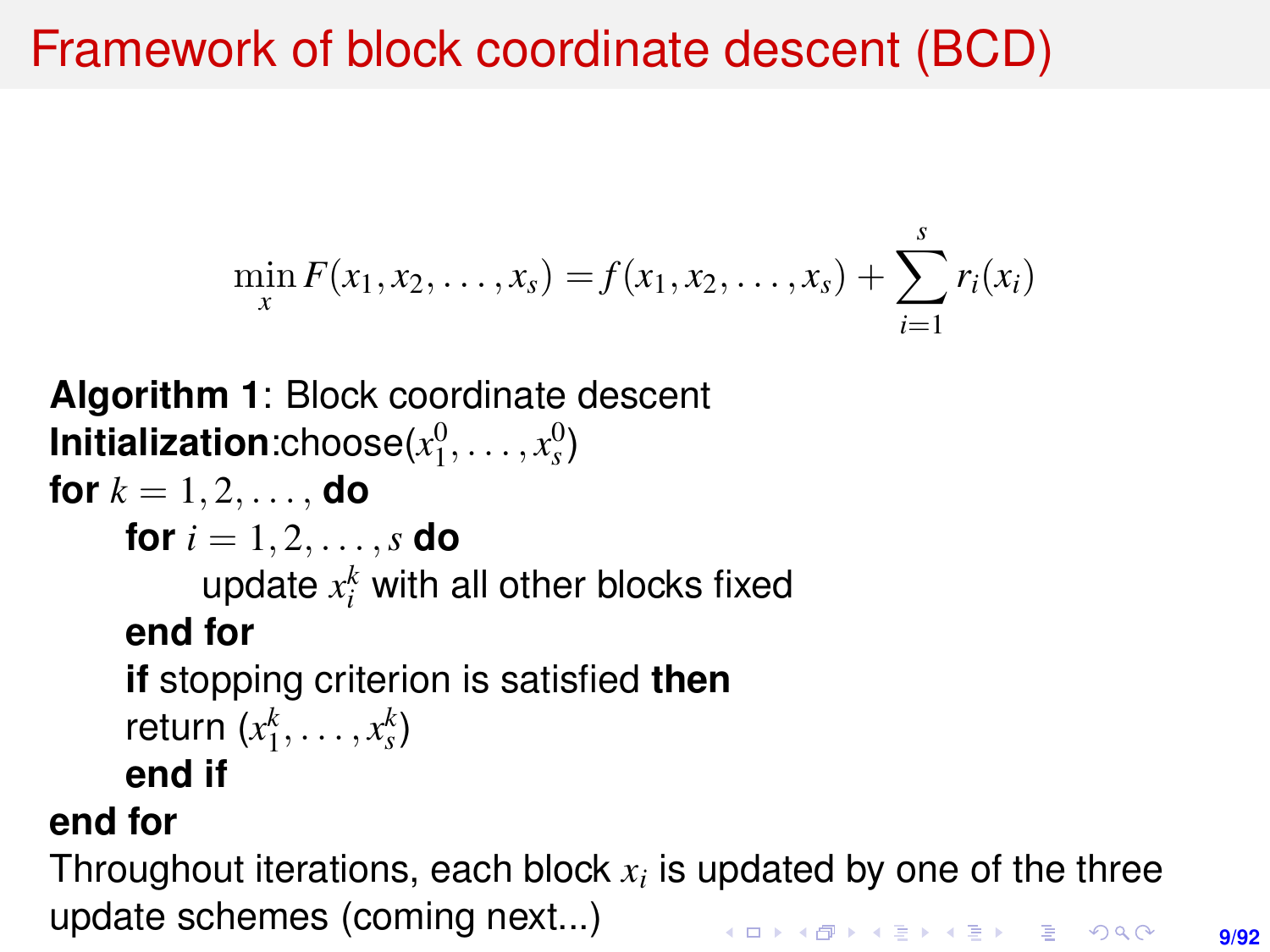# Scheme 1: block minimization

The most-often used update:

$$
x_i^k = \operatorname*{argmin}_{x_i} F(x_1^k, \dots, x_{i-1}^k, x_i, x_{i+1}^{k-1}, \dots, x_s^{k-1})
$$

Existing results for differentiable convex *F*:

- Differentiable *F* and bounded level set ⇒ objective converges to optimal value(Warga'63);
- Further with strict convexity ⇒ sequence converges(Luo and Tseng'92);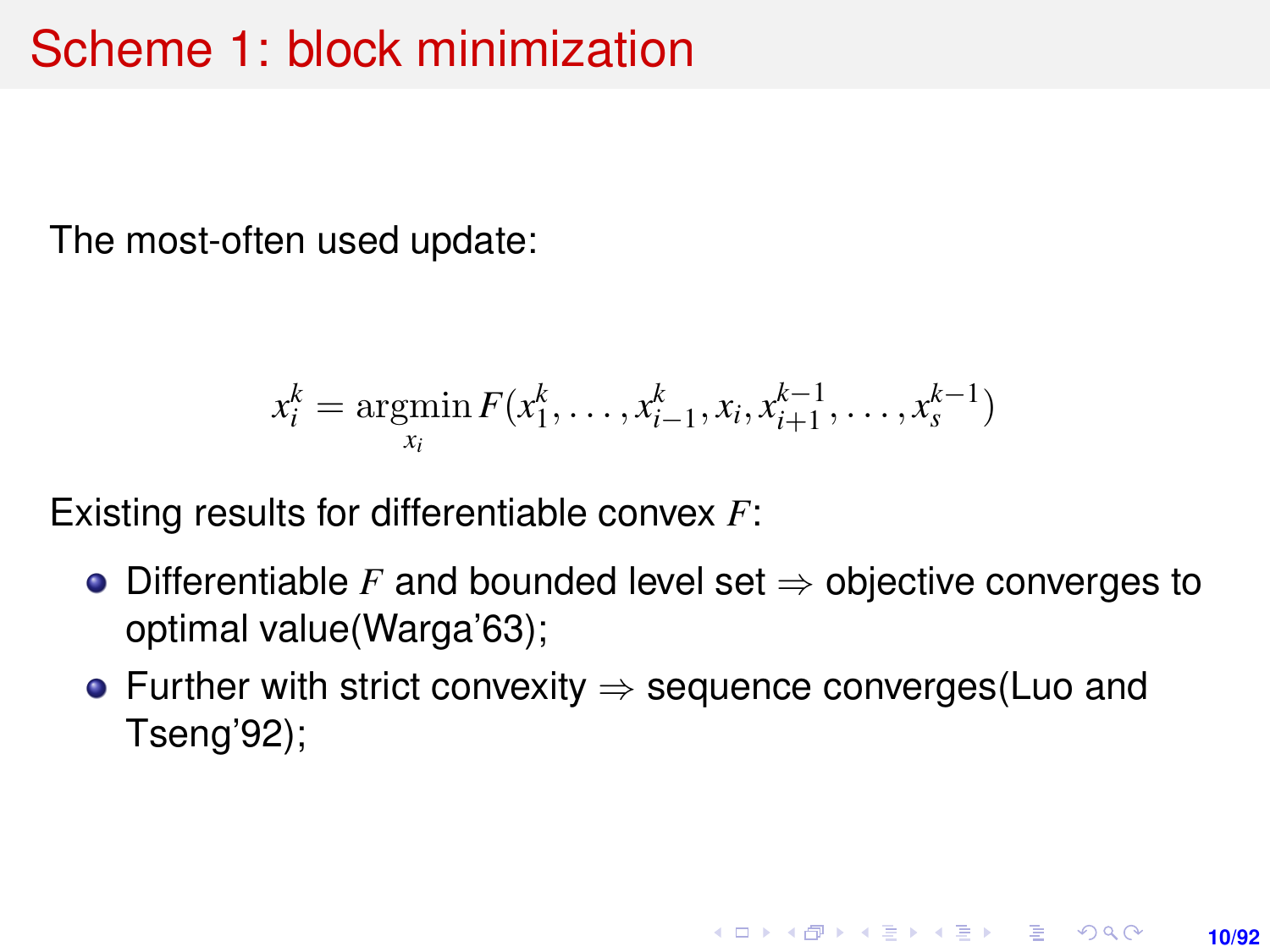Existing results for non-differentiable convex *F*:

Non-differentiable *F* can cause stagnation at a non-critical point(Warga'63):

Non-smooth part is separable ⇒ subsequence convergence(*i*.*e*., exists a limit point) (Tseng'93)

**11/92**

KORK ERKER ERKER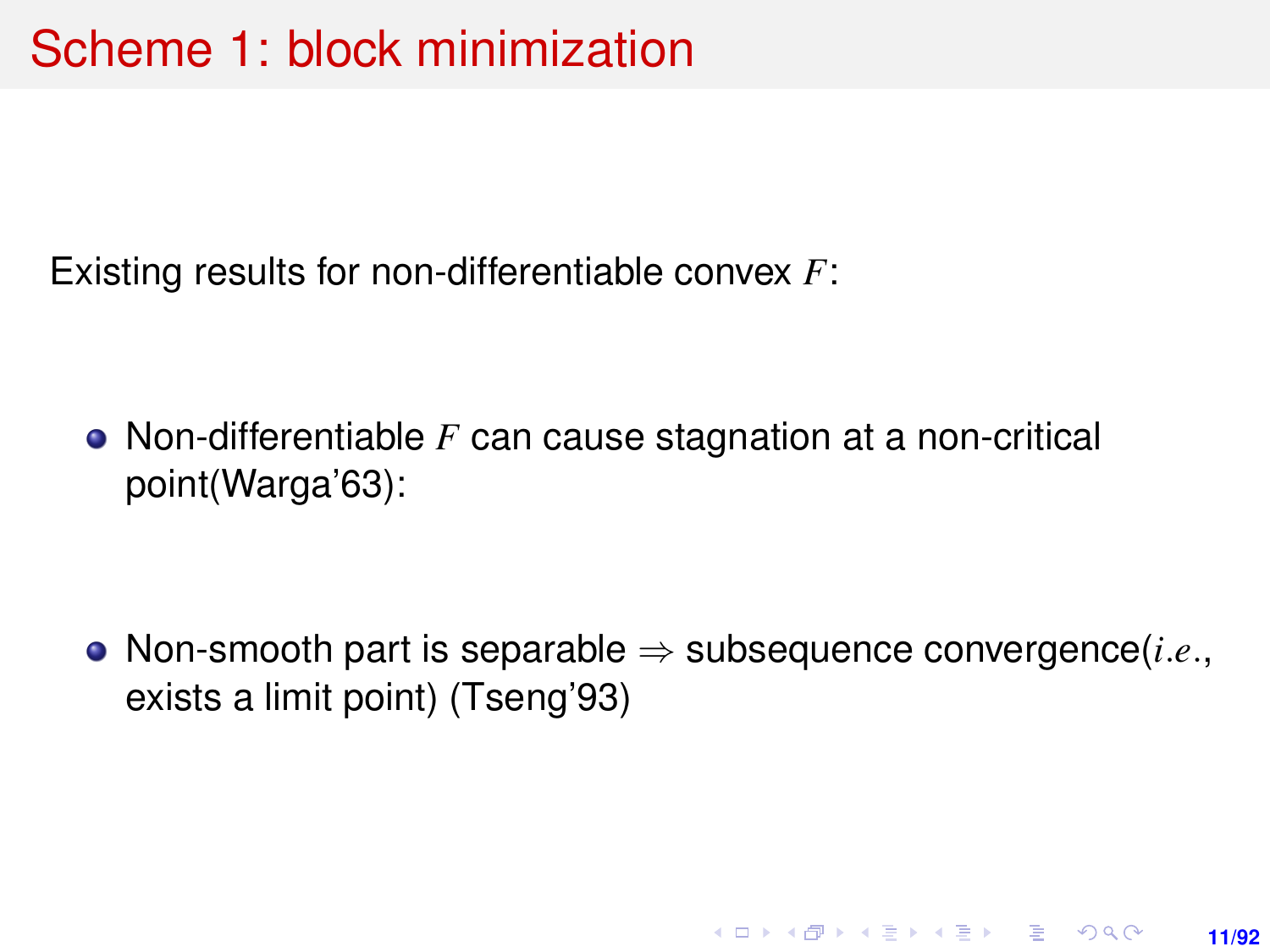Existing results for non-convex *F*:

May cycle or stagnate at a non-critical point (Powell'73):

$$
F(x_1, x_2, x_3) = -x_1x_2 - x_2x_3 - x_3x_1 + \sum_{i=1}^{3} [(x_i - 1)^2 + (-x_i - 1)^2] +
$$

**12/92**

**KORKARK KERKER DRAM** 

Each  $F(x_i)$  has the form  $(-a)x_i + [(x_i - 1)]^2_+ + (-x_i - 1)]^2_+$ 

it minimizer  $x_i^* = sign(a)(1 + 0.5|a|)$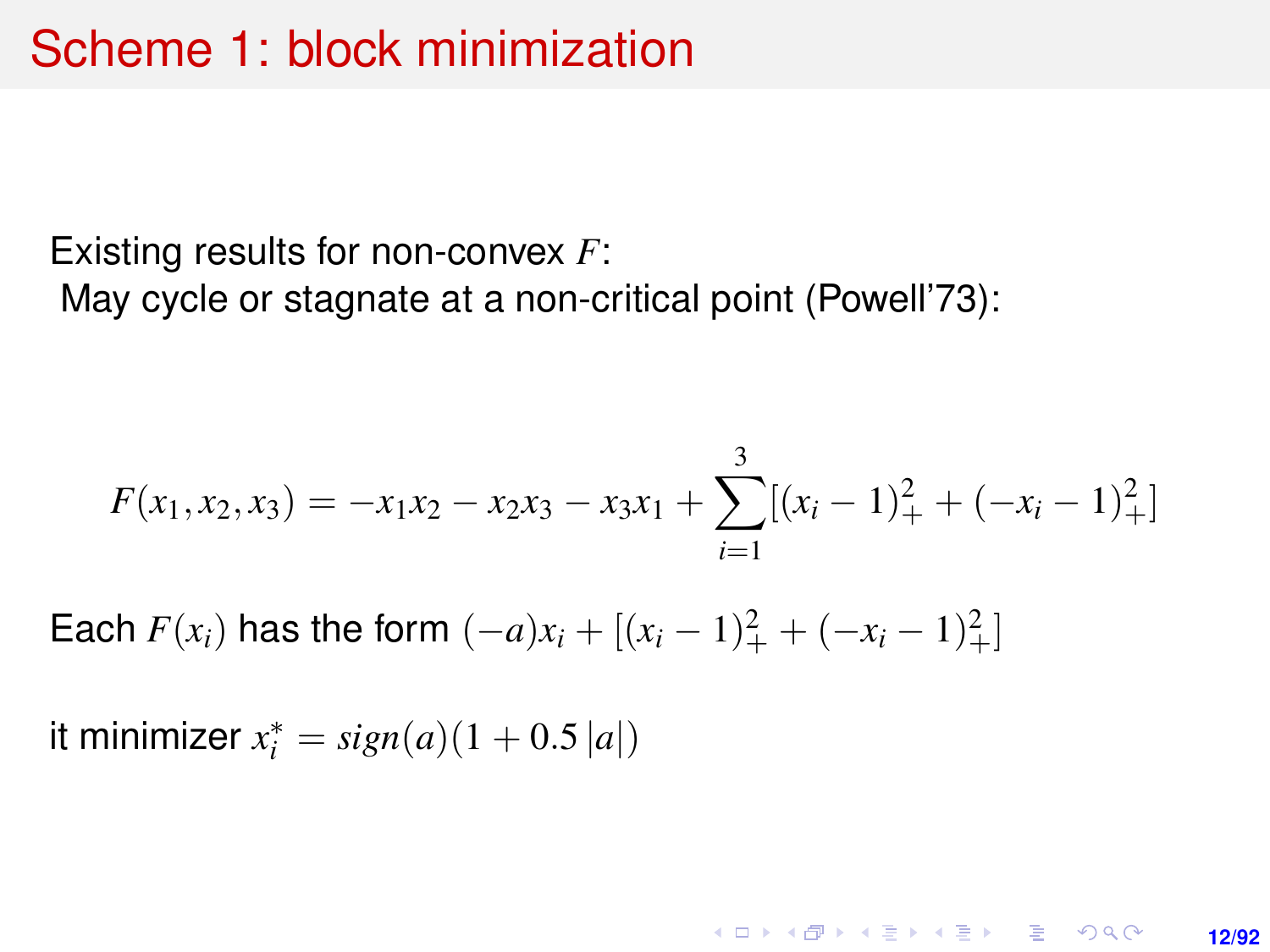Starting from $(-1 - \epsilon, 1 + \frac{1}{2})$  $\frac{1}{2}\epsilon, -1-\frac{1}{4}$  $\frac{1}{4} \epsilon$ ) with $\epsilon \geq 0$ , minimizing  $F$  over  $x_1, x_2, x_3, x_1, x_2, x_3, \ldots$  produces:

 $\stackrel{x_1}{\longrightarrow}$  (1 +  $\frac{1}{8}$ )  $\frac{1}{8}\epsilon$ , 1 +  $\frac{1}{2}$  $\frac{1}{2}\epsilon, -1-\frac{1}{4}$  $(\frac{1}{4}\epsilon)$   $\xrightarrow{x_2}$   $(1+\frac{1}{8})$  $\frac{1}{8}\epsilon, -1 - \frac{1}{16}\epsilon, -1 - \frac{1}{4}$  $\frac{1}{4}\epsilon$  $x_3 \rightarrow (1 + \frac{1}{8})$  $\frac{1}{8}\epsilon, -1 - \frac{1}{16}\epsilon, 1 + \frac{1}{32}\epsilon$   $\longrightarrow$   $\left(-1 - \frac{1}{64}\epsilon, -1 - \frac{1}{16}\epsilon, 1 + \frac{1}{32}\epsilon\right)$  $\xrightarrow{x_2}$  (−1 −  $\frac{1}{64}$  $\epsilon$ , 1 +  $\frac{1}{128}$  $\epsilon$ , 1 +  $\frac{1}{32}$  $\epsilon$ )  $\xrightarrow{x_3}$  (−1 −  $\frac{1}{64}$  $\epsilon$ , 1 +  $\frac{1}{128}$  $\epsilon$ , −1 −  $\frac{1}{256}$  $\epsilon$ )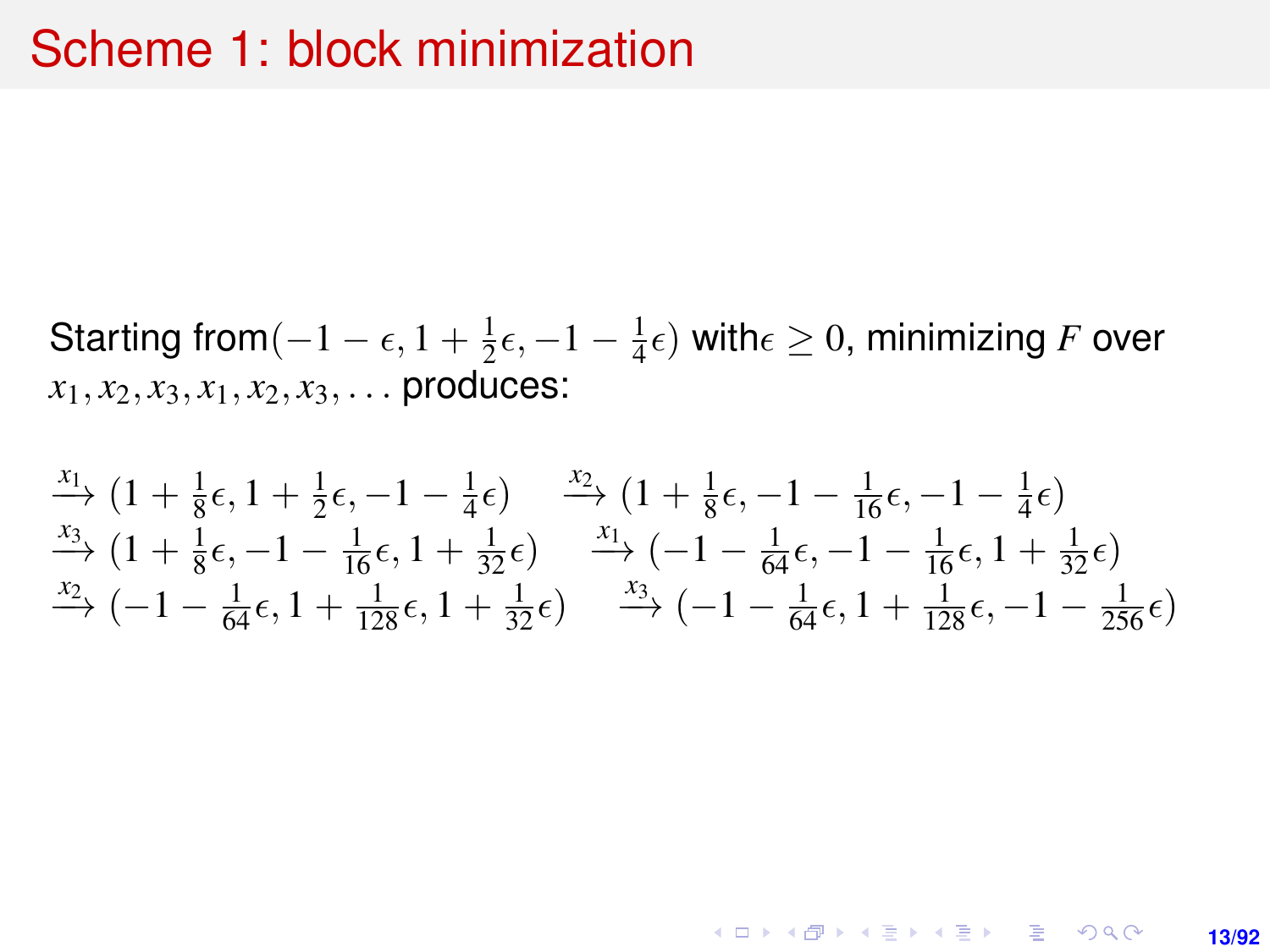## Scheme 1: block minimization

Remedies for non-convex *F*:

- **•** *F* is differentiable and strictly quasiconvex over each block ⇒ limit point is a critical point (Grippo and Sciandrone'00); quasiconvex:  $F(\lambda x + (1 - \lambda)y) \leq max(F(x), F(y)), \forall \lambda \in [0, 1]$
- **•** F is pseudoconvex over every two blocks and non-differentiable part is separable  $\Rightarrow$  limit point is a critical point (Tseng'01); pseudoconvex:  $\langle g, y - x \rangle \geq 0$ , some  $g \in \partial F(x) \Rightarrow F(x) \leq F(y)$

There is not global convergence result.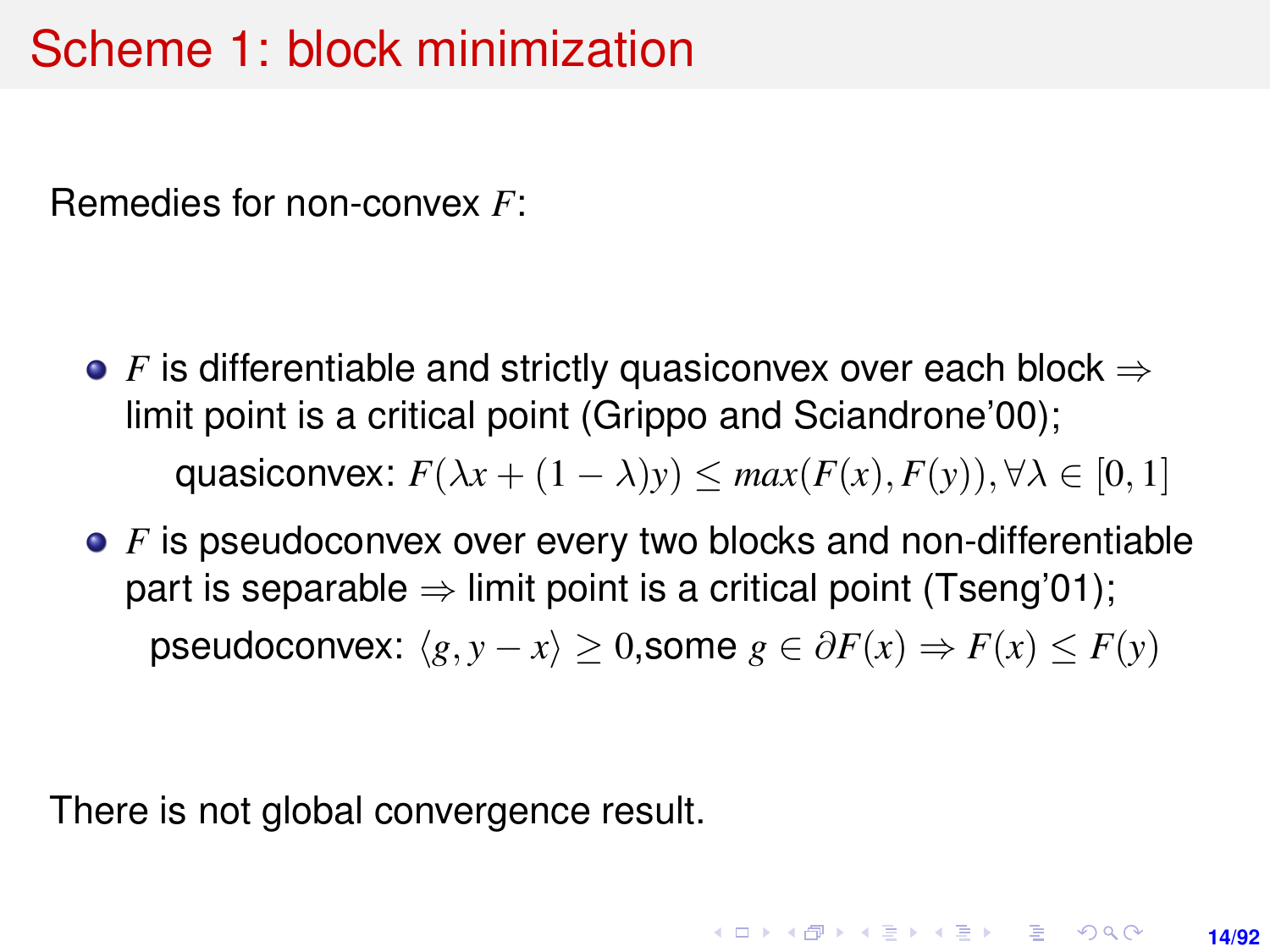## Scheme 2: block proximal descent

Adding  $\|x_i - x_i^{k-1}\|_2^2$  gives better stability:

$$
x_i^k = \operatorname*{argmin}_{x_i} F(x_1^k, \ldots, x_{i-1}^k, x_i, x_{i+1}^{k-1}, \ldots, x_s^{k-1}) + \frac{L_i^{k-1}}{2} ||x_i - x_i^{k-1}||^2;
$$

Convergence results require fewer assumptions on F:

- *F* is convex  $\Rightarrow$  objective converges to optimal value (Auslender'92);
- **•** *F* is non-convex ⇒ limit point is stationary (Grippo and Sciandrone'00);

Non-smooth terms must still be separable. No global convergence for non-convex *F*.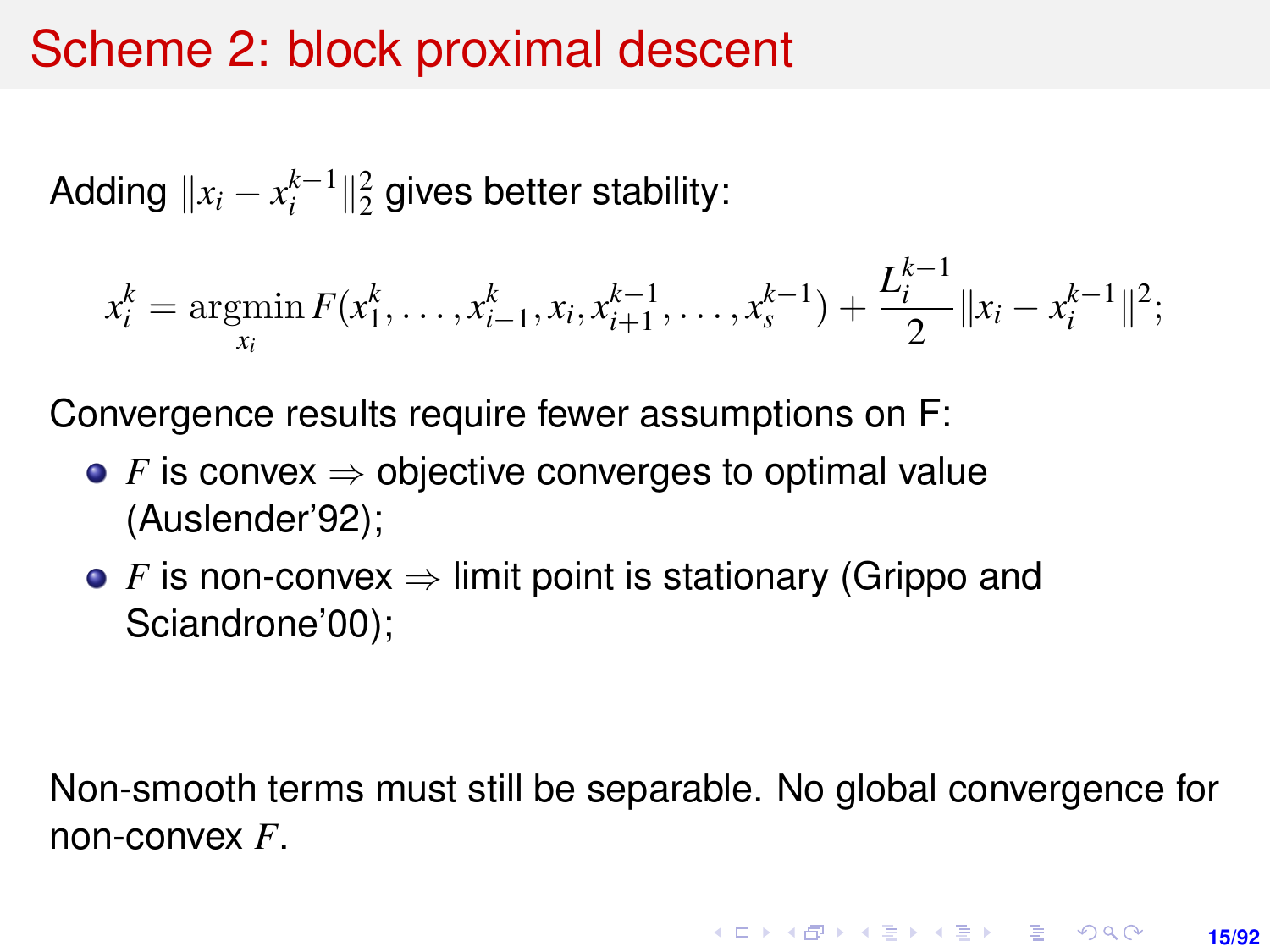#### Scheme 3: block proximal linear

Linearize *f* over block *i* and add 
$$
\frac{L_i^{k-1}}{2} ||x_i - \hat{x}_i^{k-1}||^2
$$
:

$$
x_i^k = \underset{x_i}{\text{argmin}} \left\langle \nabla_i f, x_i - \hat{x}_i^{k-1} \right\rangle + r_i(x_i) + \frac{L_i^{k-1}}{2} \|x_i - \hat{x}_i^{k-1}\|^2;
$$
  
where  $f = f(x_1^k, \dots, x_{i-1}^k, x_i, x_{i+1}^{k-1}, \dots, x_s^{k-1})$ 

K ロ X x (個) X x ミ X x ミ X = 3 → 5 × 0 × 0 × **16/92**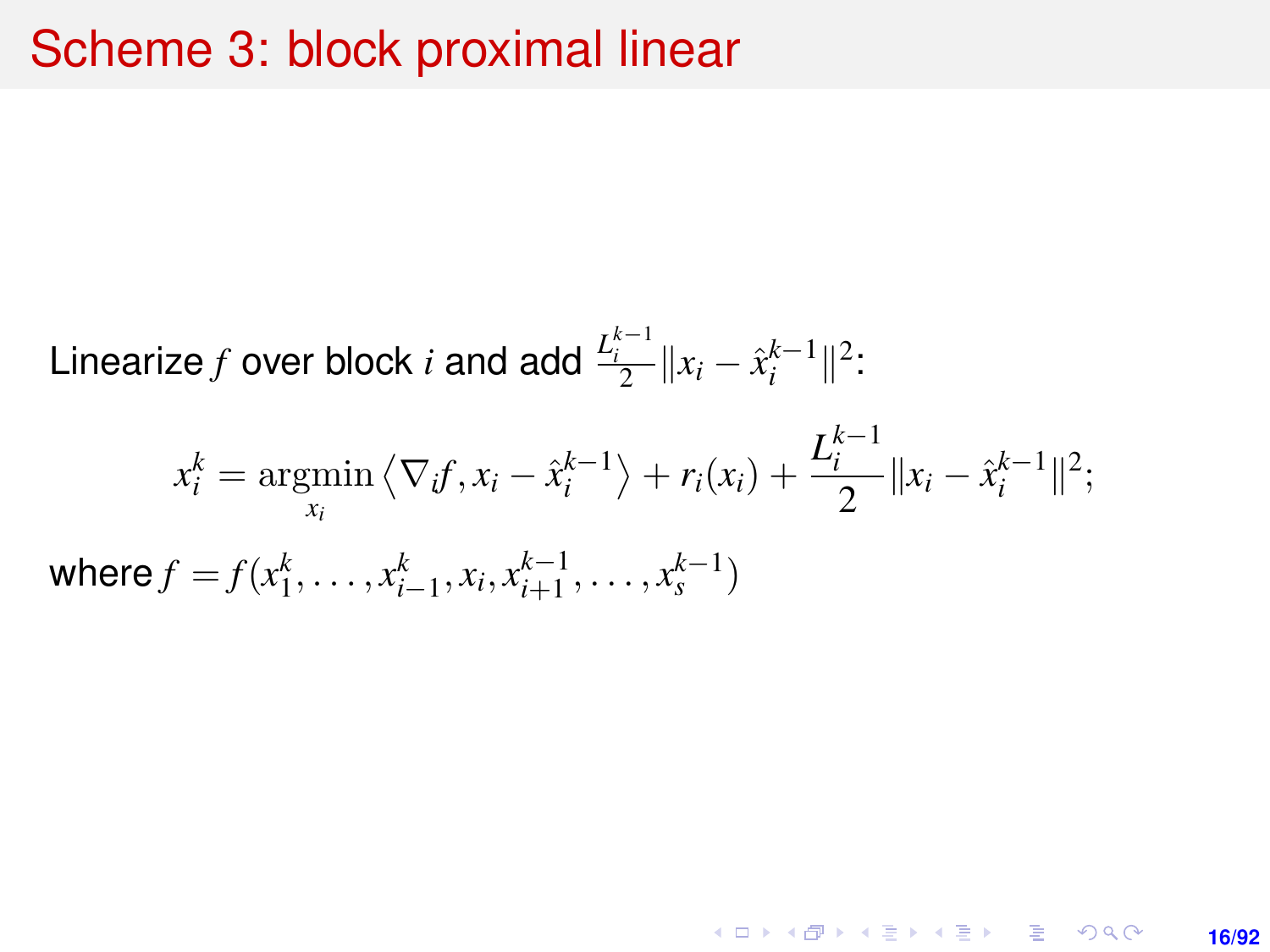## Scheme 3: block proximal linear

- Extrapolate  $\hat{x}_i^{k-1} = x_i^{k-1} + w_i^{k-1}(x_i^{k-1} x_i^{k-2})$  with weight  $w_i^{k-1} \geq 0$
- Much easier than schemes 1 & 2; may have closed-form solutions for simple *r<sup>i</sup>* ;
- Used in randomized BCD for differentiable convex problems (Nesterov'12);
- The update is less greedy than schemes 1 & 2, causes more iterations, but may save total time;
- Empirically, the "relaxation" tend to avoid "shallow-puddle" local minima better than schemes 1 & 2 .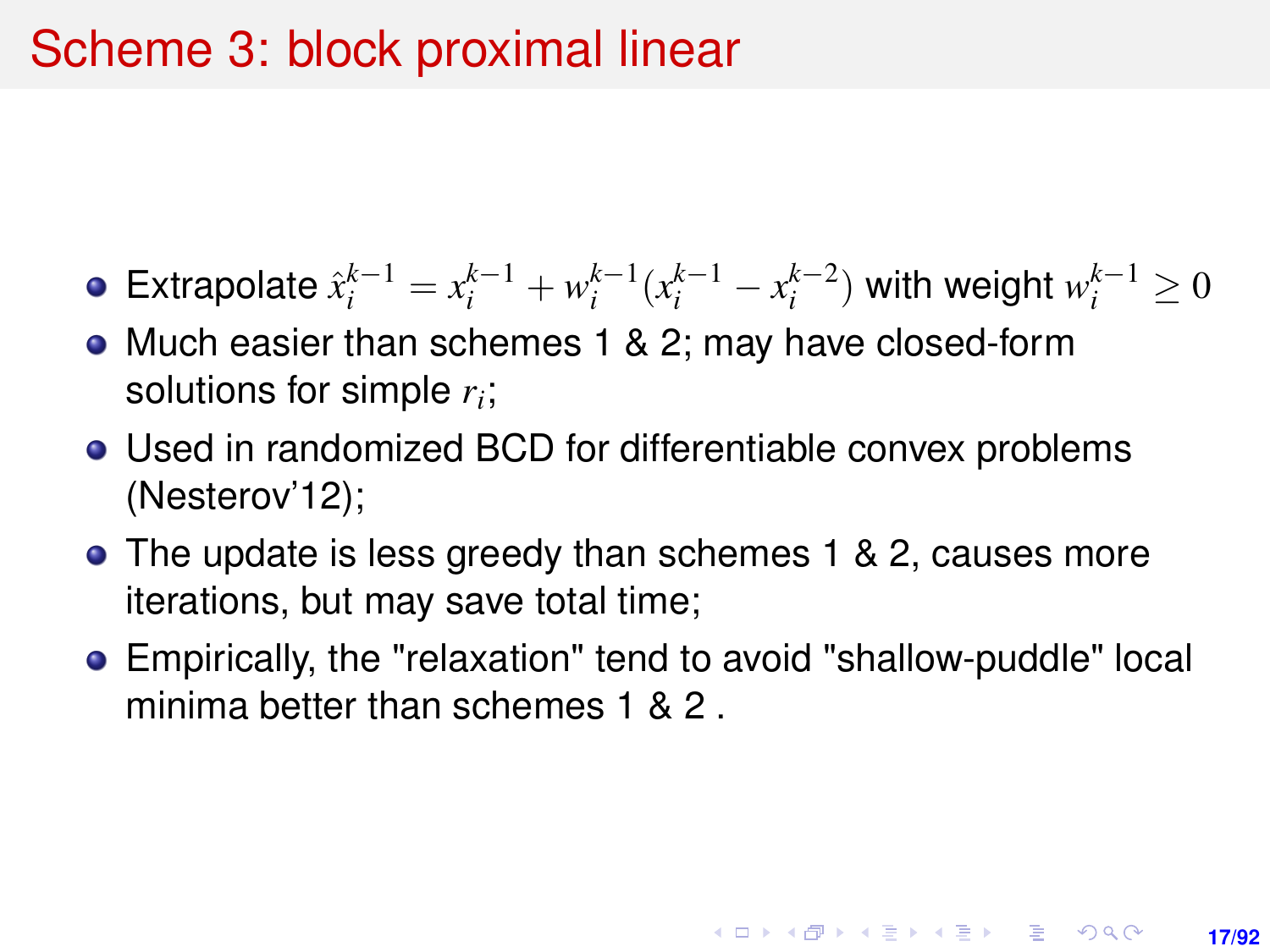# **Comparisons**

- 1. Block coordinate minimization (scheme 1) is mostly used
	- May generally cycle or stagnate at a non-critical point (Powell'73);
	- Globally convergent for strictly convex problem (Luo and Tseng'92);
	- For non-convex problem, each limit point is a critical point if each subproblem has unique solution and objective is regular (Tseng'01);
	- Global convergence for non-convex problems is unknown;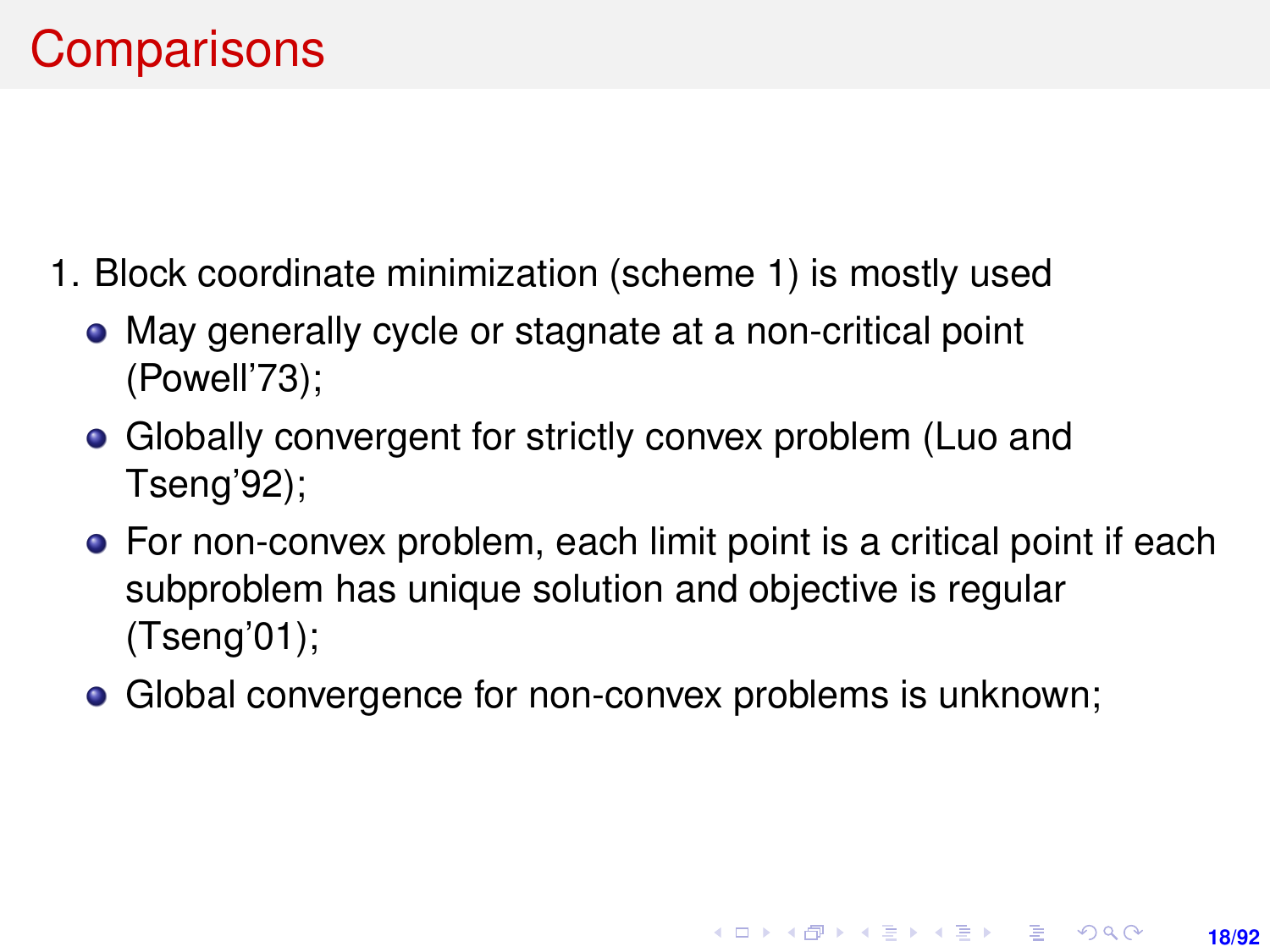- 2. Block proximal (scheme 2) can stabilize iterates
	- Each limit point is a critical point (Grippo and Sciandrone'00);
	- Global convergence for non-convex problems is unknown;

- 3. Block proximal linearization (scheme 3) is often easiest
	- Very few works use this scheme for non-convex problems yet;
	- Related to the coordinate gradient descent method (Tseng and Yun'09).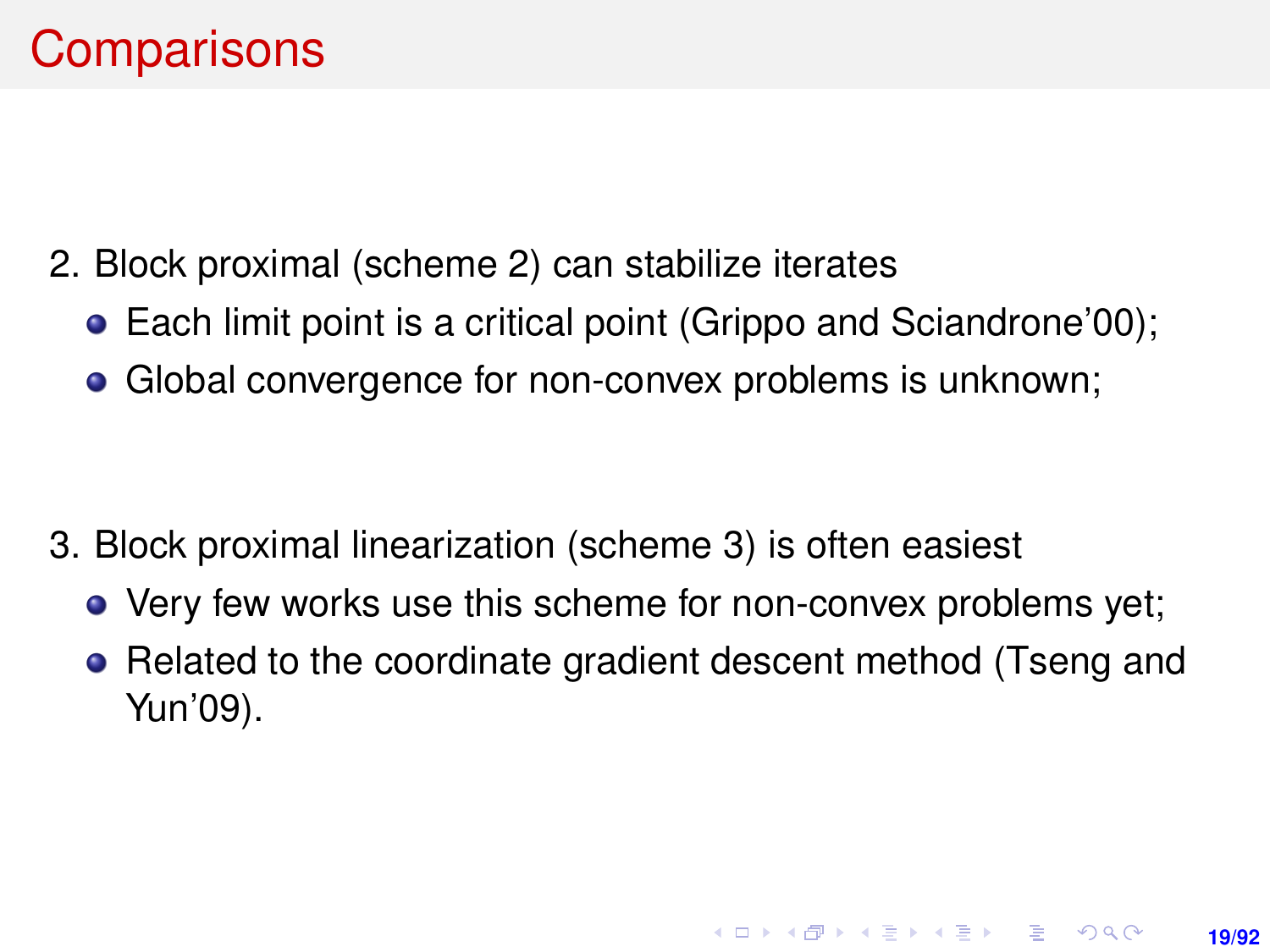## Why different update schemes?

- They deal with subproblems of different properties;
- Implementations are easier for many applications;
- Schemes 2 & 3 may save total time than scheme 1;  $\bullet$
- Convergence can be analyzed in a unified way.

**Example**: sparse dictionary learning

$$
\min_{D,X} \frac{1}{2} \|DX - Y\|_F^2 + \lambda \sum_i \|x_i\|_1, \text{ s.t. } \|D\|_F \le 1
$$

apply scheme 1 to *D* and scheme 3 to *X*; both are closed-form.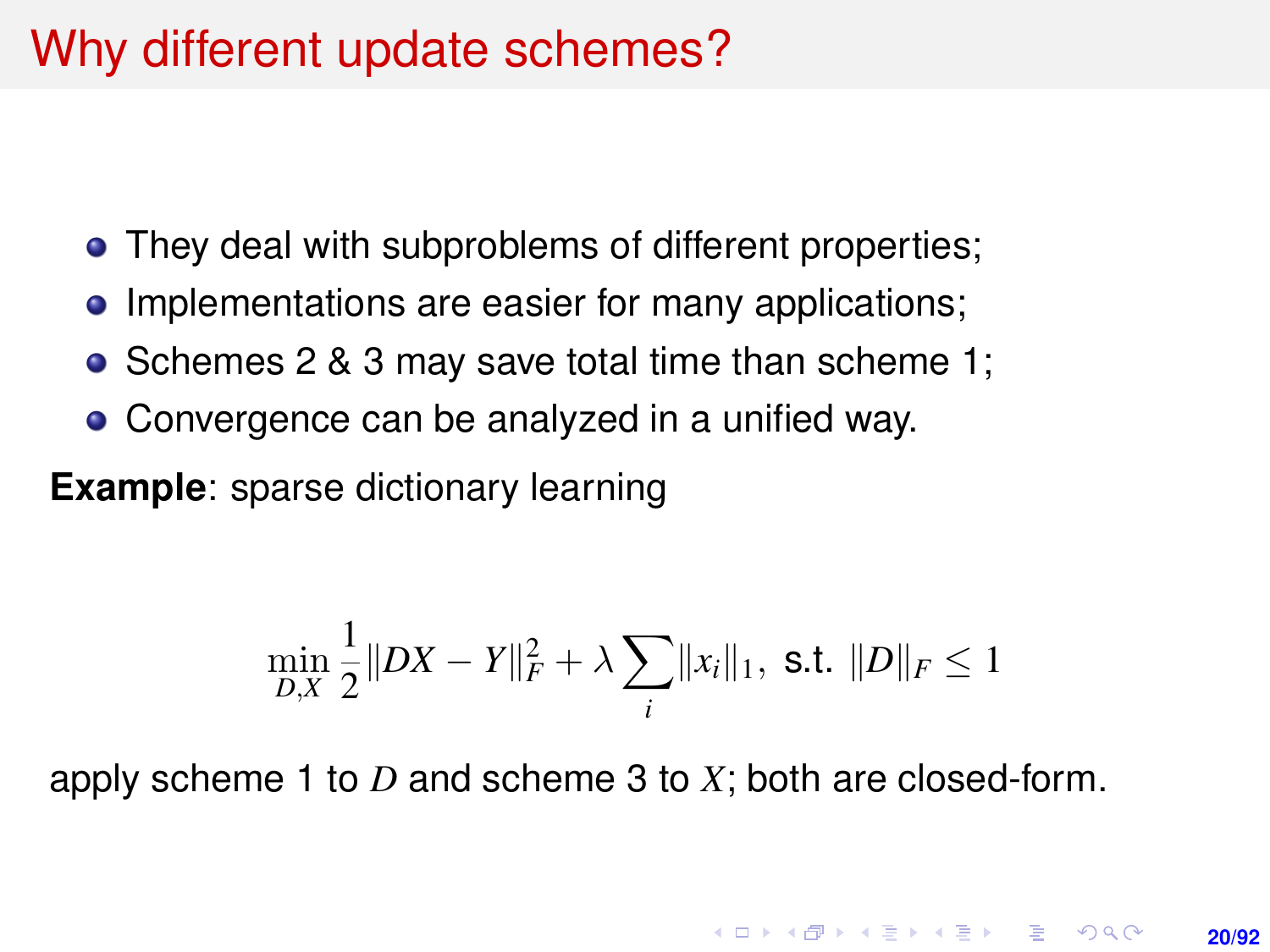## Examples of global convergence by BCD

● Low-rank matrix recovery (Recht et. al, 2010)

$$
\min_{X,Y} ||\mathcal{A}(XY) - \mathcal{A}(M)||^2 + \alpha ||X||_F^2 + \beta ||Y||_F^2
$$

● Sparse dictionary learning (Mairal et. al, 2009)

$$
\min_{D,X} \frac{1}{2} \|DX - Y\|_F^2 + \|X\|_1 + \delta_{\mathcal{D}}(D), \mathcal{D} = \{D : \|d_j\|_2 \le 1, \forall j\}
$$

Blind source separation (Zibulevsky and Pearlmutter, 2001)  $\bullet$ 

$$
\min_{A,Y} \frac{\lambda}{2} \| AYB - X \|^2_F + \| Y \|_1 + \delta_{\mathcal{A}}(A), \mathcal{A} = \{ A : \| a^i \|_2^2 \le 1, \forall j \}
$$

Nonnegative matrix factorization (Lee and Seung, 1999)

$$
\min_{X,Y} ||M - XY||_F^2, \text{subject to } X \ge 0; Y \ge 0;
$$

**21/92**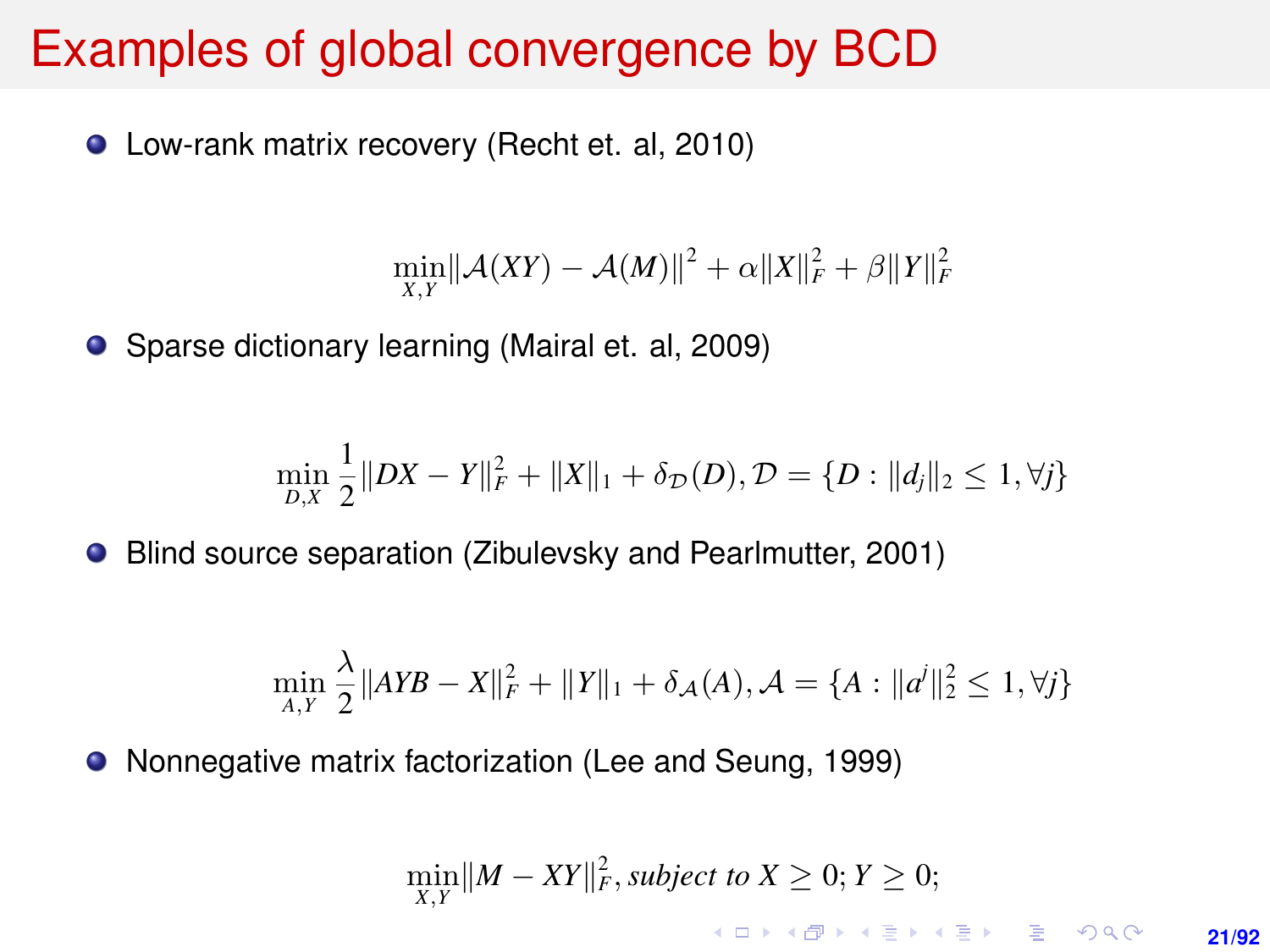# <span id="page-21-0"></span>**Outline**



**[Model Problems and Applications](#page-2-0)** 

#### **[BCD Algorithms](#page-7-0)**



4 [A Row by Row Method For SDP](#page-38-0)



#### **[CYCLADES](#page-69-0)**

K ロ > K @ > K 할 > K 할 > → 할 → 9 Q @ **22/92**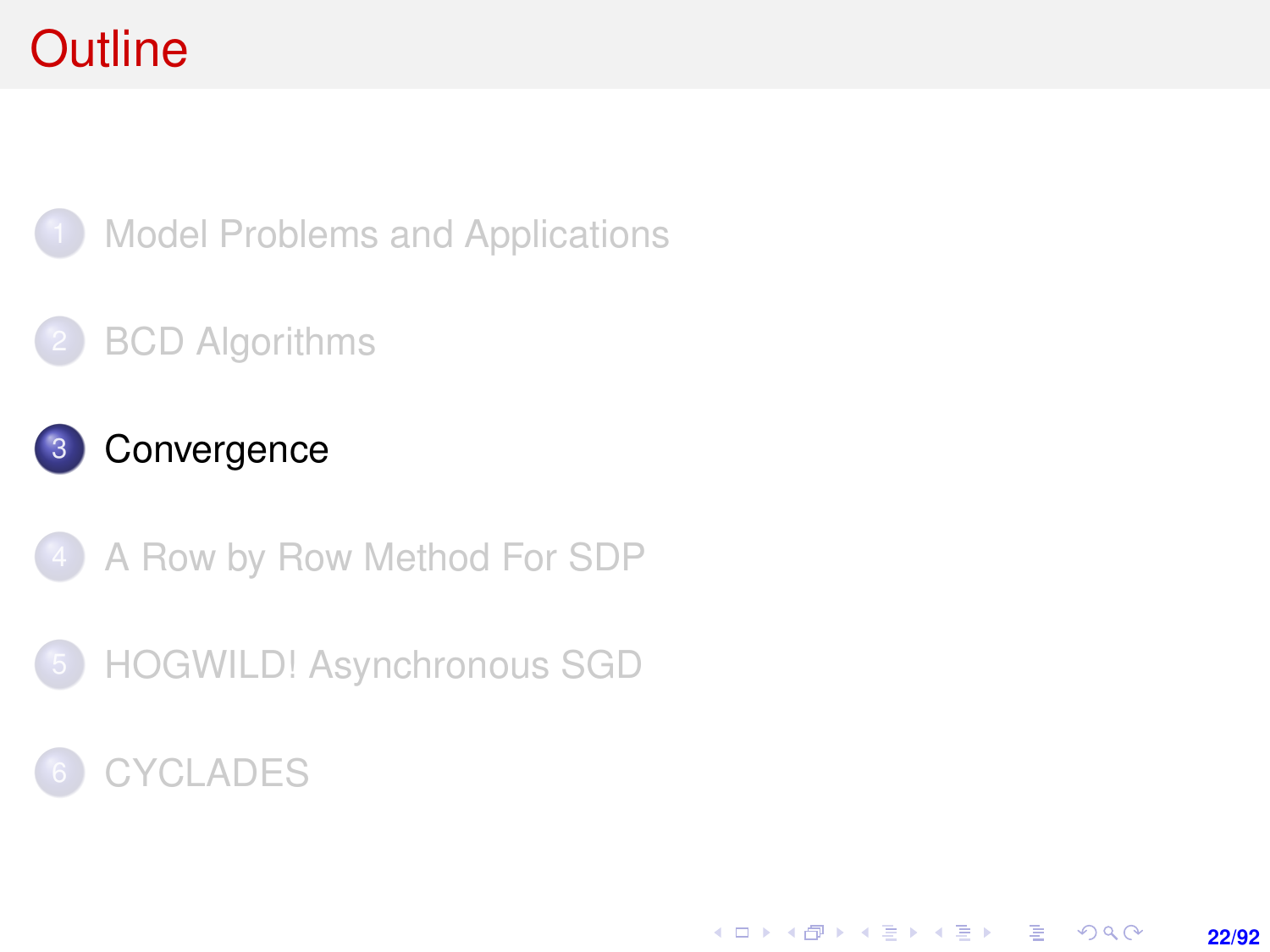#### Framework of Bolte, Sabach, Teboulle

Consider the model:

(M) 
$$
\min_{x,y} \quad \Psi(x,y) = f(x) + g(y) + H(x,y)
$$

Let

$$
\operatorname{prox}_{t}^{\sigma}(x) = \arg\min_{u} \; \sigma(u) + \frac{t}{2} ||u - x||^{2}
$$

A single iteration of PALM:

Take  $\gamma_1 > 1$ , set  $c_k = \gamma_1 L_1(y^k)$  and compute

$$
x^{k+1} = \text{prox}_{c_k}^f(x^k - \frac{1}{c_k} \nabla_x H(x^k, y^k))
$$

Take  $\gamma_2>1$ , set  $d_k=\gamma_2 L_2(x^{k+1})$  and compute

$$
y^{k+1} = \text{prox}_{d_k}^g (y^k - \frac{1}{d_k} \nabla_y H(x^{k+1}, y^k))
$$

**KORKARK A BIK BIKA A GA A GA A GA A BIKA A BIKA A BIKA A BIKA A BIKA A BIKA A BIKA A BIKA A BIKA A BIKA A BIKA 23/92**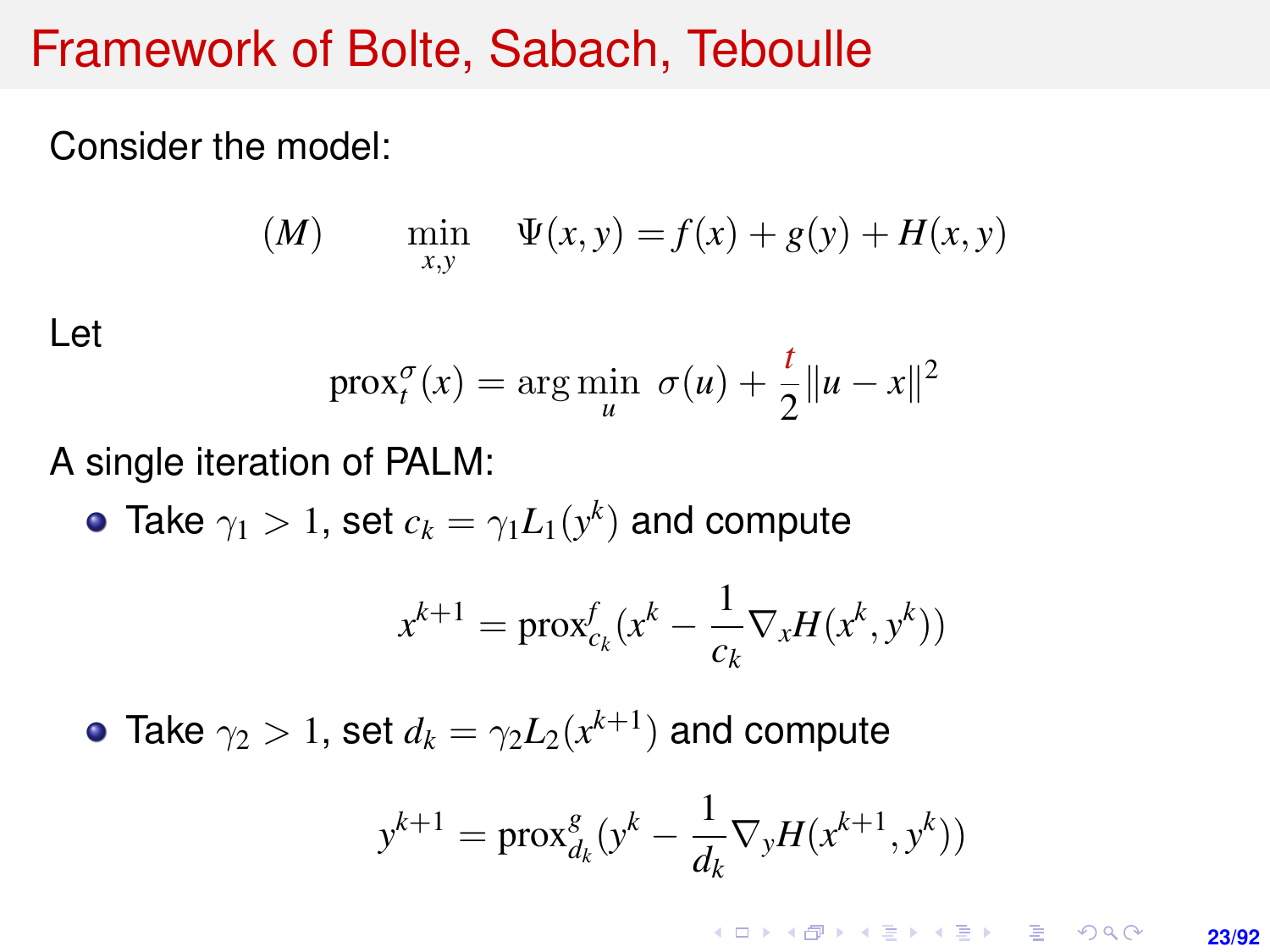# Nonconvex Proximal Operator

Let

$$
m^{\sigma}(x,t) = \inf_{u} \sigma(u) + \frac{1}{2t} ||u - x||^2
$$

Well-definedness of proximal maps:

- Let  $\sigma(u)$  be a proper and lower semicontinuous function with  $\inf~\sigma>-\infty.$  Then, for every  $t\in(0,\infty),$  the set  $\mathrm{prox}_{1/t}^{\sigma}(x)$  is nonempty and compact. In addition,  $m^{\sigma}(x, t)$  is finite and continuous in (*x*, *t*).
- When  $\sigma = \delta_X$ , the indicator function of a nonempty and closed set *X*, the proximal map reduces to the projection operator.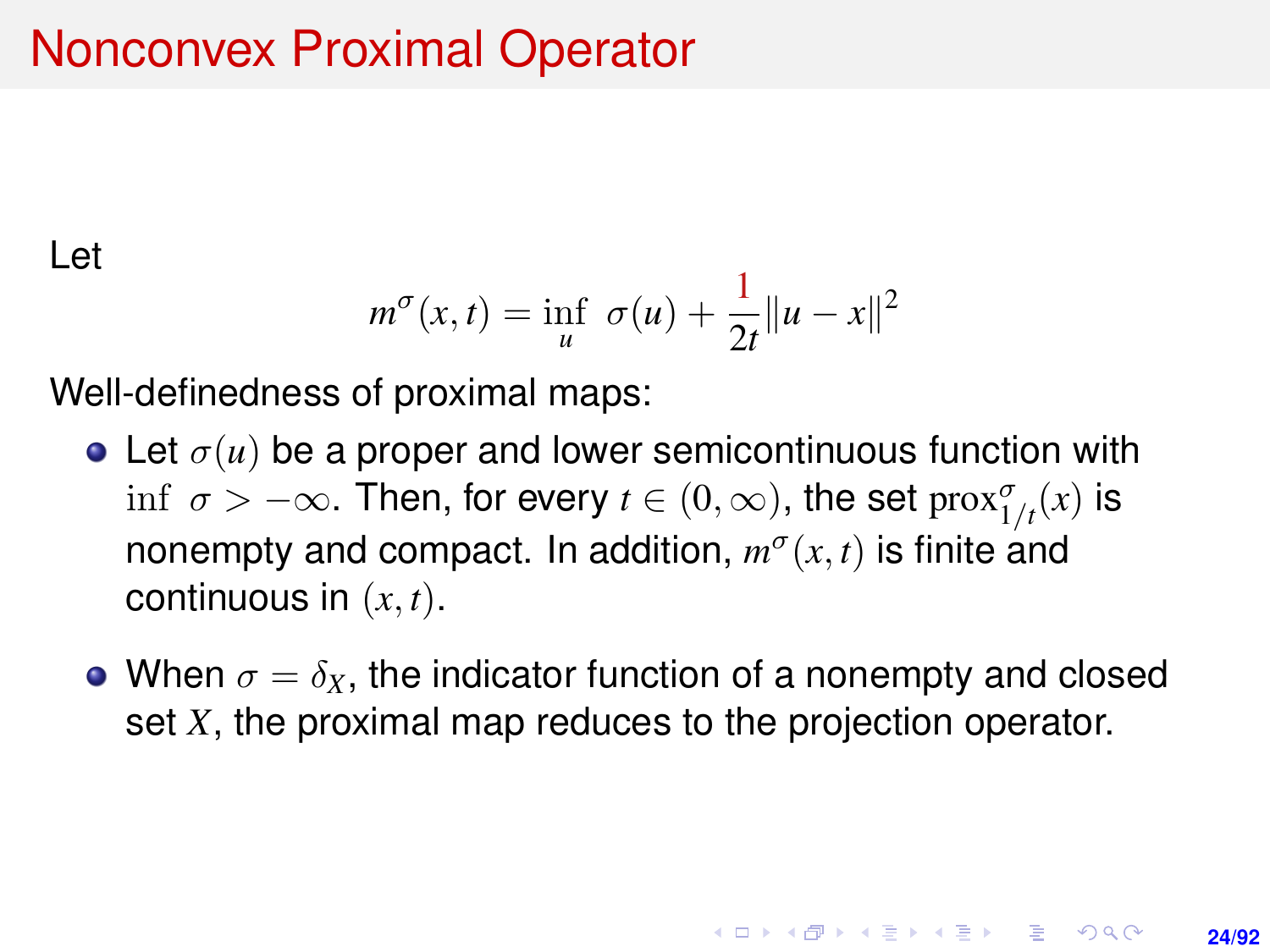## Subdifferentials of nonconvex and nonsmooth fun

 $\sigma(u): \mathbb{R}^d \to (-\infty, +\infty)$  be a proper and lower semicontinuous fun.

**•** For a given  $x \in$  dom  $\sigma$ , the Fréchet subdifferential of  $\sigma$  at x, written  $\hat{\partial}\sigma(x)$ , is the set of all vectors  $u\in\mathbb{R}^d$  which satisfy

$$
\liminf_{y \neq x} \frac{\sigma(y) - \sigma(x) - \langle u, y - x \rangle}{\|y - x\|} \ge 0
$$

**•** The limiting-subdifferential, or simply the subdifferential, of  $\sigma$  at  $x \in \mathbb{R}^n$ , written  $\partial \sigma(x)$ , is defined through the following closure process

$$
\partial \sigma(x) = \{ u \in \mathbb{R}^d : \exists x^k \to x, \sigma(x^k) \to \sigma(x), \text{ and } u^k \in \hat{\partial} \sigma(x^k) \to u, k \to \infty \}
$$

Assume that the coupling function H in Problem (M) is continuously differentiable. Then for all  $(x, y) \in \mathbb{R}^n \times \mathbb{R}^m$ :

$$
\partial \Psi(x, y) = (\nabla_x H(x, y) + \partial f(x), \nabla_y H(x, y) + \partial g(y))
$$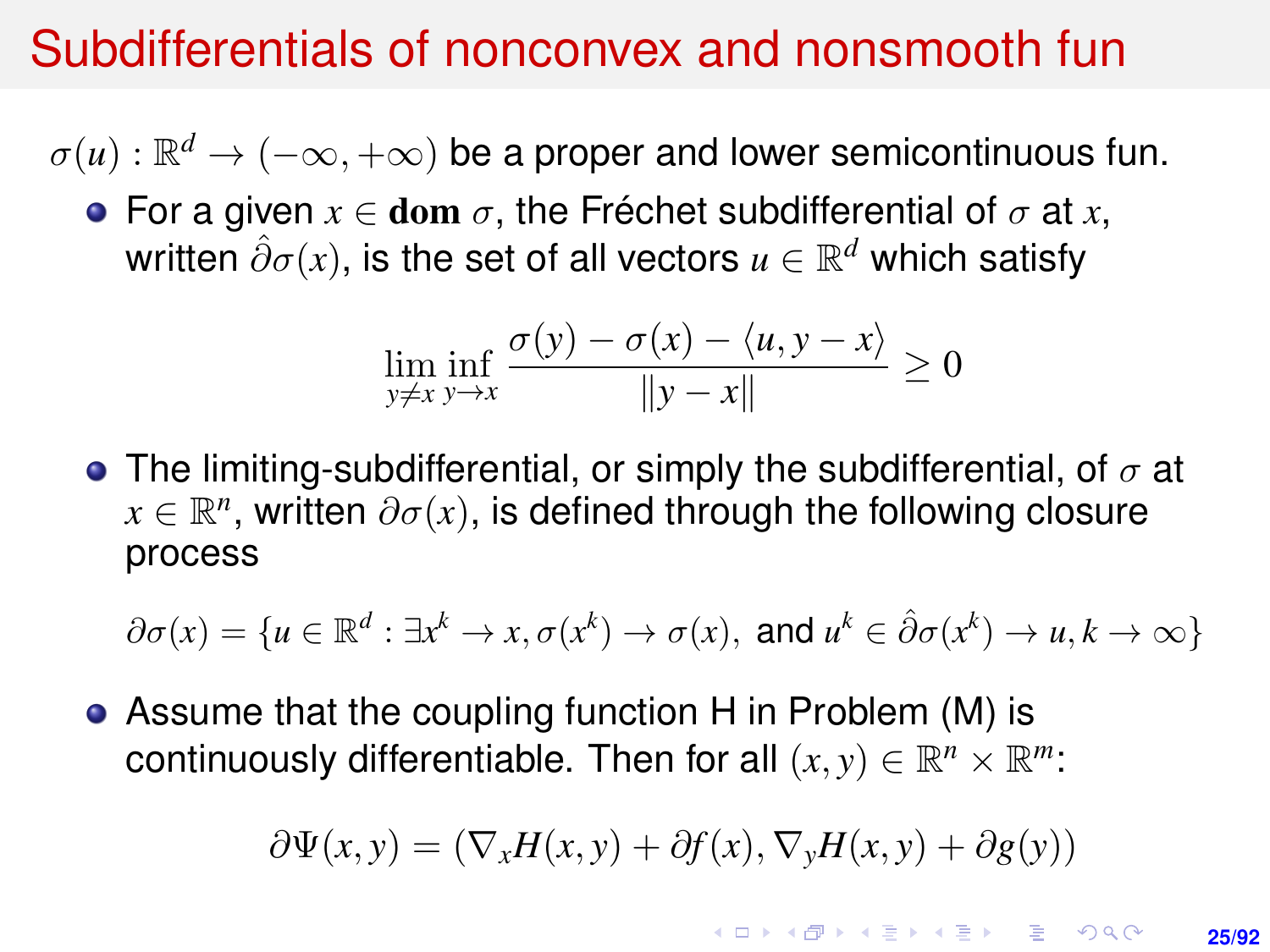#### **Assumptions**

- inf  $\Psi$  >  $-\infty$ , inf  $f$  >  $-\infty$  and inf  $g$  >  $-\infty$
- For any fixed *y*, the partial gradient ∇*xH*(*x*, *y*) is Lipschitz with moduli  $L_1(y)$ . For any fixed  $x, \nabla_y H(x, y)$  is Lipschitz with moduli  $L_2(x)$
- There exists  $\lambda_i^-, \lambda_i^+ > 0$  such that

$$
\inf\{L_1(y^k) : k \in N\} \ge \lambda_1^- \text{ and } \inf\{L_2(x^k) : k \in N\} \ge \lambda_2^-
$$
  

$$
\sup\{L_1(y^k) : k \in N\} \le \lambda_1^+ \text{ and } \sup\{L_2(x^k) : k \in N\} \le \lambda_2^+
$$

 $\nabla H$  is Lipschitz continuous on bounded subsets of  $\mathbb{R}^n$  ×  $\mathbb{R}^m$ :

 $\|(\nabla_x H(x_1, y_1) - \nabla_x H(x_2, y_2), \nabla_y H(x_1, y_1) - \nabla_y H(x_2, y_2))\| \leq M \| (x_1 - x_2, y_1 - y_2) \|$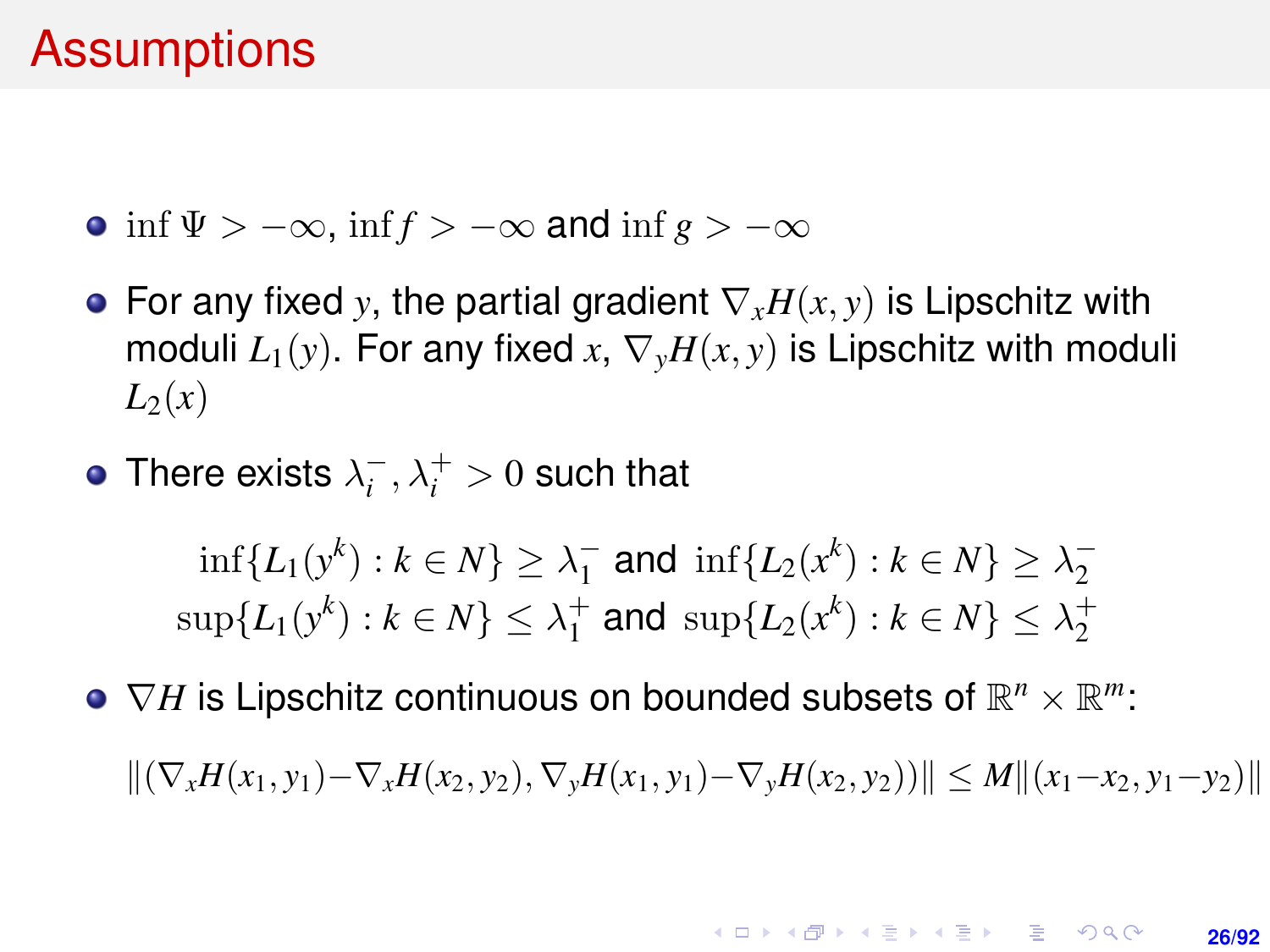## Informal Proofs

• Sufficient decrease property: Find a positive constant  $\rho_1$  such that

$$
\rho_1 \|z^{k+1} - z^k\|^2 \le \Psi(z^k) - \Psi(z^{k+1})
$$

A subgradient lower bound for the iterates gap: Assume that the sequence generated by the algorithm is bounded. Find another positive constant  $\rho_2$ , such that

$$
||w^{k+1}|| \le \rho_2 ||z^{k+1} - z^k||
$$
,  $w^k \in \partial \Psi(z^k)$ 

• Using the KL property: Assume that  $\Psi$  is a KL function and show that the generated sequence  $\{z^k\}_{k\in N}$  is a Cauchy sequence.

Note that when the first two properties hold, then for any algorithm one can show that the set of accumulations points is a nonempty, compact and connected set.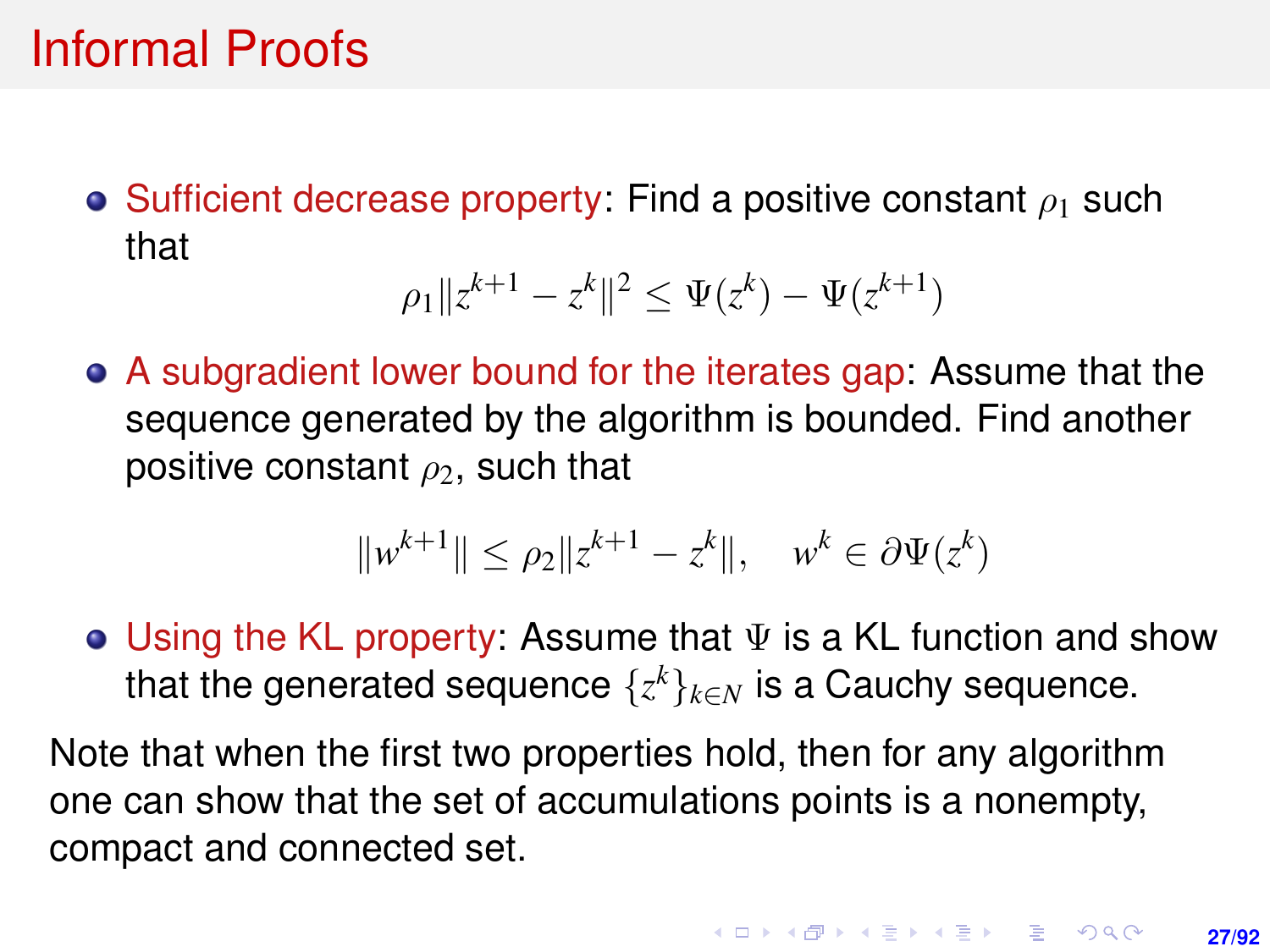# The Kurdyka-Łojasiewicz (KL) property

- For any subset  $S \subset \mathbb{R}^d$  and  $x \in \mathbb{R}^d$ ,  $dist(x, S) = inf_y ||y x||$ .
- Let  $\eta \in (0, +\infty)$ .  $\Phi_n$  is the class of all concave and continuous functions  $\psi: [0, \eta) \to \mathbb{R}_+$ : (i)  $\psi(0) = 0$ , (ii)  $\psi$  is  $C^1$  on  $(0, \eta)$  and continuous at 0; (iii) for all  $s \in (0, \eta)$ ,  $\psi'(s) > 0$ .
- Let  $\sigma$  be proper and lower semicontinuous.
- $\sigma$  has KL property at  $\bar{u} \in$  dom  $\partial \sigma := \{ u \in \mathbb{R}^d \mid \partial \sigma(u) \neq \emptyset \}$ : if there exits  $\eta \in (0, +\infty)$ , a neighborhood *U* of  $\bar{u}$  and a function  $\psi \in \Phi_n$  such that for all  $u \in U \cap [\sigma(\bar{u}) < \sigma(u) < \sigma(\bar{u}) + \eta]$ , it holds:

$$
\psi'(\sigma(u) - \sigma(\bar{u}))\text{dist}(0, \partial \sigma(u)) \ge 1
$$

**If**  $\sigma$  **satisfy the KL property at each point of dom**  $\partial \sigma$ , then  $\sigma$  is called a KL function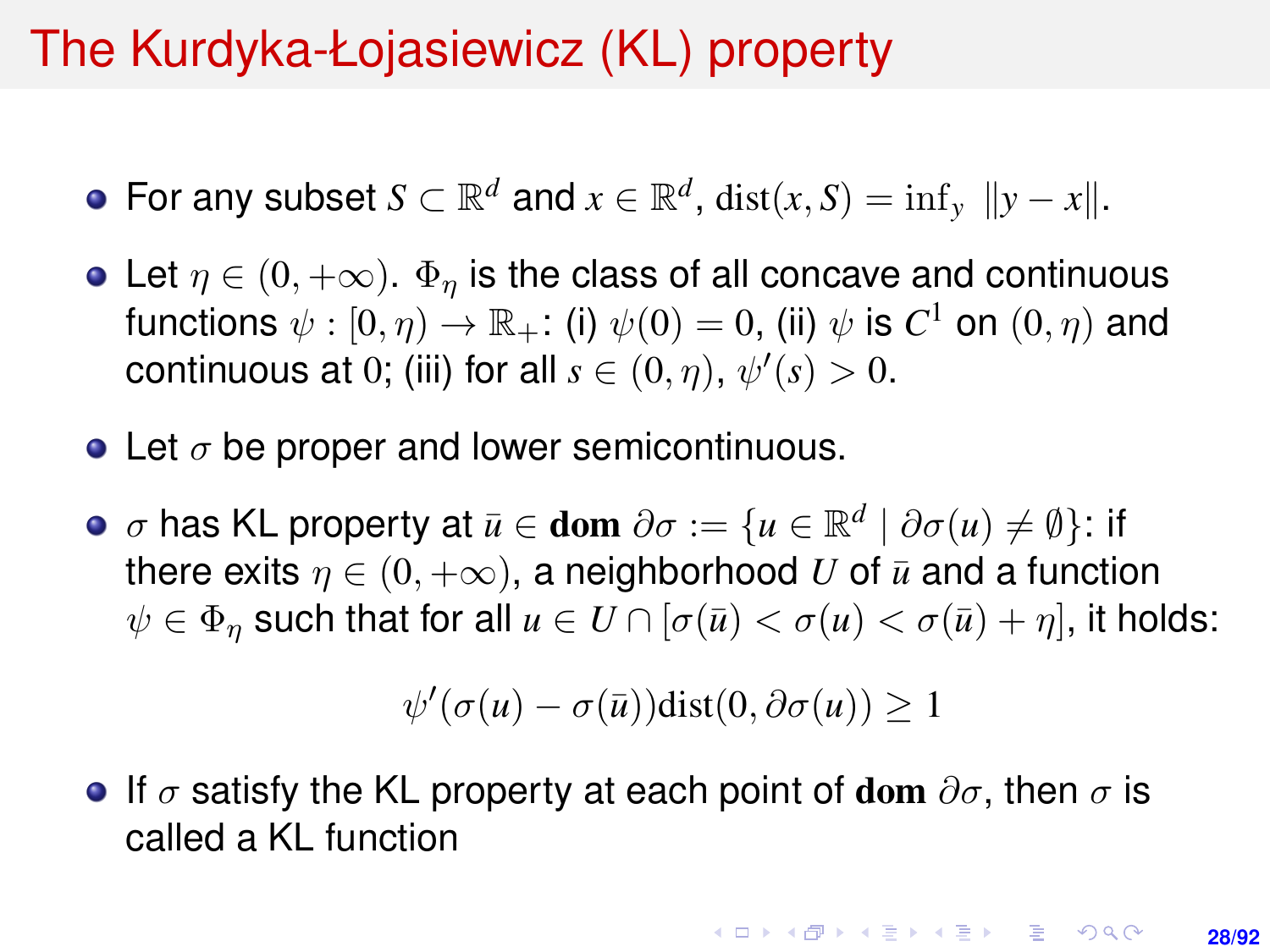## The Kurdyka-Łojasiewicz (KL) sets and functions

semi-algebraic, subanalytic and log-exp are KL functions

A subset *S* of  $\mathbb{R}^d$  is a real semi-algebraic set if there exists a finite number of real polynomial functions  $g_{ij}, h_{ij}:\mathbb{R}^d \rightarrow \mathbb{R}$  such that

$$
S = \bigcup_{j=1}^{p} \bigcap_{i=1}^{q} \{u \in \mathbb{R}^{d} : g_{ij}(u) = 0, h_{ij}(u) < 0\}
$$

- A function  $h:\mathbb{R}^d\to(-\infty,+\infty]$  is called semi-algebraic if its graph  $\{(u,t)\in\mathbb{R}^{d+1}: h(u)=t\}$  is a semi-algebraic subset of  $\mathbb{R}^{d+1}$
- Let  $\sigma(u): \mathbb{R}^d \to (-\infty, +\infty)$  be a proper and lower semicontinuous function. If  $\sigma$  is semi-algebraic then it satisfies the KL property at any point of dom $\sigma$ .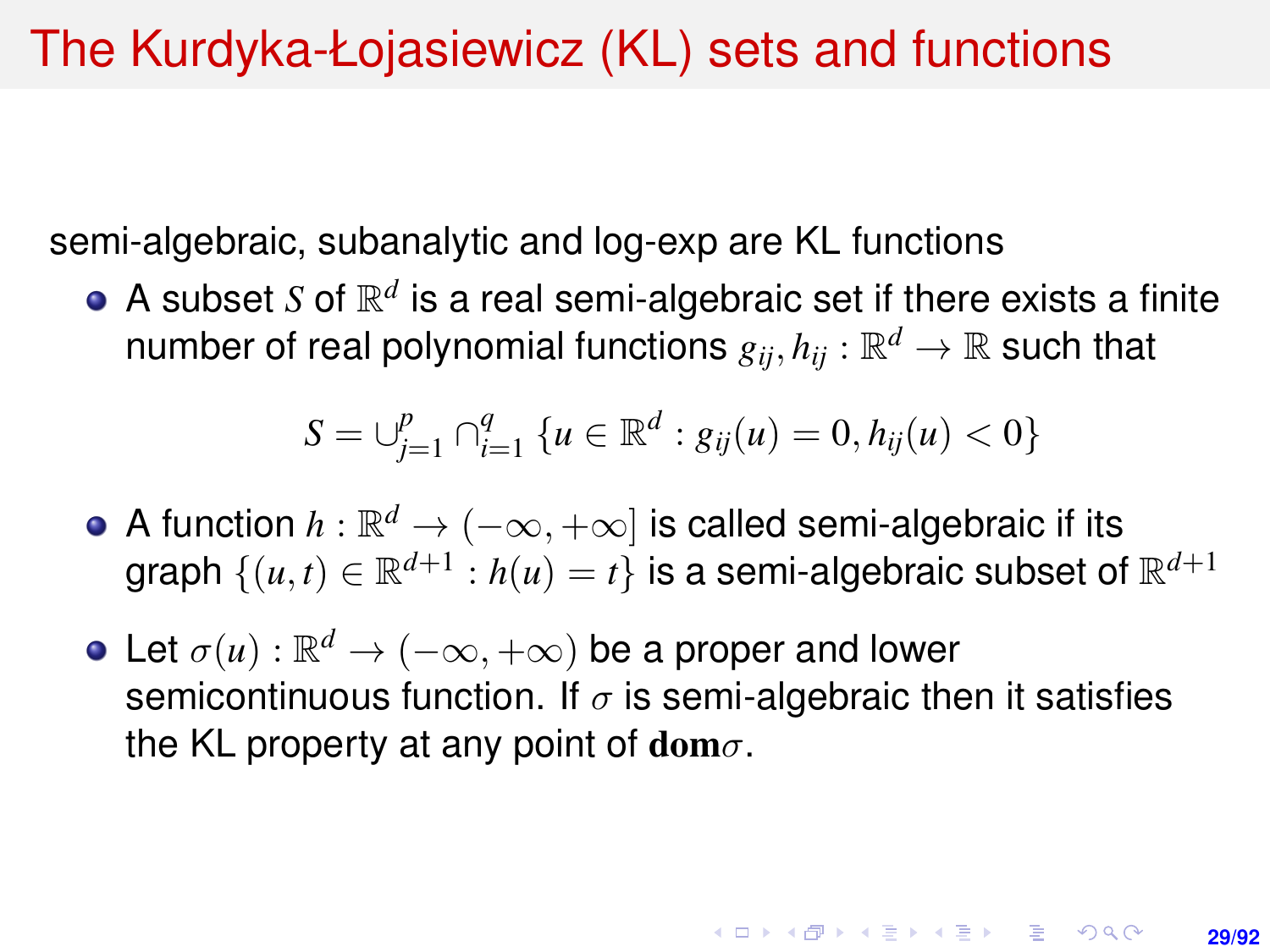# The Kurdyka-Łojasiewicz (KL) sets and functions

Examples:

- Real polynomial functions.
- Indicator functions of semi-algebraic sets.
- Finite sums and product of semi-algebraic functions.
- Composition of semi-algebraic functions.
- **Sup/Inf type function, e.g.,**  $\sup\{g(u, v) : v \in C\}$  **is semi-algebraic** when *g* is a semi-algebraic function and *C* a semi-algebraic set.
- In matrix theory, all the following are semi-algebraic sets: cone of PSD matrices, Stiefel manifolds and constant rank matrices.
- The function  $x \to \text{dist}(x, S)^2$  is semi-algebraic whenever *S* is a nonempty semialgebraic subset of  $\mathbb{R}^d$ .
- $\|\cdot\|_0$ ,  $\|\cdot\|_p$  with a rational *p* are semi-algebraic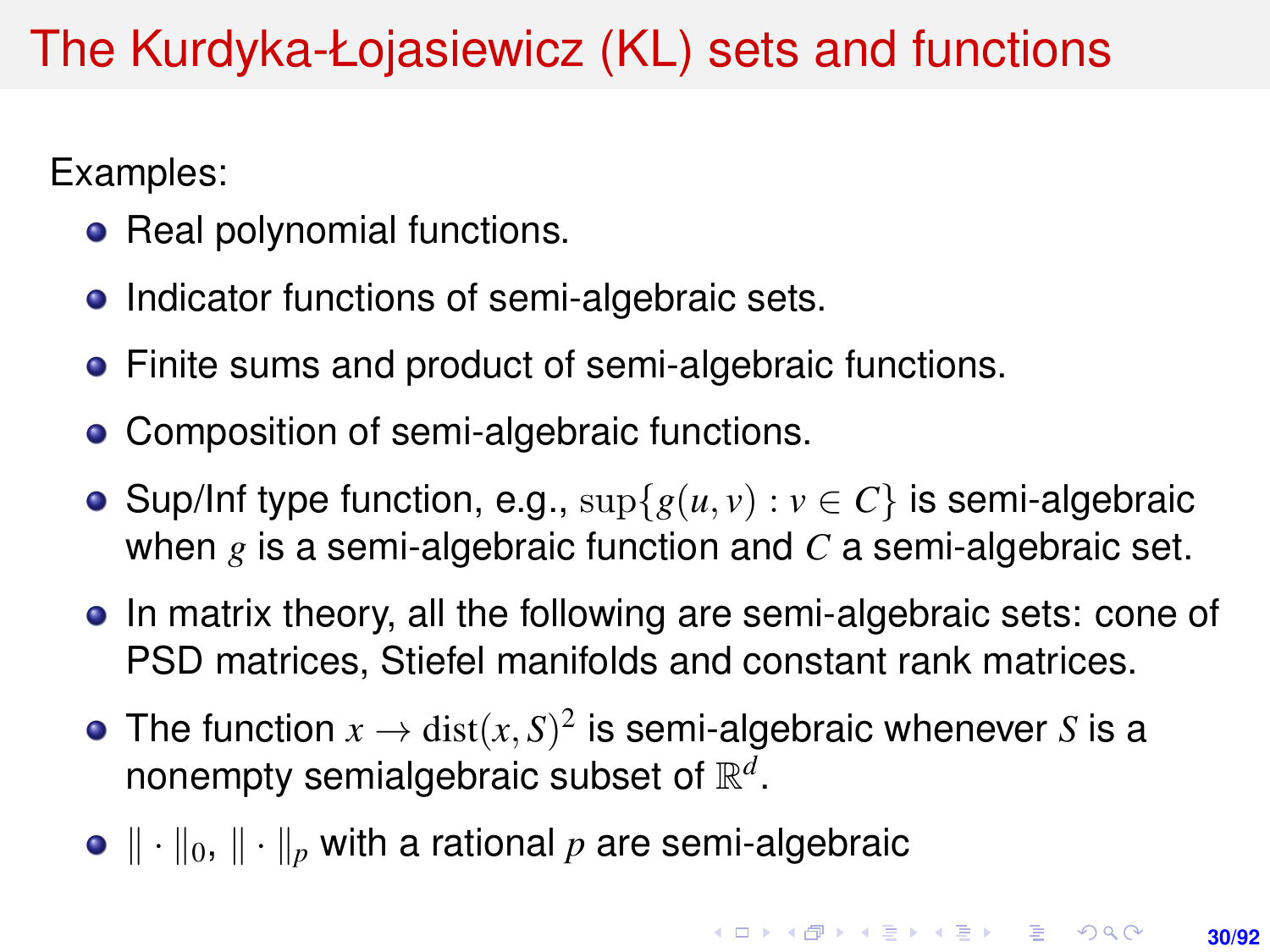#### Proofs: Sufficient decrease property

Let  $h: \mathbb{R}^d \to R$  be a continuously differentiable function with gradient ∇*h* assumed *Lh*-Lipschitz continuous and let  $\sigma:\mathbb{R}^d\to(-\infty,+\infty]$  be a proper and lower semicontinuous function with  $\inf_{\mathbb{R}^d} \sigma > -\infty$ . Fix any  $t > L_h$ . Then, for any  $u \in \textbf{dom}\sigma$  and any

$$
u^+ \in \text{prox}_t^{\sigma}(u - \frac{1}{t} \nabla h(u)),
$$

we have

$$
h(u^{+}) + \sigma(u^{+}) \leq h(u) + \sigma(u) - \frac{1}{2}(t - L_h) \|u - u^{+}\|^2
$$

**KORKARK A BIK BIKA A GA A GA A GA A BIKA A BIKA A BIKA A BIKA A BIKA A BIKA A BIKA A BIKA A BIKA A BIKA A BIKA 31/92**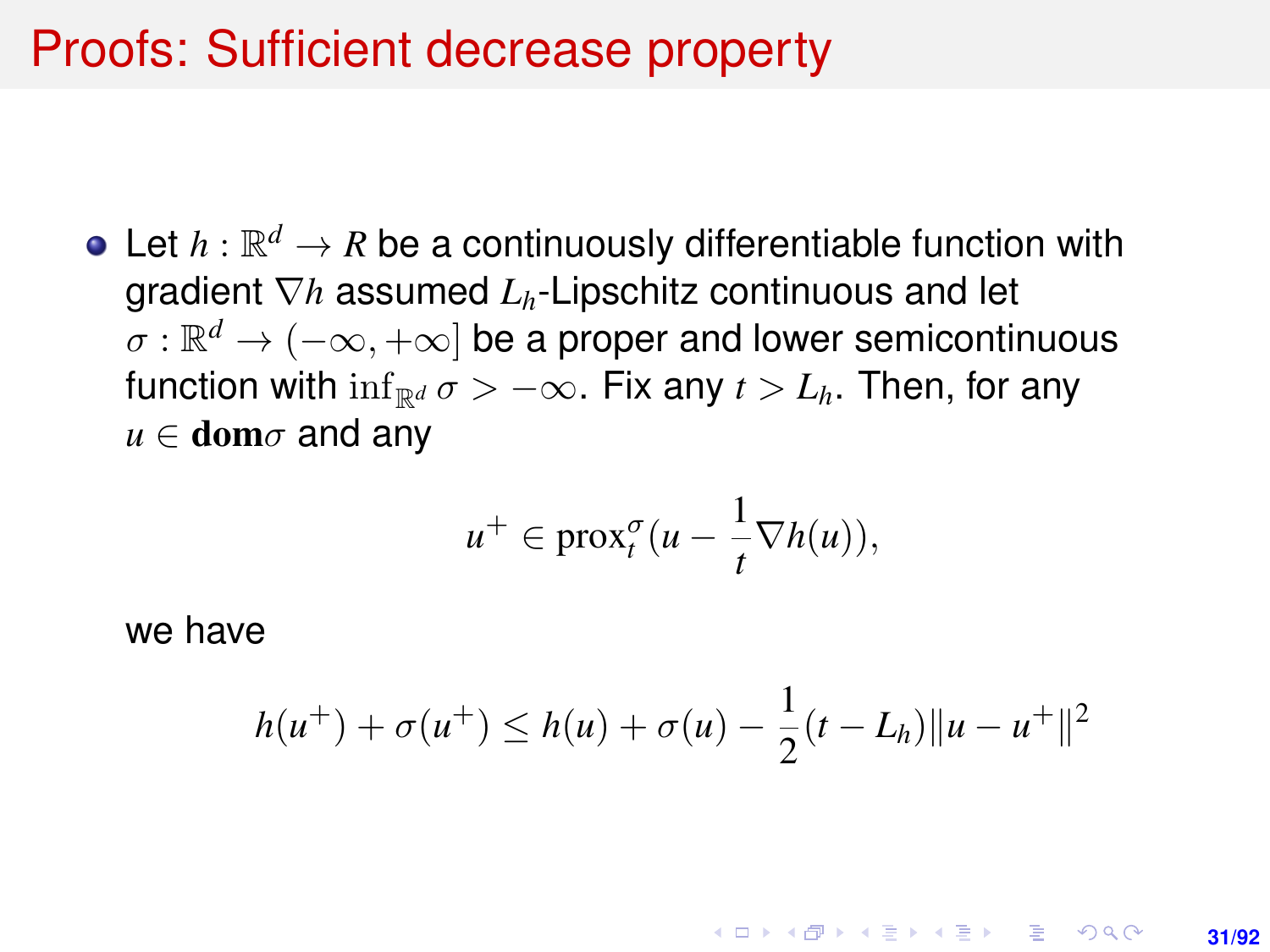#### Proofs: convergence property

• The sequence 
$$
\{\Psi(z^k)\}_{k\in N}
$$
 is nonincreasing and with  $\rho_1 = \min\{(\gamma_1 - 1)\lambda_1^-, (\gamma_2 - 1)\lambda_2^-\}$ :

<span id="page-31-0"></span>
$$
\frac{\rho_1}{2}||z^{k+1} - z^k||^2 \le \Psi(z^k) - \Psi(z^{k+1}), \forall k \ge 0 \tag{1}
$$

• We have

$$
\sum_{k=1}^{\infty} \|x^{k+1} - x^k\|^2 + \|y^{k+1} - y^k\|^2 = \sum_{k=1}^{\infty} \|z^{k+1} - z^k\|^2 < \infty
$$

and hence  $\lim_{k\to\infty}\|z^{k+1}-z^k\|=0$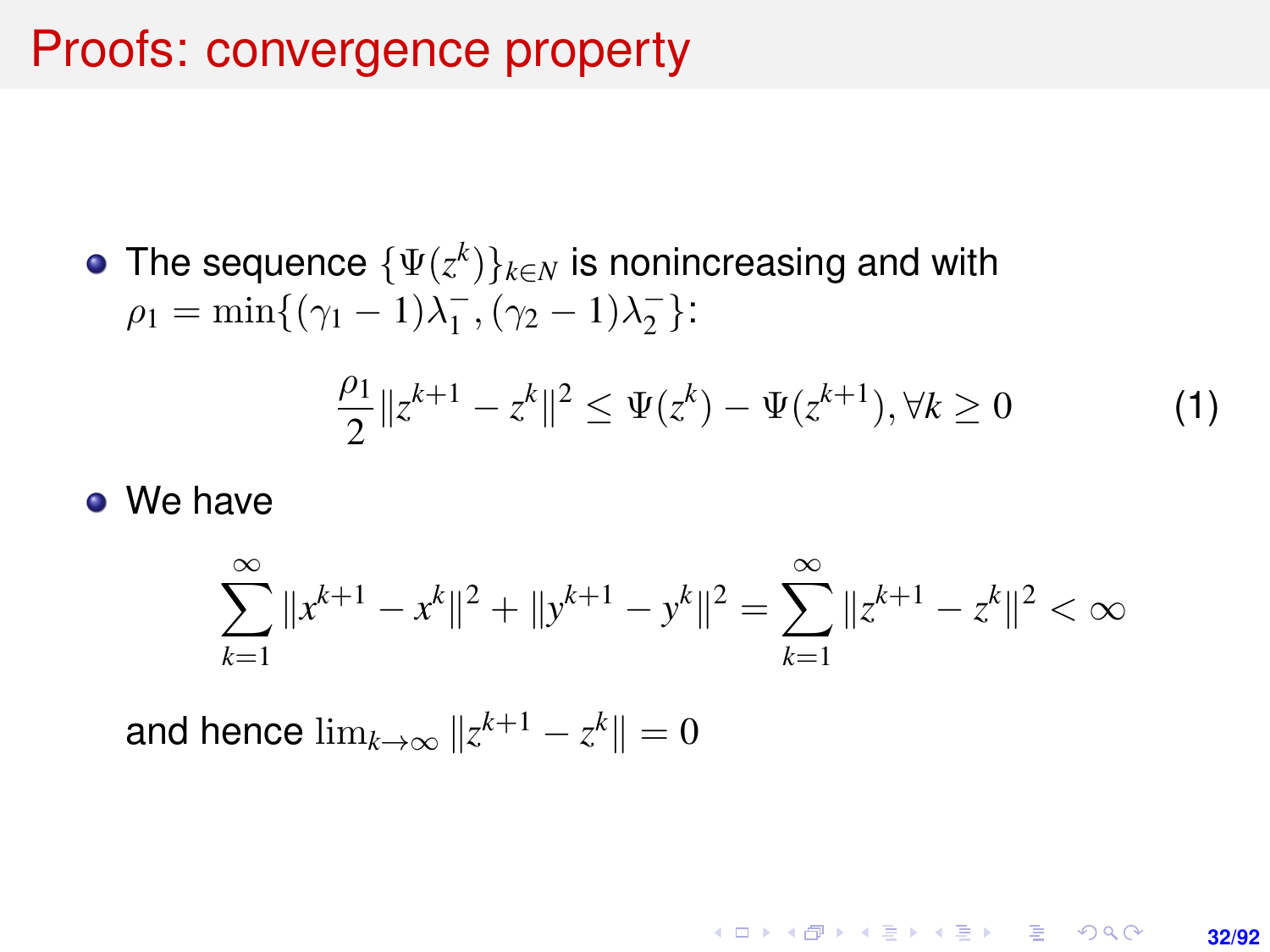#### Proofs: subgradient lower bound for the iterates gap

• Define 
$$
\rho_2 = \max{\{\gamma_1 \lambda_1^+, \gamma_2 \lambda_2^+\}}
$$
 and  
\n
$$
A_x^k = c_{k-1}(x^{k-1} - x^k) + \nabla_x H(x^k, y^k) - \nabla_x H(x^{k-1}, y^{k-1})
$$
\n
$$
A_y^k = d_{k-1}(y^{k-1} - y^k) + \nabla_y H(x^k, y^k) - \nabla_y H(x^k, y^{k-1})
$$
\nThen  $(A_x^k, A_y^k) \in \partial \Psi(x^k, y^k)$  and there exists  $M > 0$ :  
\n
$$
||(A_x^k, A_y^k)|| \le ||A_x^k|| + ||A_y^k|| \le (2M + 3\rho_2)||z^k - z^{k-1}||
$$

K ロ X (日) X (日) X (日) X (日) X (日) X (日) X (日) X (日) X (日) X (日) **33/92**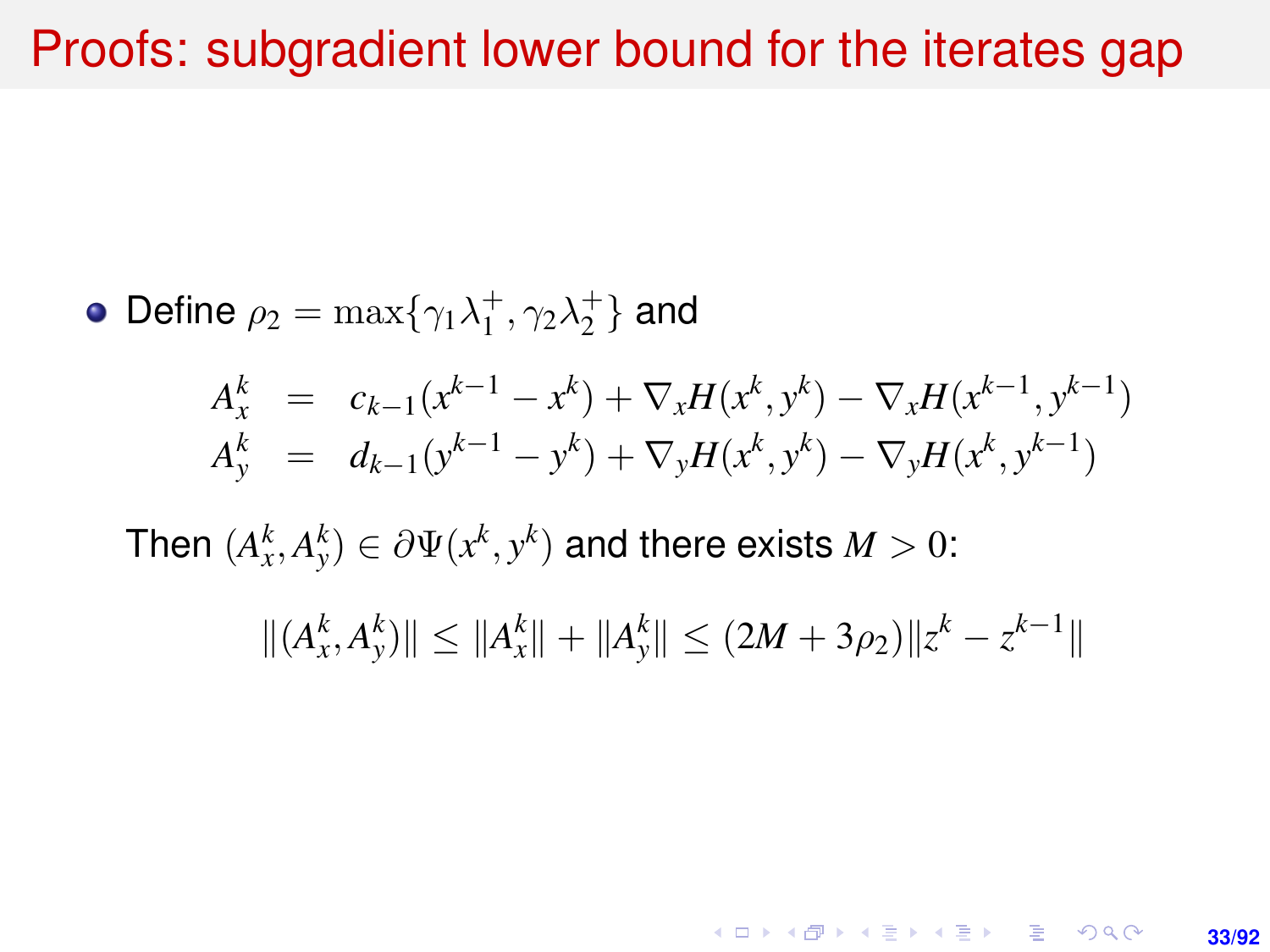• Let  $\Omega$  be compact and  $\sigma$  be proper and lower semicontinuous. Assume  $\sigma$  is constant on  $\Omega$  and satisfy the KL property at each point of  $\Omega$ . Then,  $\exists \epsilon > 0, \eta > 0$  and  $\psi \in \Psi_{\eta}$  such that for  $\bar{u} \in \Omega$ ,

$$
u \in \{u \in \mathbb{R}^d : \text{dist}(u, \Omega) < \epsilon\} \cap [\sigma(\bar{u}) < \sigma(u) < \sigma(\bar{u}) + \eta]
$$

one has

$$
\psi'(\sigma(u) - \sigma(\bar{u}))\text{dist}(0, \partial \sigma(u)) \ge 1
$$

**34/92**

**KORKARK A BIK BIKA A GA A GA A GA A BIKA A BIKA A BIKA A BIKA A BIKA A BIKA A BIKA A BIKA A BIKA A BIKA A BIKA**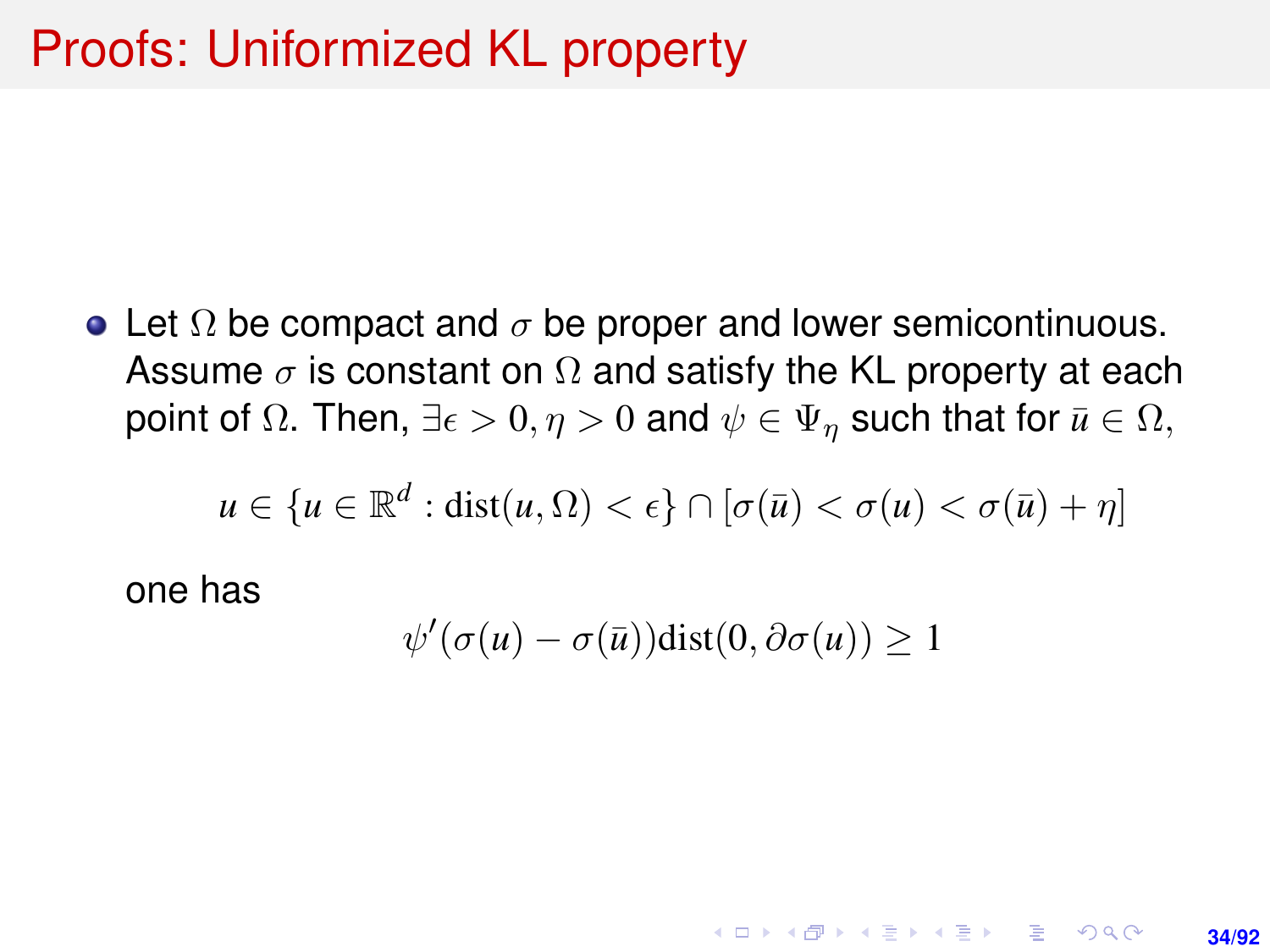# Using KL Property

for sufficiently large *k*

$$
\psi'(\Psi(z^k) - \Psi(\bar{z}))\text{dist}(0, \partial \Psi(z^k)) \ge 1
$$

• subgradient lower bound for the iterates gap:

$$
\psi'(\Psi(z^k) - \Psi(\bar{z})) \ge \frac{1}{2M + 3\rho_2} ||z^k - z^{k-1}||^{-1}
$$

• the concavity of  $\psi$  gives:

$$
\psi(\Psi(z^k) - \Psi(\bar{z})) - \psi(\Psi(z^{k+1}) - \Psi(\bar{z})) \ge \psi'(\Psi(z^k) - \Psi(\bar{z}))(\Psi(z^k) - \Psi(z^{k+1}))
$$

**o** define:

$$
\Delta_{p,q} := \psi(\Psi(z^p) - \Psi(\overline{z})) - \psi(\Psi(z^q) - \Psi(\overline{z}))
$$

• Together with [\(1\)](#page-31-0):

$$
\Delta_{k,k+1} \ge \frac{\|z^{k+1} - z^k\|^2}{C\|z^k - z^{k-1}\|}
$$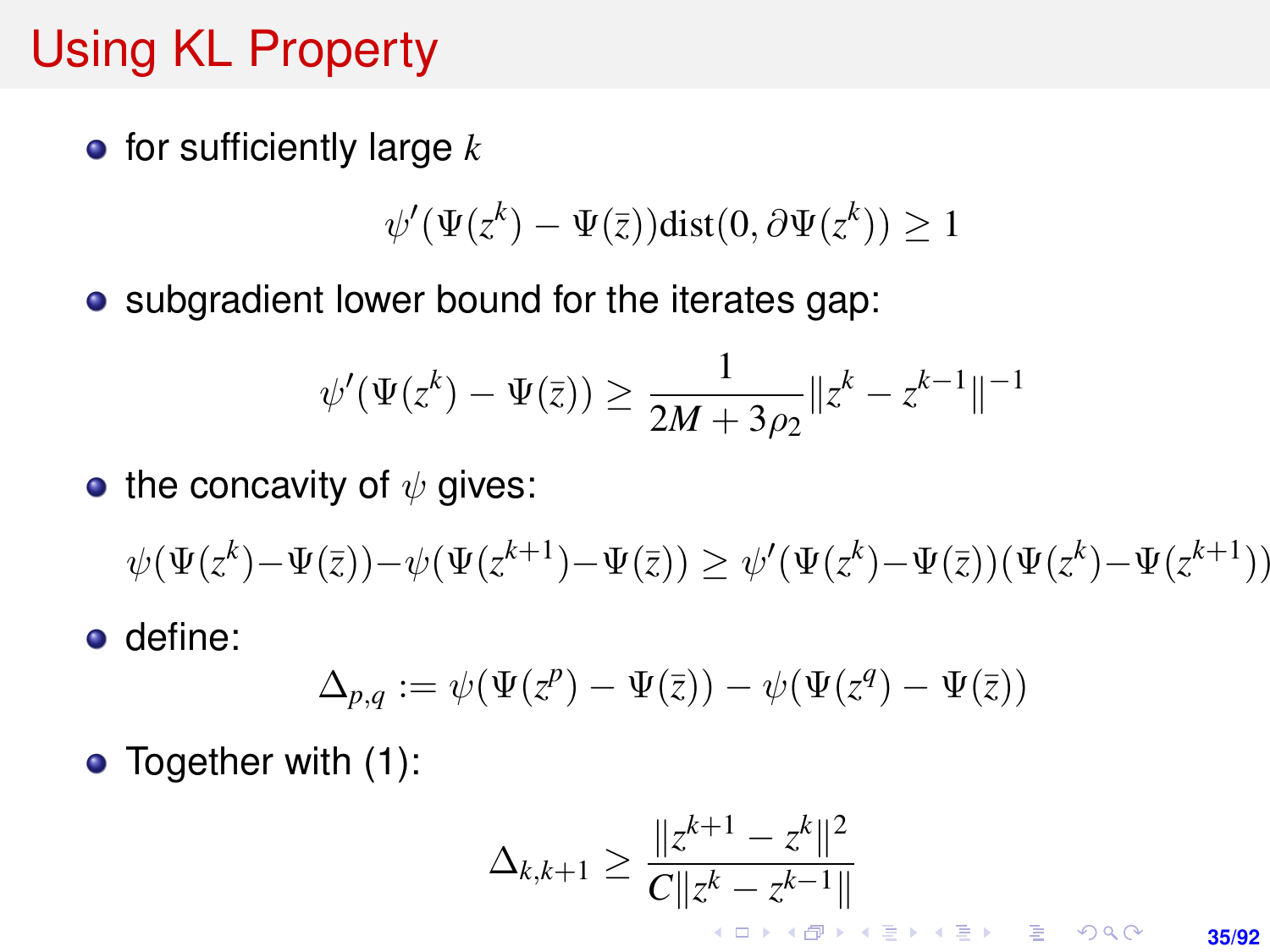# Using KL Property

Establish the inequality:

$$
\sum_{i=l+1}^{k} \|z^{i+1} - z^i\| \le \|z^{l+1} - z^l\| + C\Delta_{l+1,k+1}
$$

• Since 
$$
\psi \geq 0
$$
, we have:

$$
\sum_{i=l+1}^{k} ||z^{i+1} - z^i|| \le ||z^{l+1} - z^l|| + C\psi(\Psi(z^{l+1}) - \Psi(\overline{z}))
$$

**o** Therefore:

$$
\sum_{k=1}^\infty \|z^{k+1}-z^k\|<\infty
$$

K ロ X (日) X (日) X (日) X (日) X (日) X (日) X (日) X (日) X (日) X (日) X (日) **36/92**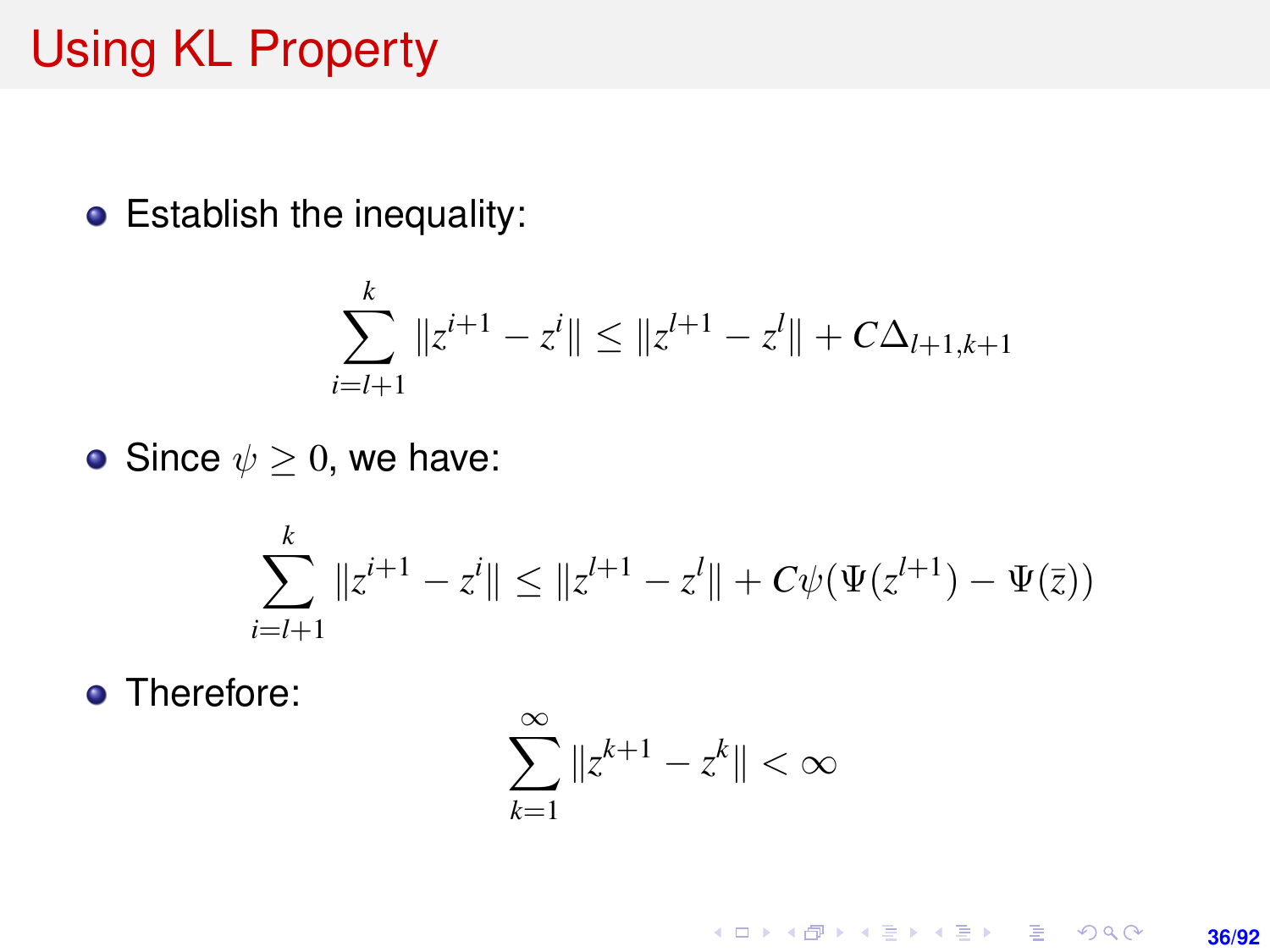Suppose that Ψ is a KL function. Let {*z <sup>k</sup>*}*k*∈*<sup>N</sup>* be a sequence generated by PALM which is assumed to be bounded.

The sequence  $\{z^k\}_{k\in N}$  has finite length:

$$
\sum_{k=1}^{\infty} \|z^{k+1} - z^k\| < \infty
$$

The sequence  $\{z^k\}_{k\in\mathbb{N}}$  converges to a critical point  $z^*=(x^*,y^*)$  of Ψ

**37/92**

**KORKAR KERKER E VOLCH** 

Extension of PALM for problems with *p* ≥ 1 blocks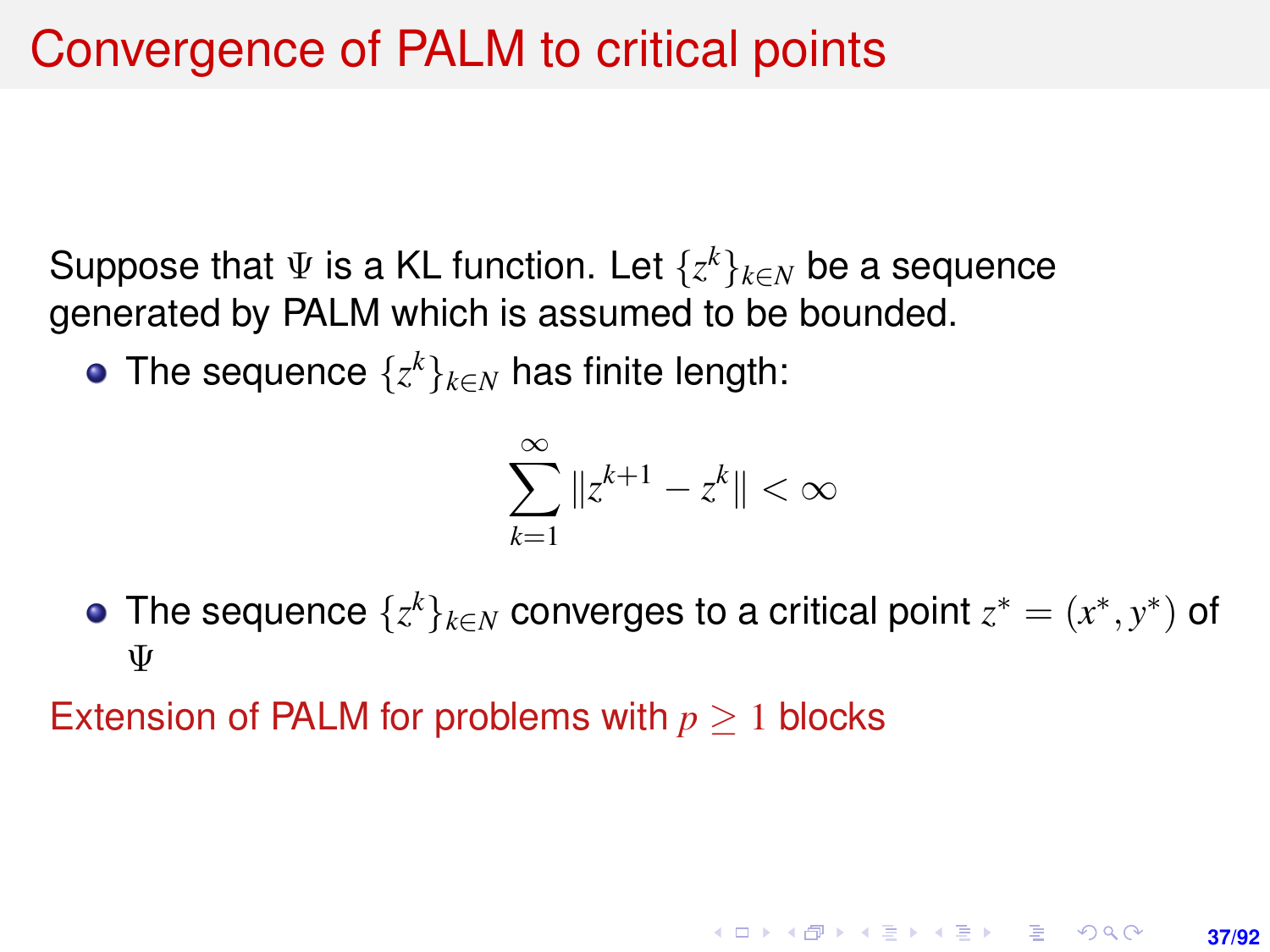#### Convergence of PALM to critical points

Choose  $\psi(s) = cs^{1-\theta}$ , where  $c > 0$  and  $\theta \in [0, 1)$ .

- **If**  $\theta = 0$ , then the sequence converges in a finite number of steps
- **If**  $\theta \in (0, 1/2]$ , then there exists  $\omega > 0$  and  $\tau \in [0, 1)$  such that  $||z^k - \bar{z}|| \leq \omega \tau^k$
- If  $\theta \in (1/2, 1)$ , then there exits  $\omega > 0$  such that

$$
\|z^k - \bar{z}\| \leq \omega k^{-\frac{1-\theta}{2\theta-1}}
$$

**38/92**

**KORKARK A BIK BIKA A GA A GA A GA A BIKA A BIKA A BIKA A BIKA A BIKA A BIKA A BIKA A BIKA A BIKA A BIKA A BIKA**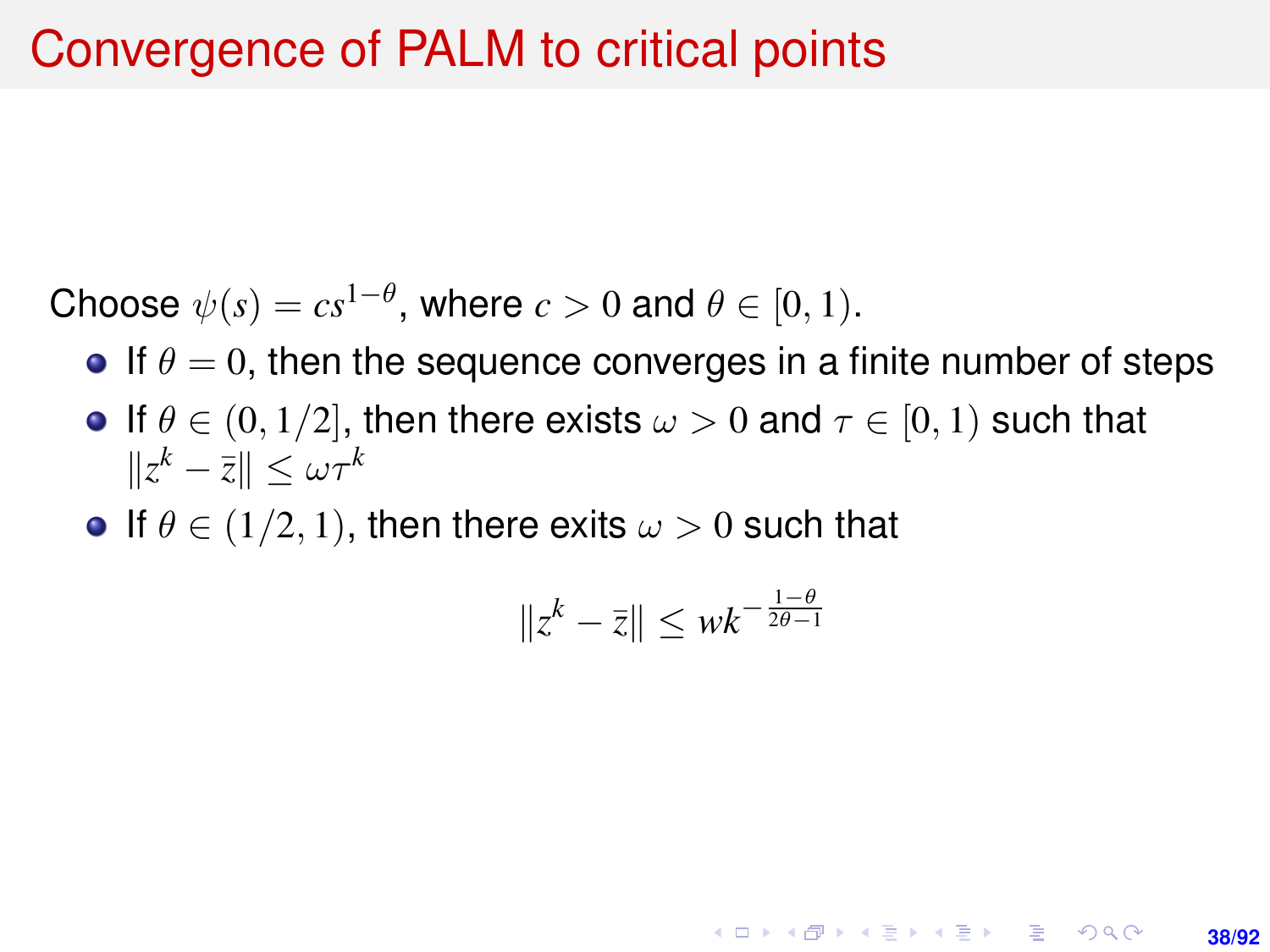# <span id="page-38-0"></span>**Outline**



**[Model Problems and Applications](#page-2-0)** 

#### **[BCD Algorithms](#page-7-0)**

**[Convergence](#page-21-0)** 





#### **[CYCLADES](#page-69-0)**

K ロ > K @ > K 할 > K 할 > → 할 → 9 Q @ **39/92**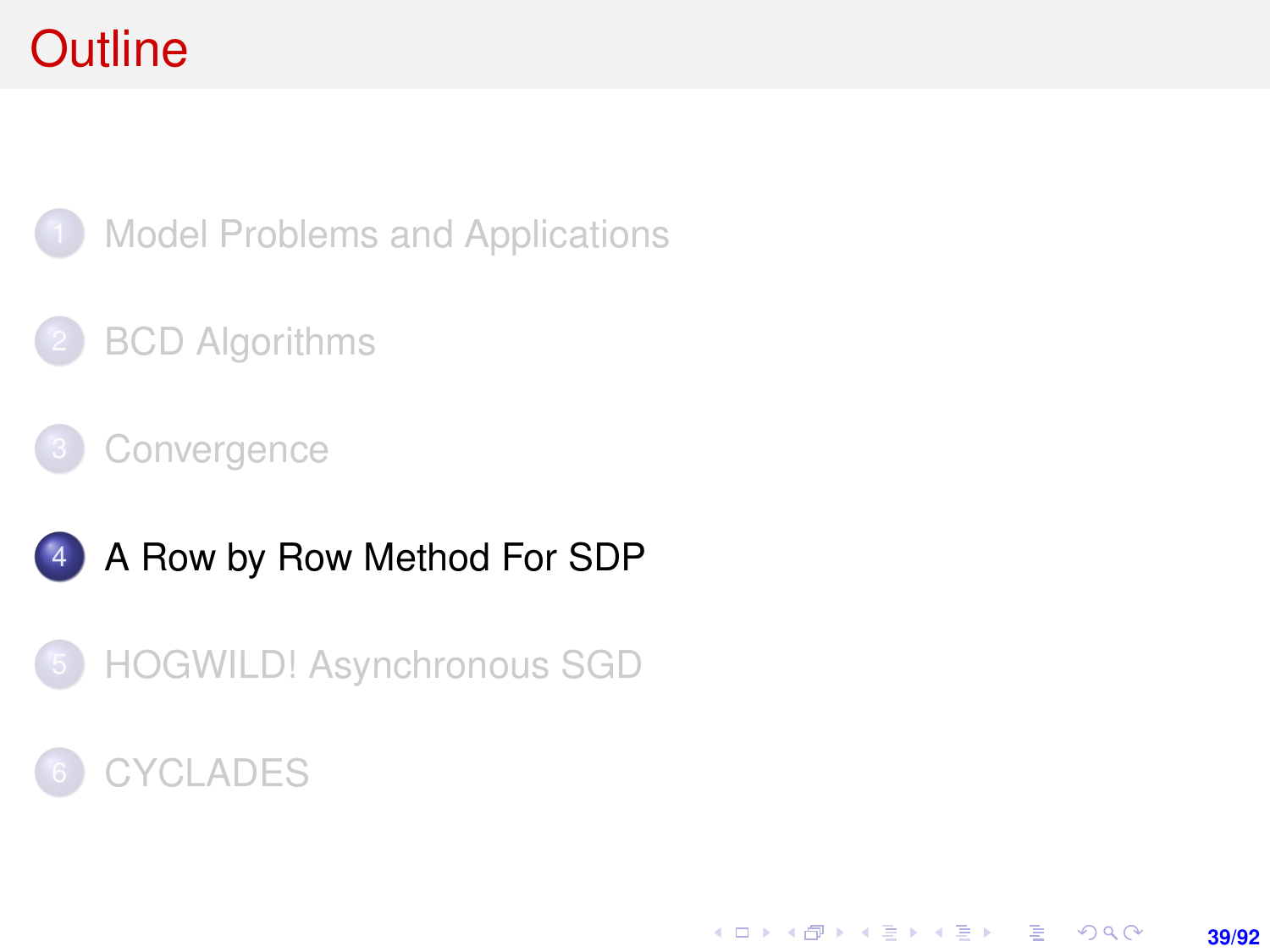# Expressing  $X \geq 0$  by Schur complement

- Assume  $X \in S^n$  is partitioned as  $\begin{pmatrix} \xi & y^{\top} \ y & B \end{pmatrix}$ , where  $\xi \in \mathbb{R}, y \in \mathbb{R}^{n-1}$ and  $B \in S^{n-1}$  is nonsingular
- **•** Factorization:

$$
X = \begin{pmatrix} 1 & y^\top B^{-1} \\ 0 & I \end{pmatrix} \begin{pmatrix} \xi - y^\top B^{-1} y & 0 \\ 0 & B \end{pmatrix} \begin{pmatrix} 1 & 0 \\ B^{-1} y & I \end{pmatrix}
$$

Positive definiteness and Schur complement:

$$
X \succ 0 \Longleftrightarrow B \succ 0 \text{ and } (X/B) := \xi - y^{\top} B^{-1} y > 0
$$

• Cholesky factorization:  $B := LL^\top$ .  $\xi - y^\top B^{-1} y > 0 \Longleftrightarrow \|L^{-1}y\|^2 \leq \xi$  (second-order cone)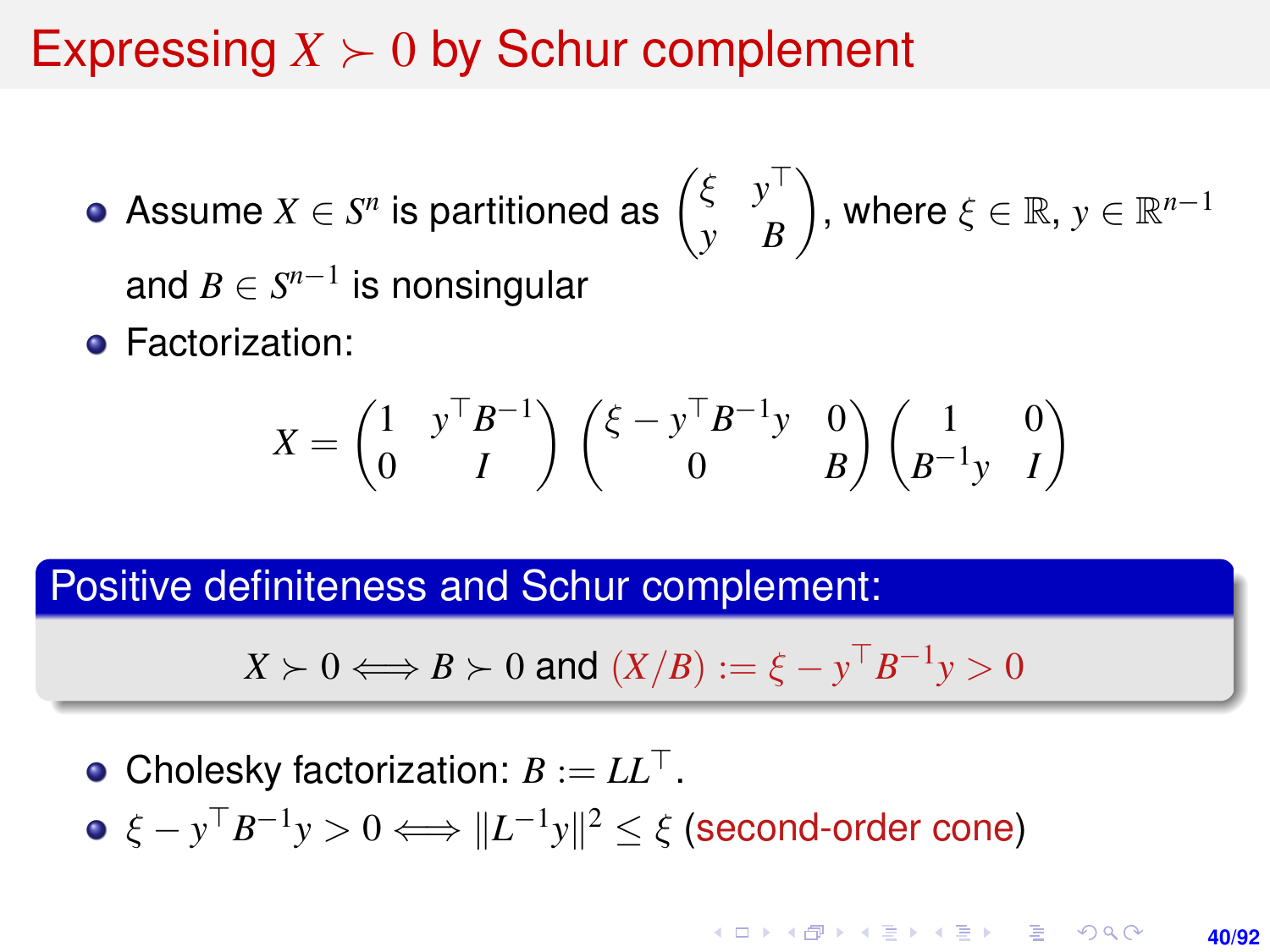#### Constructing SOC constraint row by row

Given  $X^k \succ 0$ , we can fix the principal submatrix

$$
B := X_{1^c,1^c}^k = \begin{pmatrix} X_{2,2}^k & \cdots & X_{2,n}^k \\ \cdots & \cdots & \cdots \\ X_{n,2}^k & \cdots & X_{n,n}^k \end{pmatrix}
$$

and let  $\xi := X_{1,1}$  and  $y := X_{1^c,1} := (X_{1,2}, \cdots, X_{1,n})^\top$ 

- The variable *X* now is  $\begin{pmatrix} \xi & y^{\top} \\ y & B \end{pmatrix} := \begin{pmatrix} \xi & y^{\top} \\ y & X_{1}^{k} \end{pmatrix}$ *y*  $X^{k}_{1^{c},1^{c}}$  $\setminus$
- SOC constraint:  $\xi y^{\top}B^{-1}y \geq \nu$  for  $\nu > 0$
- In general:  $\xi := X_{i,i}, y := X_{i^c,i}$  and  $B := X_{i^c,i^c}^k$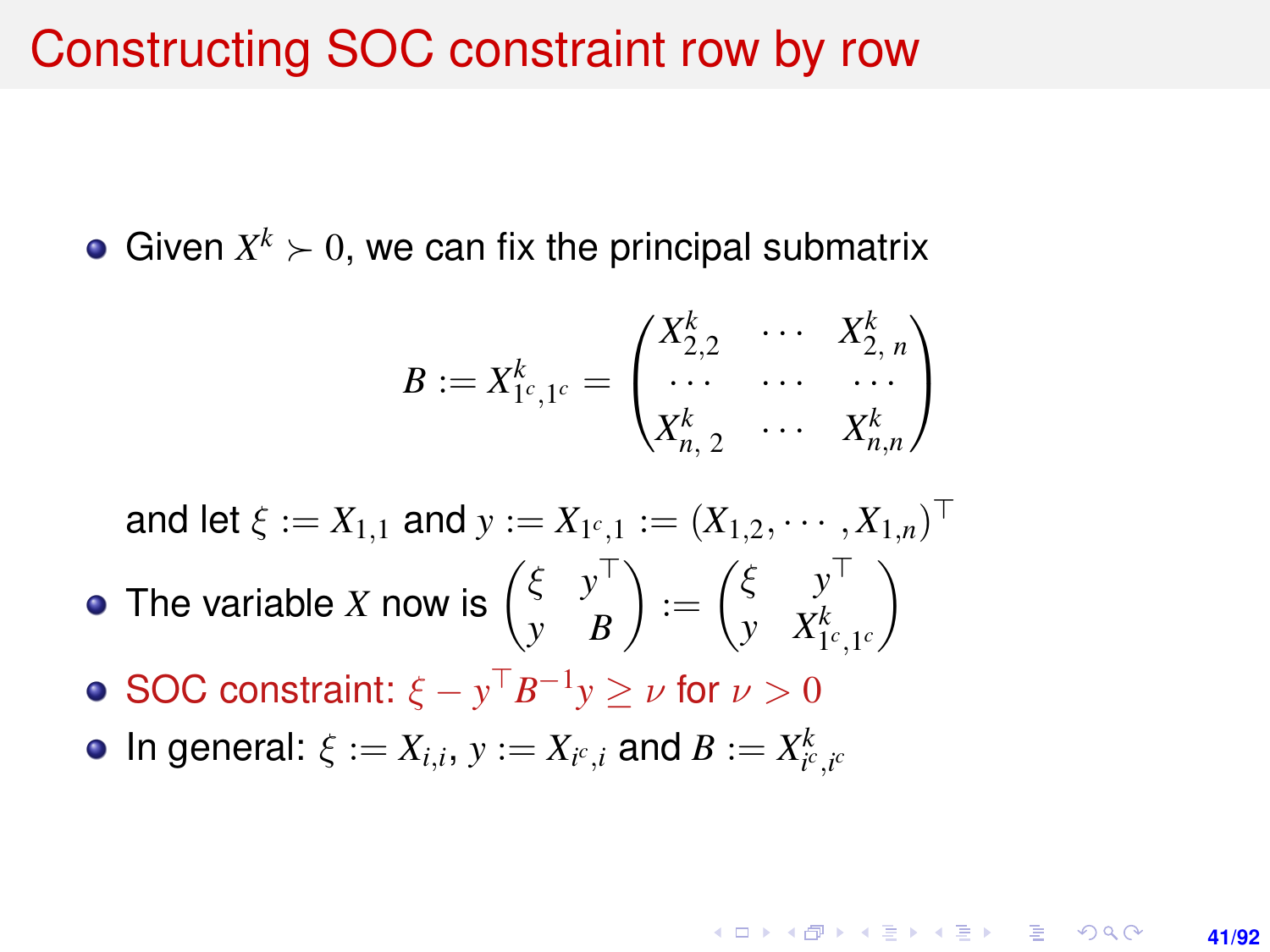# Solving RBR subproblem

| SDP | <b>SOCP</b> restriction                 |  |  |                                                                                |  |
|-----|-----------------------------------------|--|--|--------------------------------------------------------------------------------|--|
|     | $\min_{X \in S^n} \langle C, X \rangle$ |  |  | $\min_{\left[\xi; y\right] \in \mathbb{R}^n} \quad \widetilde{c}^\top[\xi; y]$ |  |
|     | s.t. $A(X) = b$ , $\implies$            |  |  | s.t. $\widetilde{A}[\xi; y] = \widetilde{b}$ ,                                 |  |
|     | $X \succeq 0$                           |  |  | $\xi - y^{\top} B^{-1} y \geq \nu,$                                            |  |

where  $\nu > 0$  and

$$
\widetilde{c} := \begin{pmatrix} C_{i,i} \\ 2C_{i^c,i} \end{pmatrix}, \quad \widetilde{A} := \begin{pmatrix} A_{i,i}^{(1)} & 2A_{i,i^c}^{(1)} \\ \cdots & \cdots \\ A_{i,i}^{(m)} & 2A_{i,i^c}^{(m)} \end{pmatrix} \text{ and } \widetilde{b} := \begin{pmatrix} b_1 - \left\langle A_{i^c,i^c}^{(1)}, B \right\rangle \\ \cdots \\ b_m - \left\langle A_{i^c,i^c}^{(m)}, B \right\rangle \end{pmatrix}
$$

K ロ X (日) X (日) X (日) X (日) X (日) X (日) X (日) X (日) X (日) X (日) X (日) **42/92**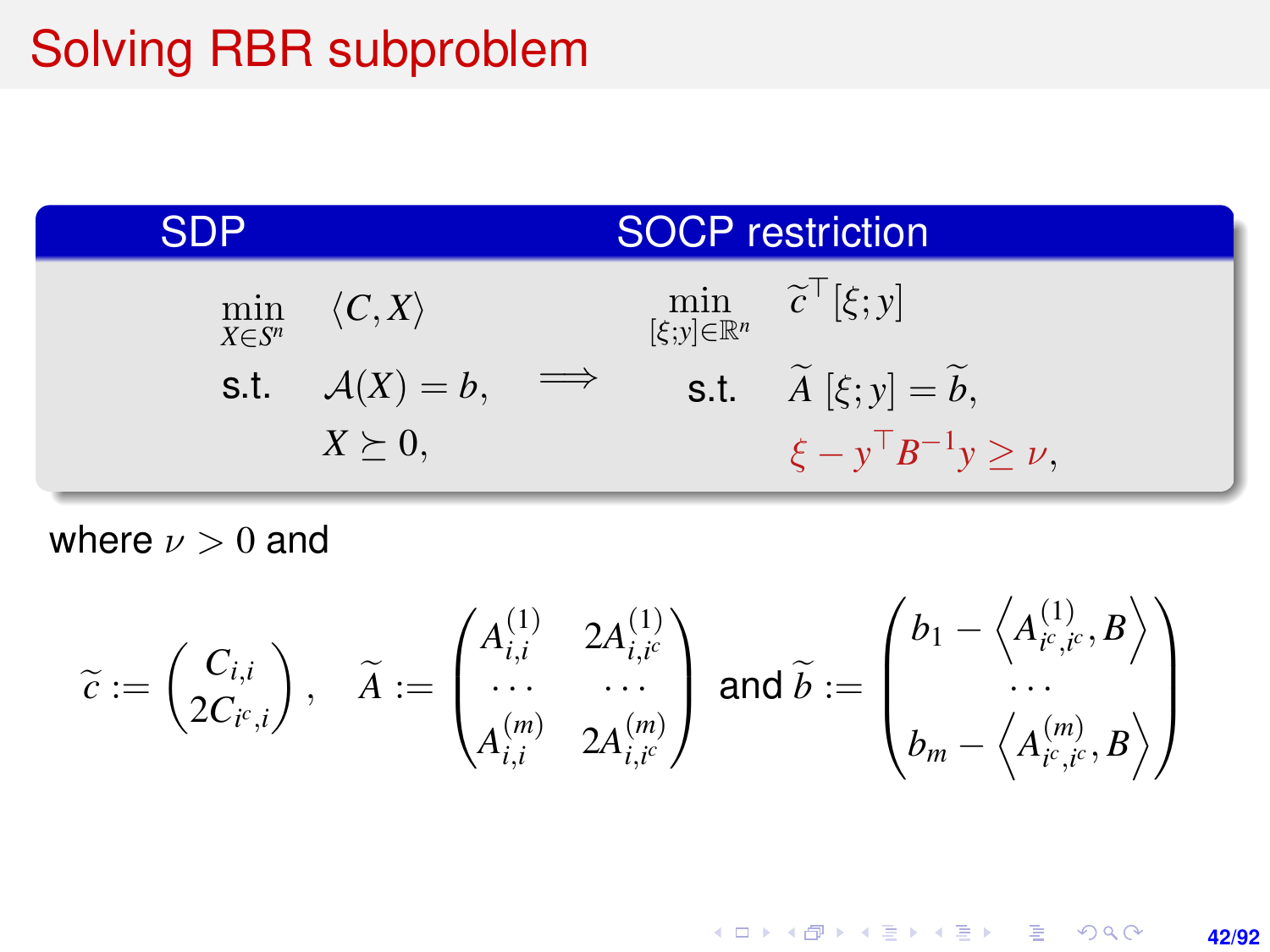# Row-by-Row (RBR) algorithm prototype

#### **Algorithm 1:** A row-by-row (RBR) method prototype

- **1** Set  $X^1 \succ 0$ ,  $\nu \ge 0$  and  $k := 1$ .;
- **2 while** *not converge* **do**
- **3 for**  $i = 1, \dots, n$  **do** 
	- Solve the SOCP subproblem for *i*-th row/column.;

**43/92**

KORK ERKER ERKER

5 
$$
\bigcup \text{Update } X_{i,i}^k := \xi, X_{i^c,i}^k := y \text{ and } X_{i,i^c}^k := y^\top.
$$

6 
$$
\int
$$
 Set  $X^{k+1} := X^k$  and  $k := k + 1$ .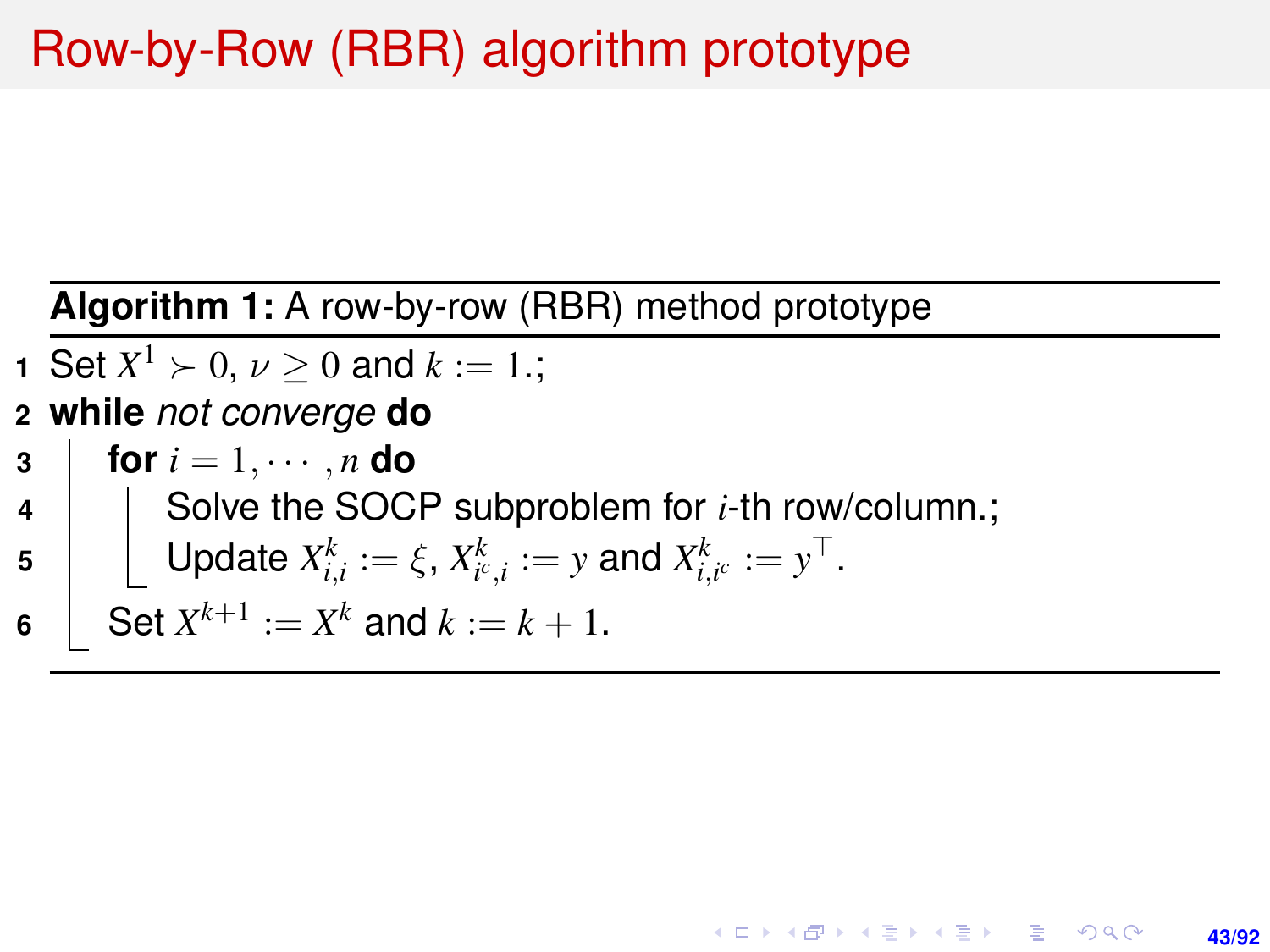## Application: the maxcut SDP relaxation

The RBR subproblem for SDP with only diagonal element constraints:

$$
\min_{X \in S^n} \langle C, X \rangle \qquad \min_{\mathbf{y} \in \mathbb{R}^{n-1}} \hat{c}^\top \mathbf{y} \n\text{s.t.} \quad X_{i,i} = 1, \quad \implies \quad \min_{\mathbf{y} \in \mathbb{R}^{n-1}} \hat{c}^\top \mathbf{y} \n\text{s.t.} \quad 1 - \mathbf{y}^\top B^{-1} \mathbf{y} \ge \nu
$$

#### Closed-form solution of the RBR subproblem

If  $\gamma := \widehat{c}^\top B\widehat{c} > 0$ , the solution of the RBR subproblem is

$$
y=-\sqrt{\frac{1-\nu}{\gamma}}B\widehat{c}.
$$

Otherwise, the solution is  $y = 0$ .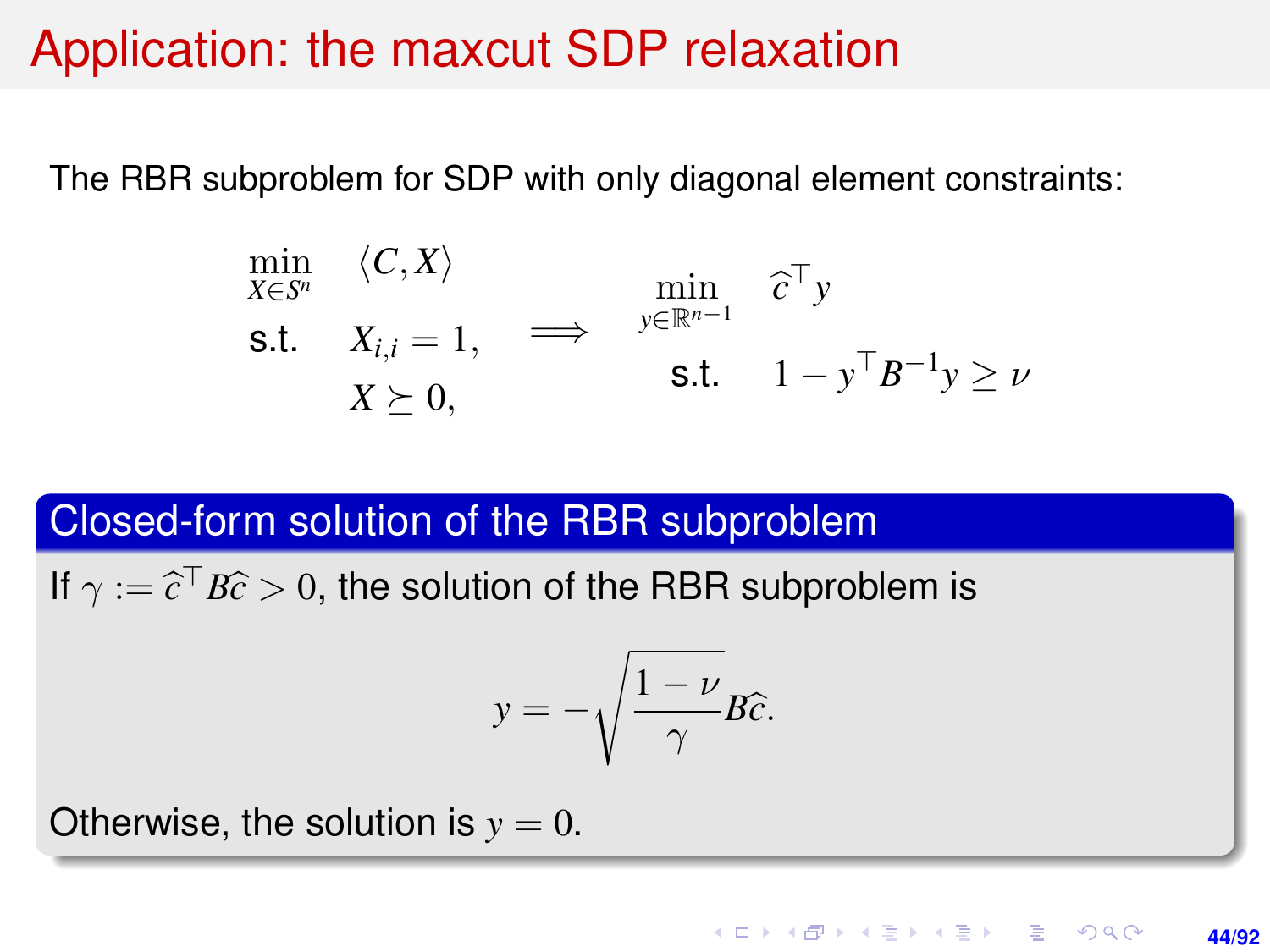## Interpretation in terms of log-barrier approach

• Consider the logarithmic barrier problem

$$
\min_{X \in S^n} \langle C, X \rangle - \sigma \log \det X
$$
  
s.t.  $X_{ii} = 1, \forall i = 1, \dots, n, \quad X \succeq 0$ 

• Key: 
$$
\det(X) = \det(B)(1 - y^{\top}B^{-1}y)
$$

• The RBR subproblem is:

$$
\min_{y \in \mathbb{R}^{n-1}} \quad \widehat{c}^{\top} y - \sigma \log(1 - y^{\top} B^{-1} y)
$$

whose solution is  $y = \sqrt{\sigma^2 + \gamma} - \sigma$  $\frac{+\gamma-\sigma}{\gamma}B\widehat{c}$ , where  $\gamma:=\widehat{c}^{\top}B\widehat{c}$ .

Equal to the pure RBR method if  $\nu = 2\sigma \frac{\sqrt{\sigma^2 + \gamma - \sigma^2}}{\gamma}$ γ

#### **KORKARK A BIK BIKA A GA A GA A GA A BIKA A BIKA A BIKA A BIKA A BIKA A BIKA A BIKA A BIKA A BIKA A BIKA A BIKA 45/92**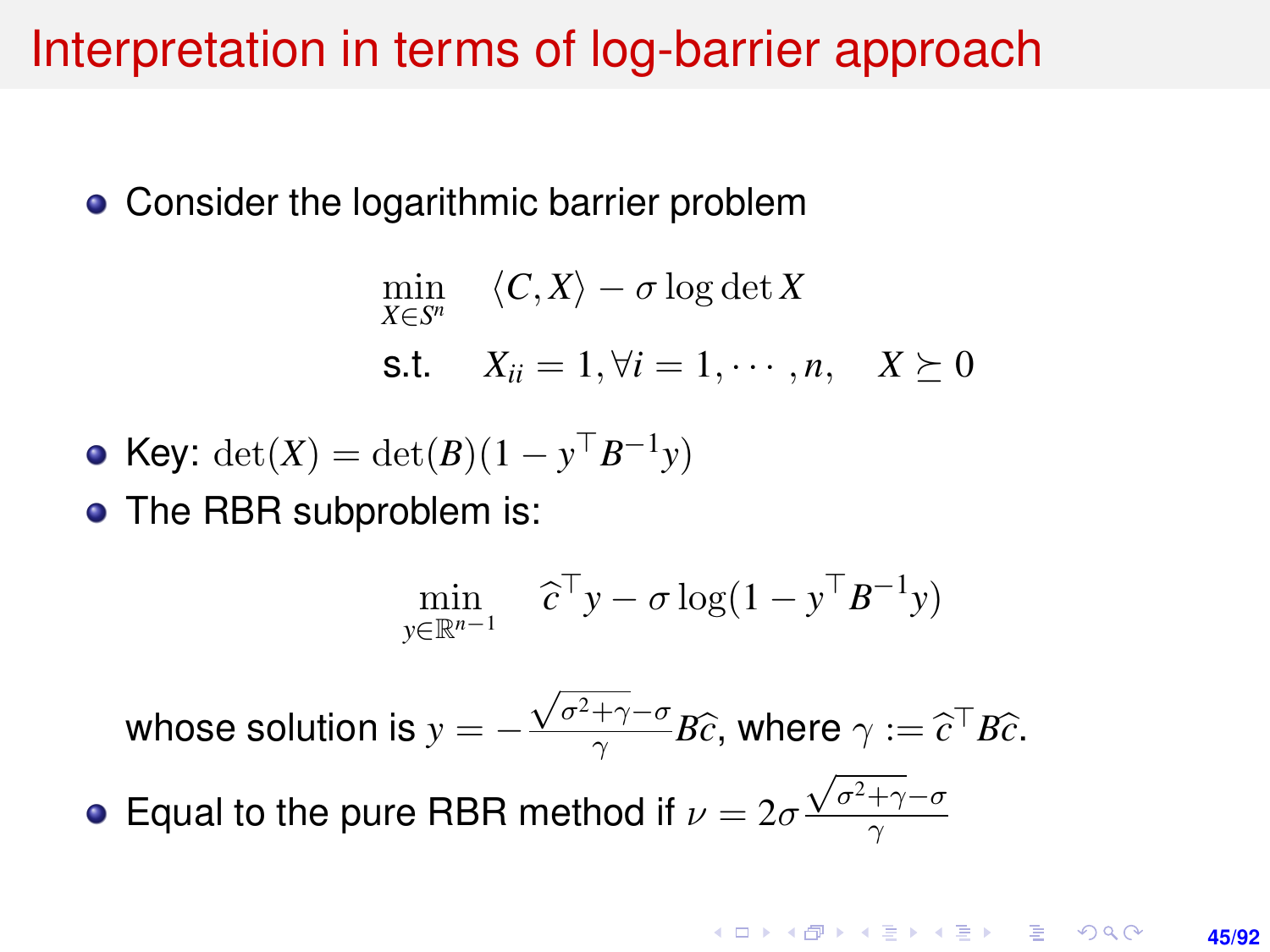# Convergence for general function

Consider the RBR method for solving

$$
(P) \quad \min_{X \in S^n} f(X) - \sigma \log \det X
$$
\n
$$
\text{s.t.} \quad L \le X \le U, \quad X \succ 0
$$

#### $\bullet$   $f(X)$  is a convex function of *X*

 $L, U \in S^n$  are constant matrices and  $L \leq X \leq U$  means that  $L_{i,j} \leq X_{i,j} \leq U_{i,j}$  for all  $i,j = 1, \cdots, n$ 

#### **Theorem 1.**

*Let* {*X <sup>k</sup>*} *be a sequence generated by the row-by-row method for solving (P). Then every limit point of* {*X <sup>k</sup>*} *is a global minimizer of (P).*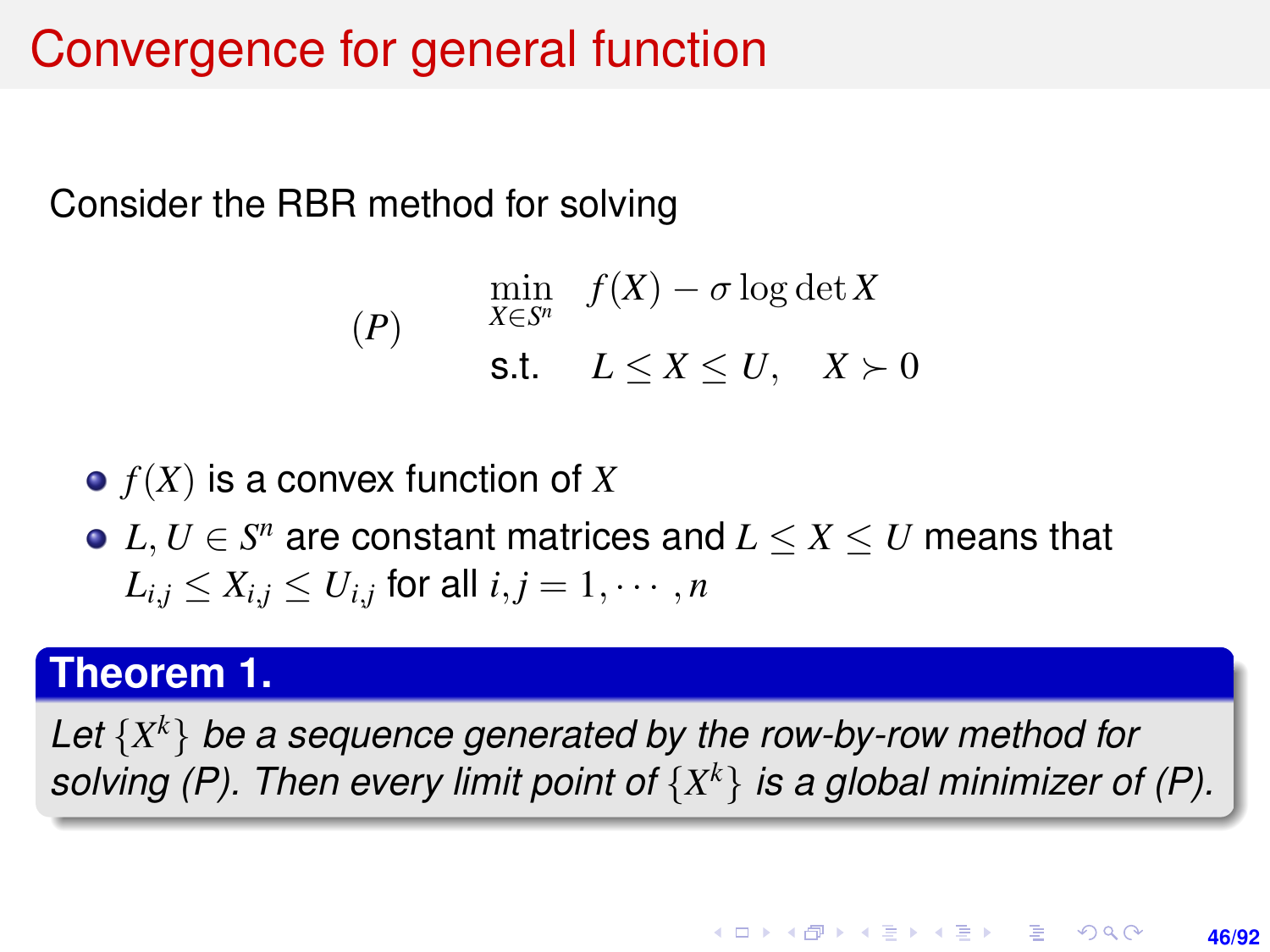## Failure on a SDP with general linear constraints

Consider the SDP

$$
\min \quad X_{11} + X_{22} - \log \det(X)
$$
  
s.t. 
$$
X_{11} + X_{22} \ge 4, \quad X \succeq 0.
$$

• Initial point: 
$$
\begin{pmatrix} 1 & 0 \\ 0 & 3 \end{pmatrix}
$$
 and optimal solution:  $\begin{pmatrix} 2 & 0 \\ 0 & 2 \end{pmatrix}$ .

• The RBR subproblems are

$$
\begin{aligned}\n\min \quad & X_{11} - \log(3X_{11} - X_{12}^2), \text{ s.t. } X_{11} \ge 1, \\
\min \quad & X_{22} - \log(X_{22} - X_{12}^2), \quad \text{s.t. } X_{22} \ge 3\n\end{aligned}
$$

 $\bullet$  Optimal solutions of subproblems are, respectively,  $X_{11} = 1$ ,  $X_{12} = 0$  and  $X_{12} = 0$ ,  $X_{22} = 3$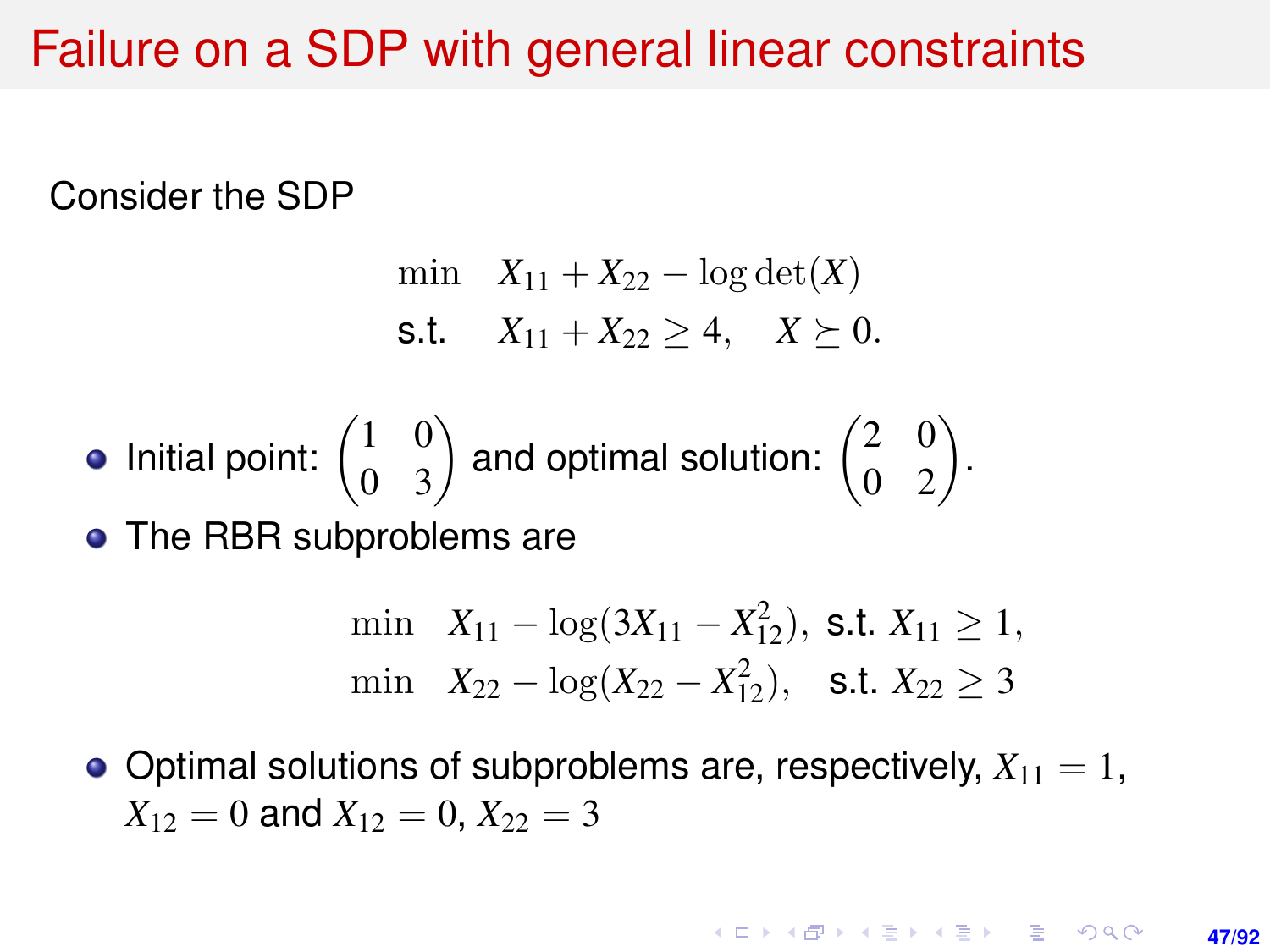# <span id="page-47-0"></span>**Outline**



**[Model Problems and Applications](#page-2-0)** 

#### **[BCD Algorithms](#page-7-0)**

**[Convergence](#page-21-0)** 

4 [A Row by Row Method For SDP](#page-38-0)

5 [HOGWILD! Asynchronous SGD](#page-47-0)

#### **[CYCLADES](#page-69-0)**

K ロ > K @ > K 할 > K 할 > → 할 → 9 Q @ **48/92**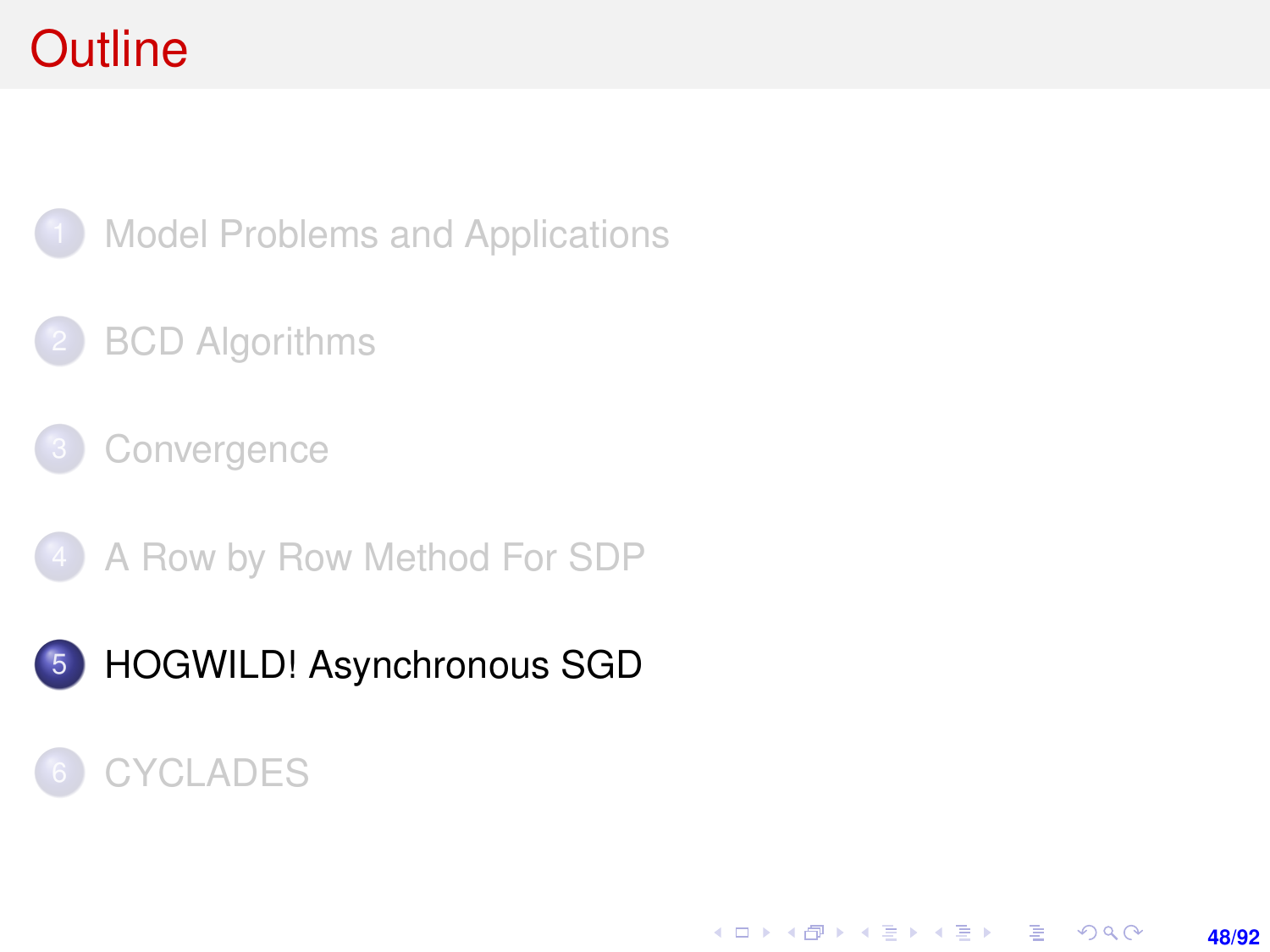# Stochastic Gradient Descent

Consider

$$
\min_{x \in \mathbb{R}^n} f(x) = \sum_{e \in E} f_e(x_e)
$$

- $\bullet$  *e* denotes a small subset of  $\{1, 2, \ldots, n\}$ .
- In many of machine learning problems, *n* and |*E*| are both large. **Note**: the 'set' *E* can contain a few copies of the same element *e*.
- *f<sup>e</sup>* only acts on a few components of *x*, say *xe*.
- $f_e$  can easily be regarded as a function over  $\mathbb{R}^n$ , just by ignoring the components not in the subset *e*.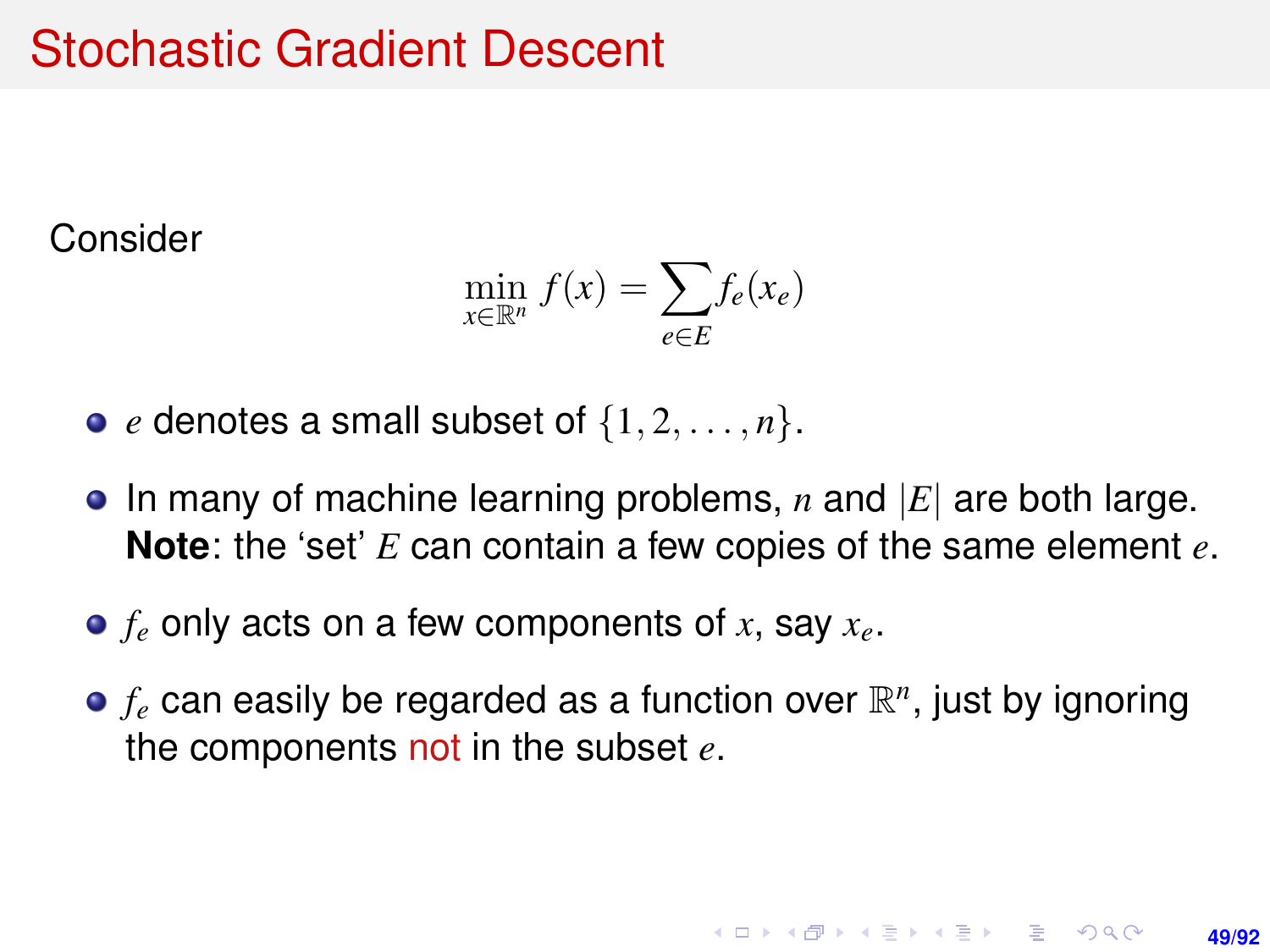#### **Example: machine learning applications**

• Minimize the empirical risk

$$
\min_{x} \frac{1}{n} \sum_{i=1}^{n} l_i(a_i^T x)
$$

- $a_i$  represents the *i*th data point,  $x$  is the model.  $l_i$  is a loss function.
- Logistic regression, least squares, SVM ...
- If each  $a_i$  is sparse, then it becomes our problem today.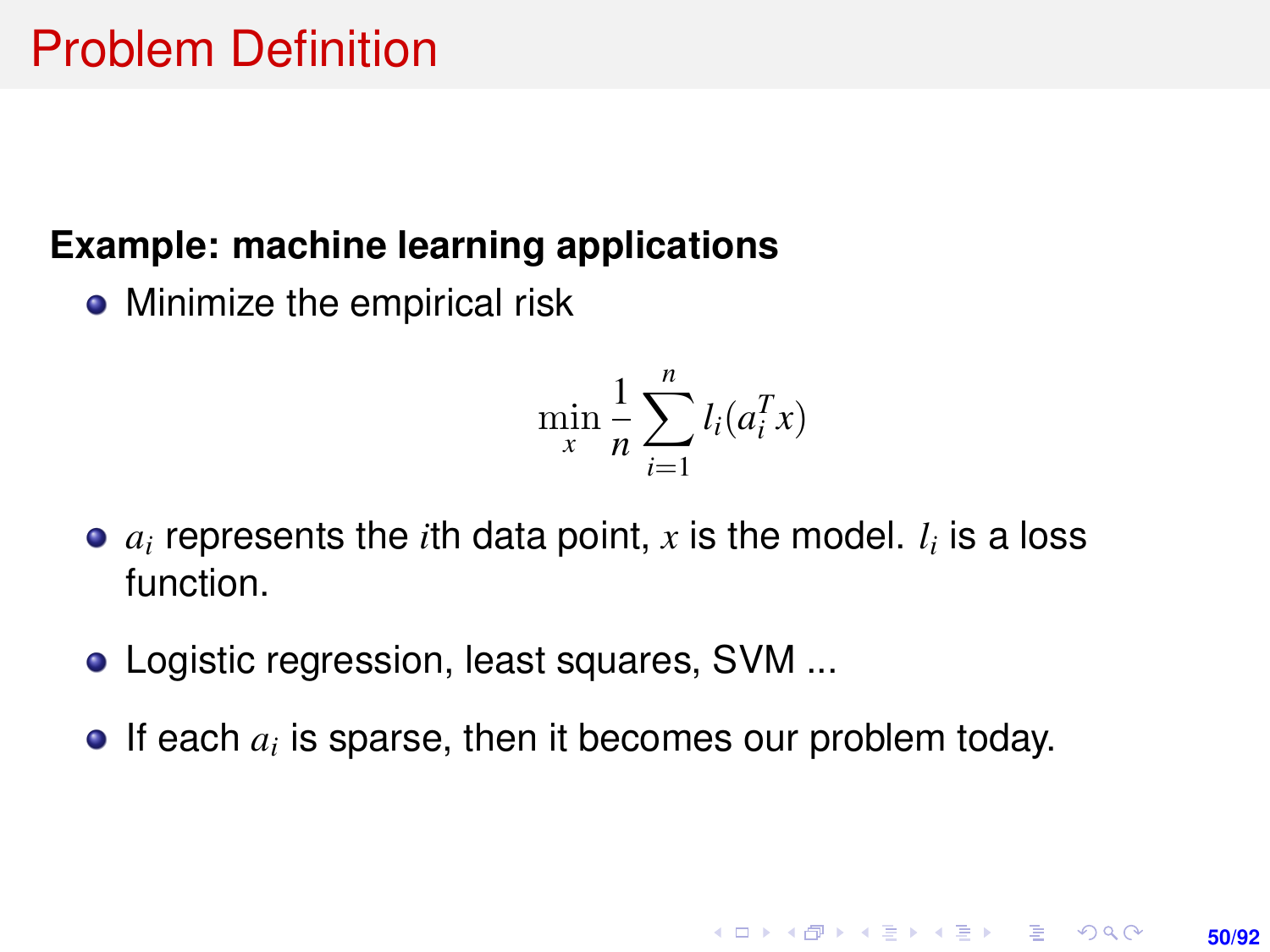# Problem Definition

#### **Example: generic minimization problem**

• Minimize the following function

$$
\min_{x_1,\ldots,x_{m_1}}\min_{y_1,\ldots,y_{m_2}}\sum_{i=1}^{m_1}\sum_{j=1}^{m_2}\phi_{i,j}(x_i,y_j)
$$

- $\phi_{i,j}$  is a convex scalar function.  $x_i$  and  $y_j$  are vectors.
- For matrix completion and matrix factorization:

$$
\phi_{i,j} = (A_{i,j} - x_i^T y_j)^2
$$

- $\bullet$   $n = m_1 m_2$  functions, each of which interacts with only two variables.
- A variable is shared among at most  $m_1 + m_2$  functions.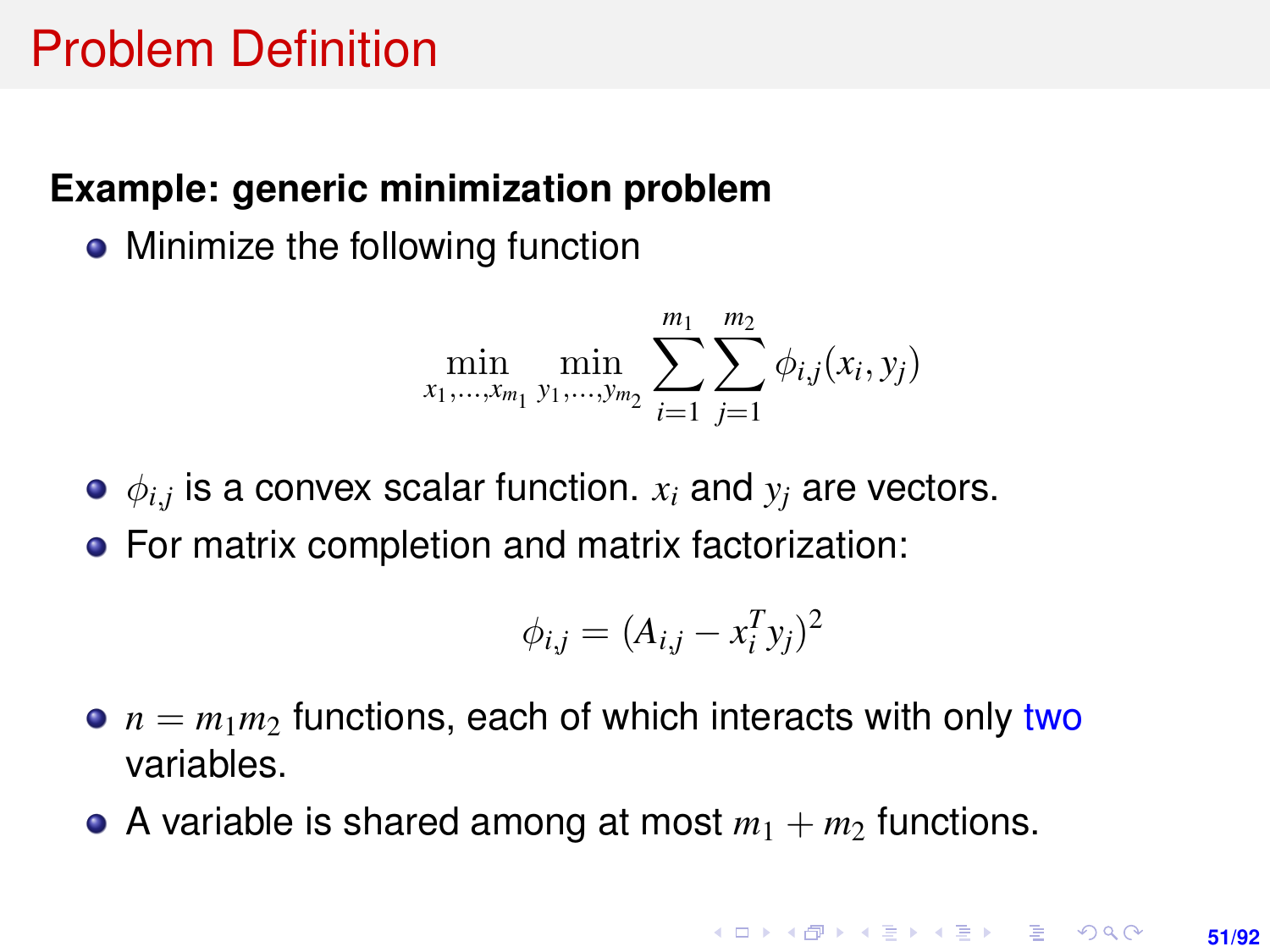## Stochastic Gradient Descent

• Gradient method is given by

$$
x_{k+1} = x_k - \gamma_k \nabla f(x_k)
$$

where  $\nabla f(x_k) = \sum_{e \in E} \nabla f_e(x_k)$ .

• Stochastic Gradient Descent (SGD)

$$
x_{k+1} = x_k - \gamma_k \nabla f_{s_k}(x_k)
$$

where *s<sup>k</sup>* is randomly sampled from *E*.

- $\gamma_k$  is the step size(or learning rate). Can be a constant or shrinking.
- Idea of SGD: computing the entire ∇*f*(*x*) may be too costly for large  $|E|$  and *n*. Can we compute just a small proportion of  $\nabla f(x)$ and ensure the convergence?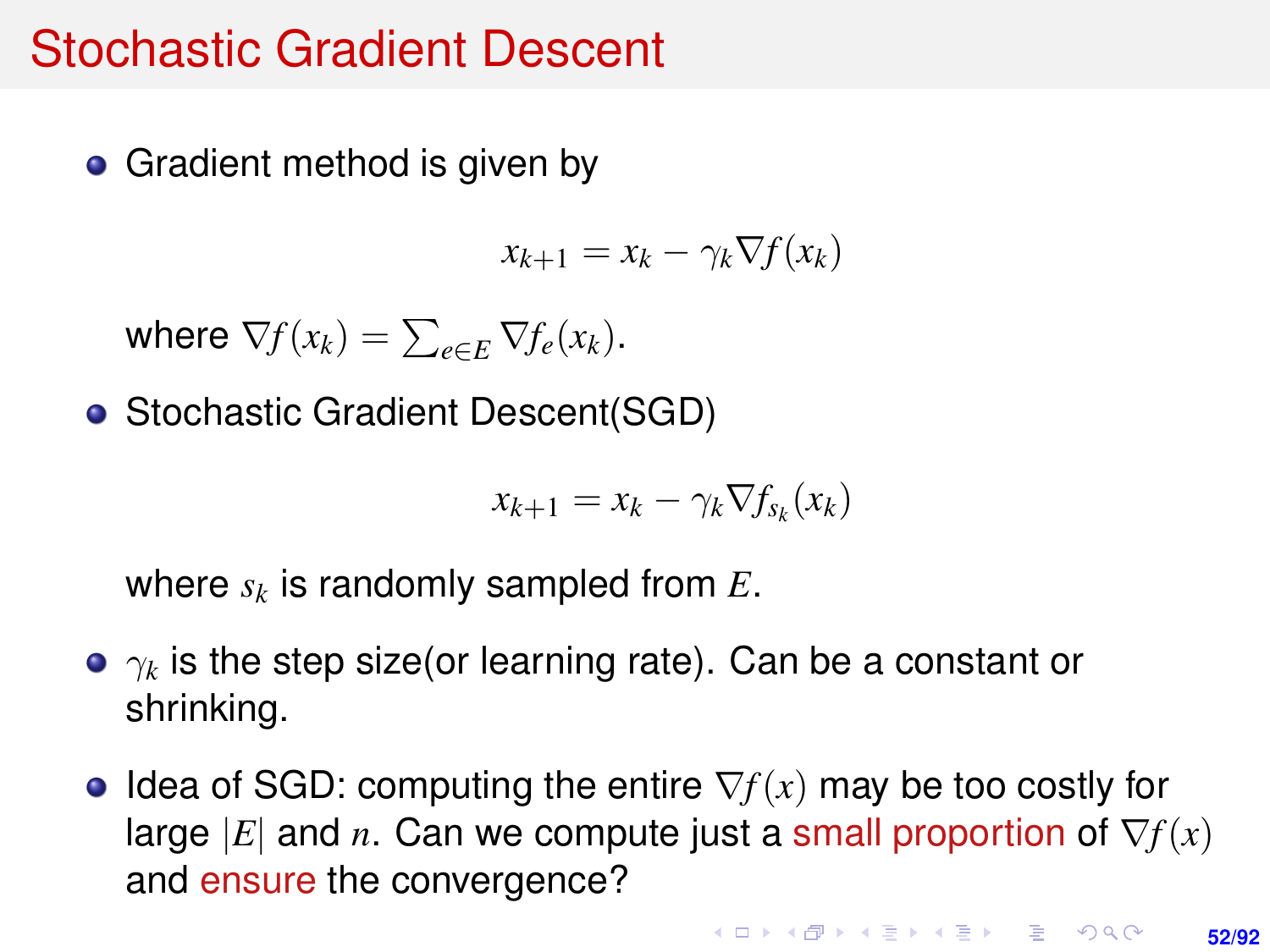# Stochastic Gradient Descent

One step of SGD:

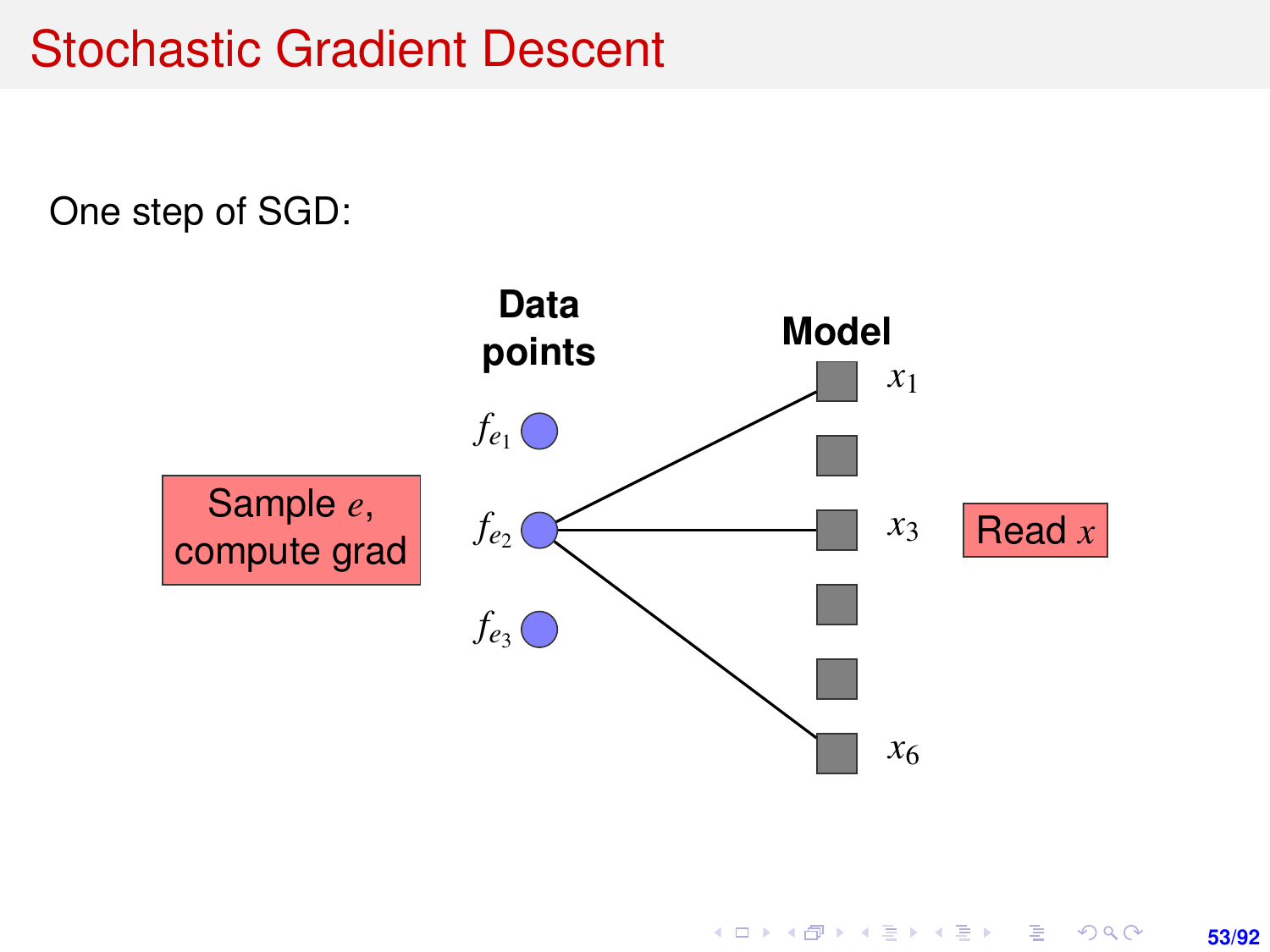SGD has been a round for a while, for good reasons:

**54/92**

**KORKARK A BIK BIKA A GA A GA A GA A BIKA A BIKA A BIKA A BIKA A BIKA A BIKA A BIKA A BIKA A BIKA A BIKA A BIKA** 

- Less computation than classic GD.
- Robust to noise.
- Simple to implement.
- Near-optimal learning performance.
- Small computational foot-print.
- Stable.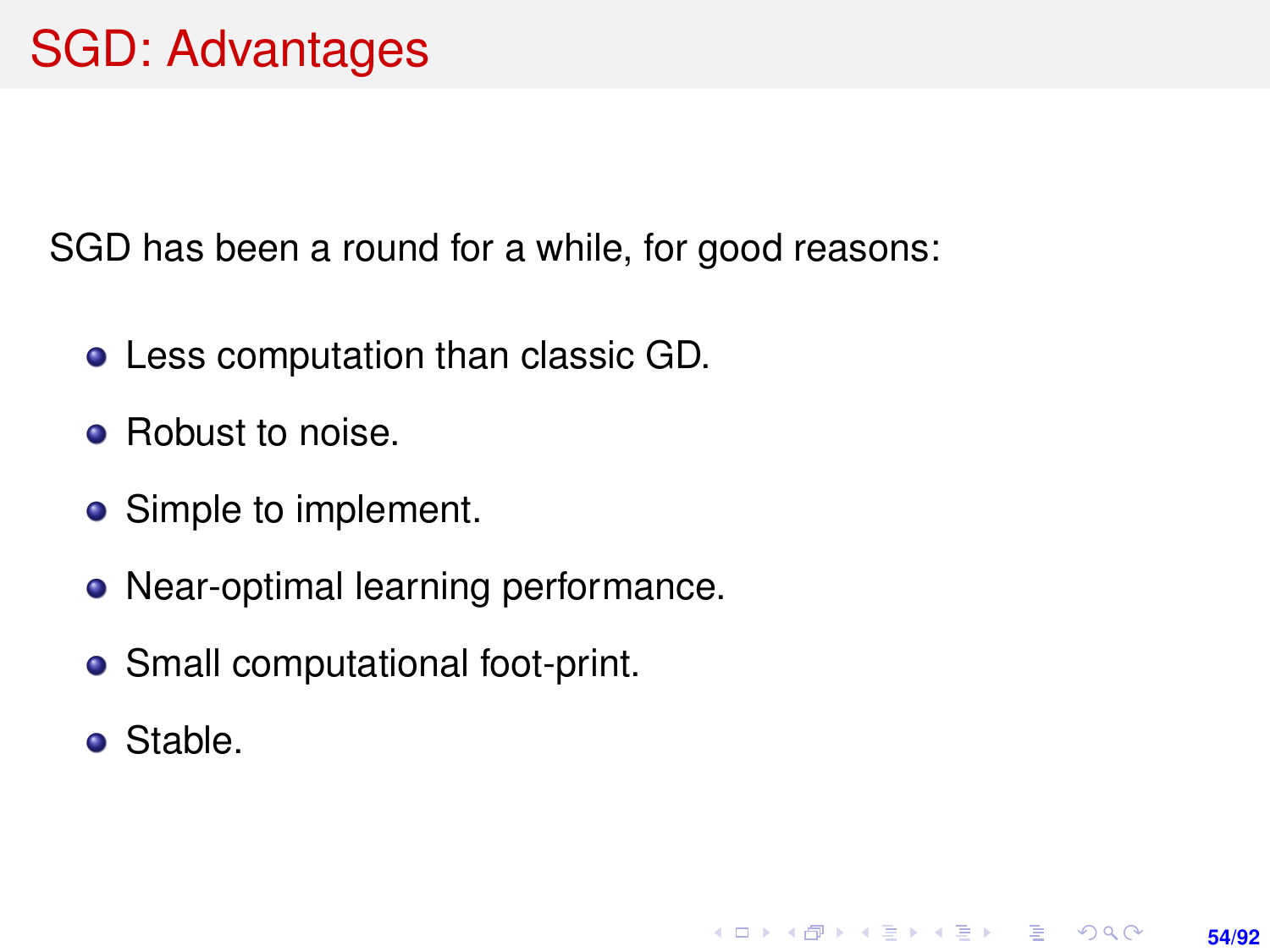- **•** It may takes a **HUGE** number of updates for SGD on large datasets.
- **Goal**: a parallel version of SGD.
- **How to parallelize SGD?** 
	- Parallelize one update computing  $\nabla f_{s_k}(x_k)$  is cheap, even for deep nets. Thus it may be not worth working out parallel codes on a cheap subroutine.
	- Parallelize the updates SGD is sequential, making it nearly impossible for the parallel stuff.
	- Can we parallelize a sequential algorithm?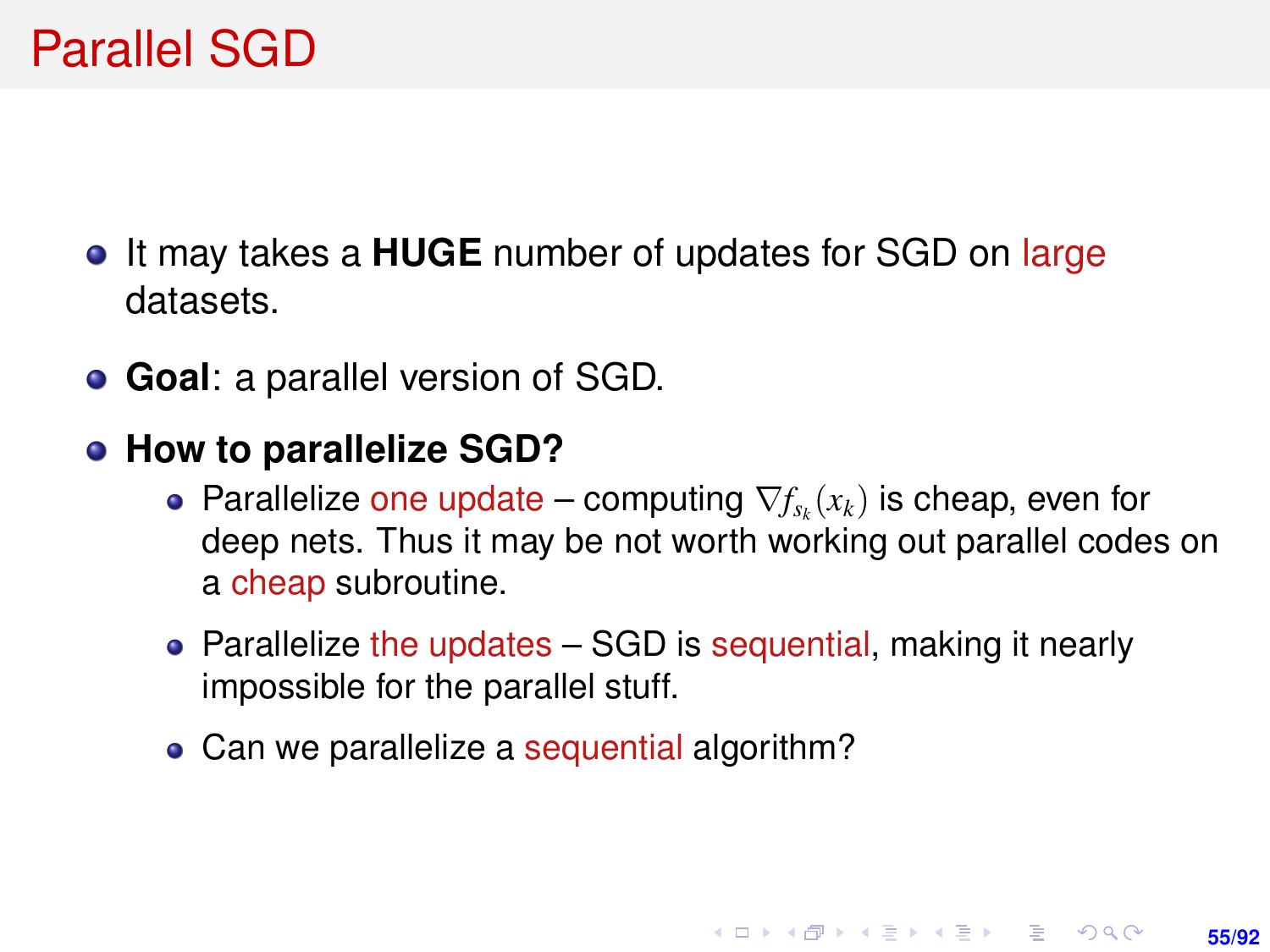#### **Can we parallelize a sequential algorithm?**

- No for most cases.
- Almost yes for problems with structures of sparsity.
- **•** For our problem:

$$
\min_{x \in \mathbb{R}^n} f(x) = \sum_{e \in E} f_e(x_e)
$$

If most of *fe*'s don't share the same component of *x*, may be we can exploit the sparsity to parallelize SGD.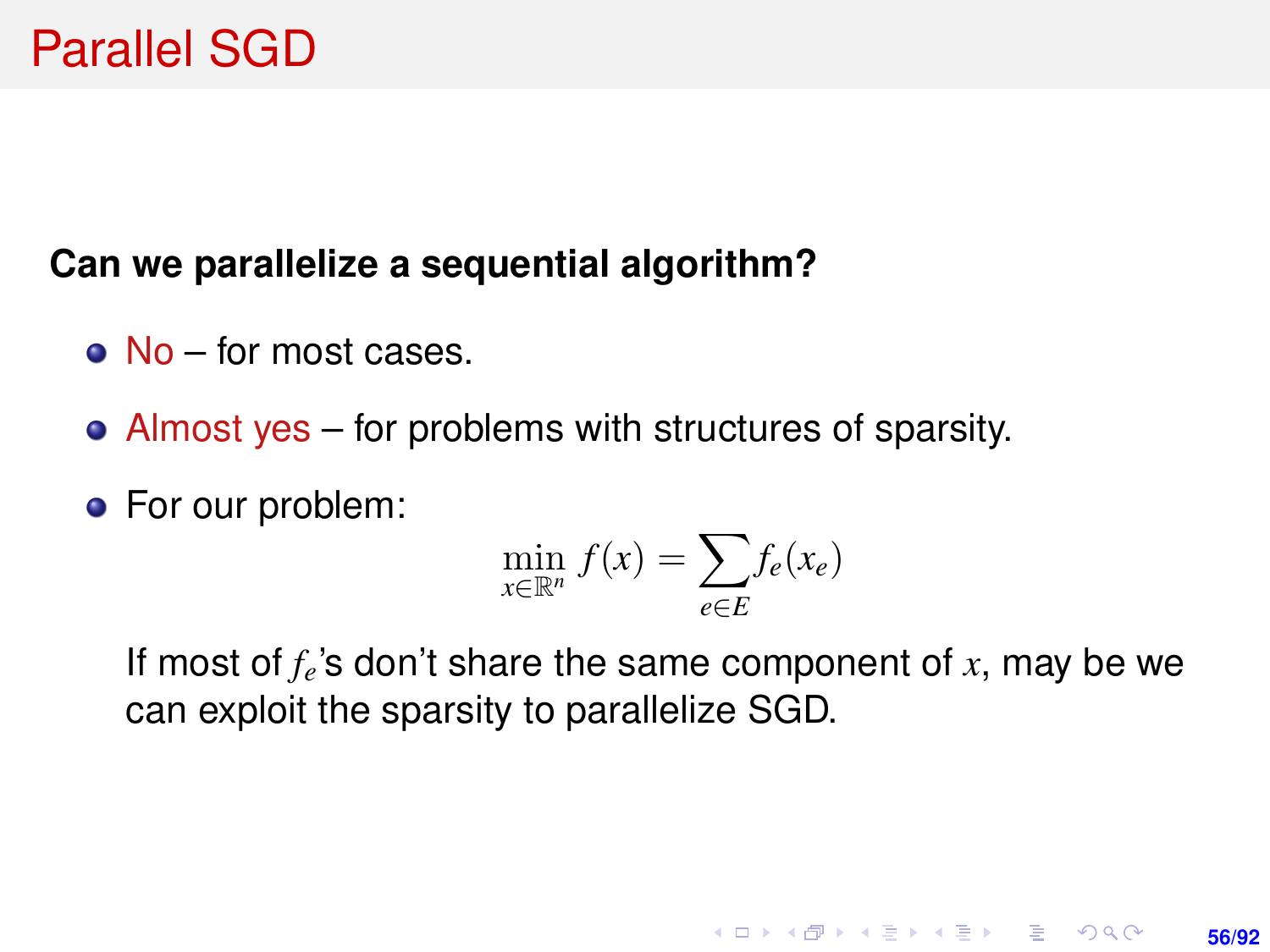**Good Case:**



- The components of  $f_e$  and  $f_e$  don't overlap.
- Two parallel updates means two serial updates.
- No conflicts means speed up!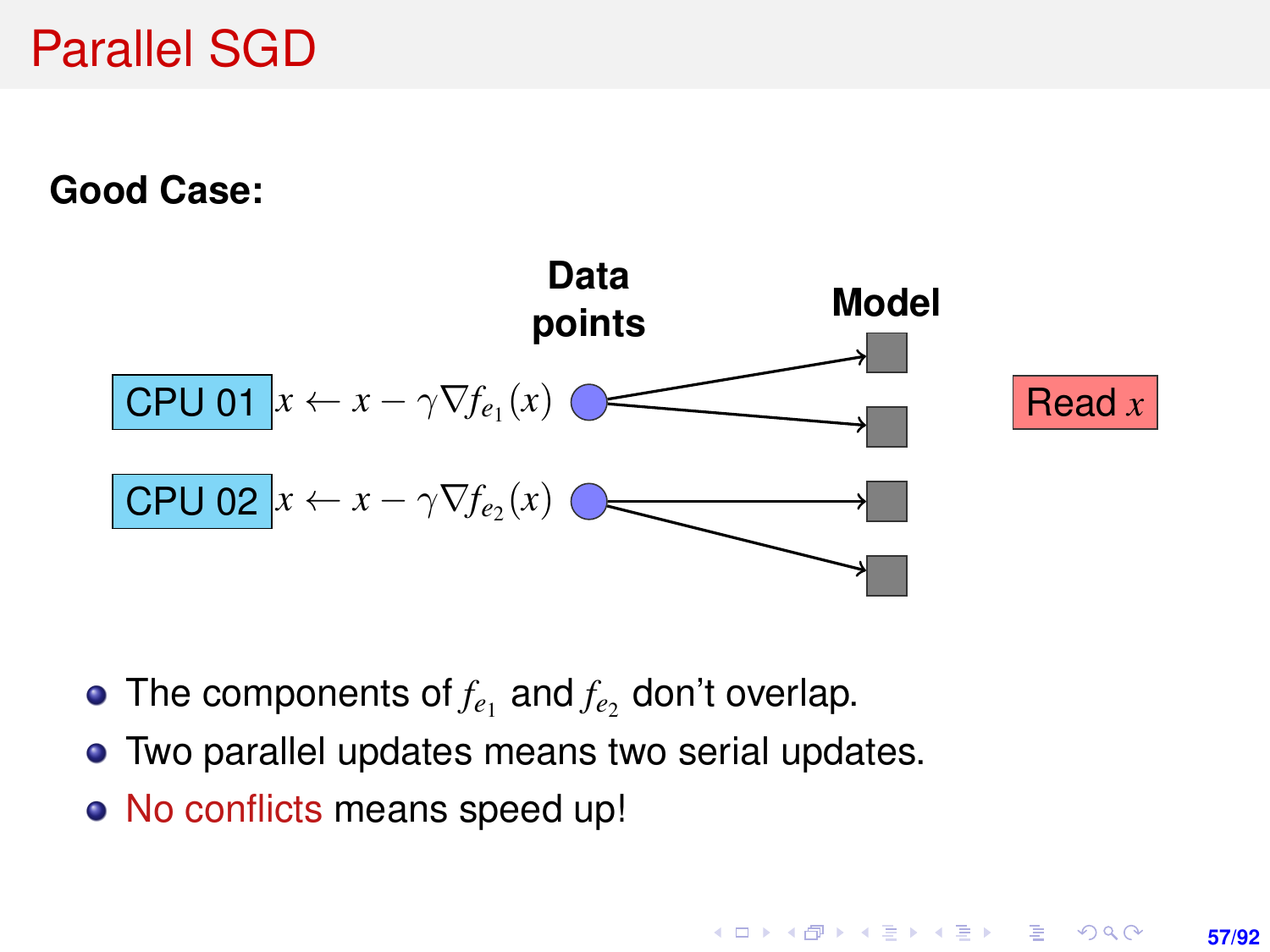**Bad Case:**



- The components of  $f_{e_1}$  and  $f_{e_2}$  overlap at  $x_2$ .
- Conflicts mean less parallelization.
- What should be done to handle the conflicts?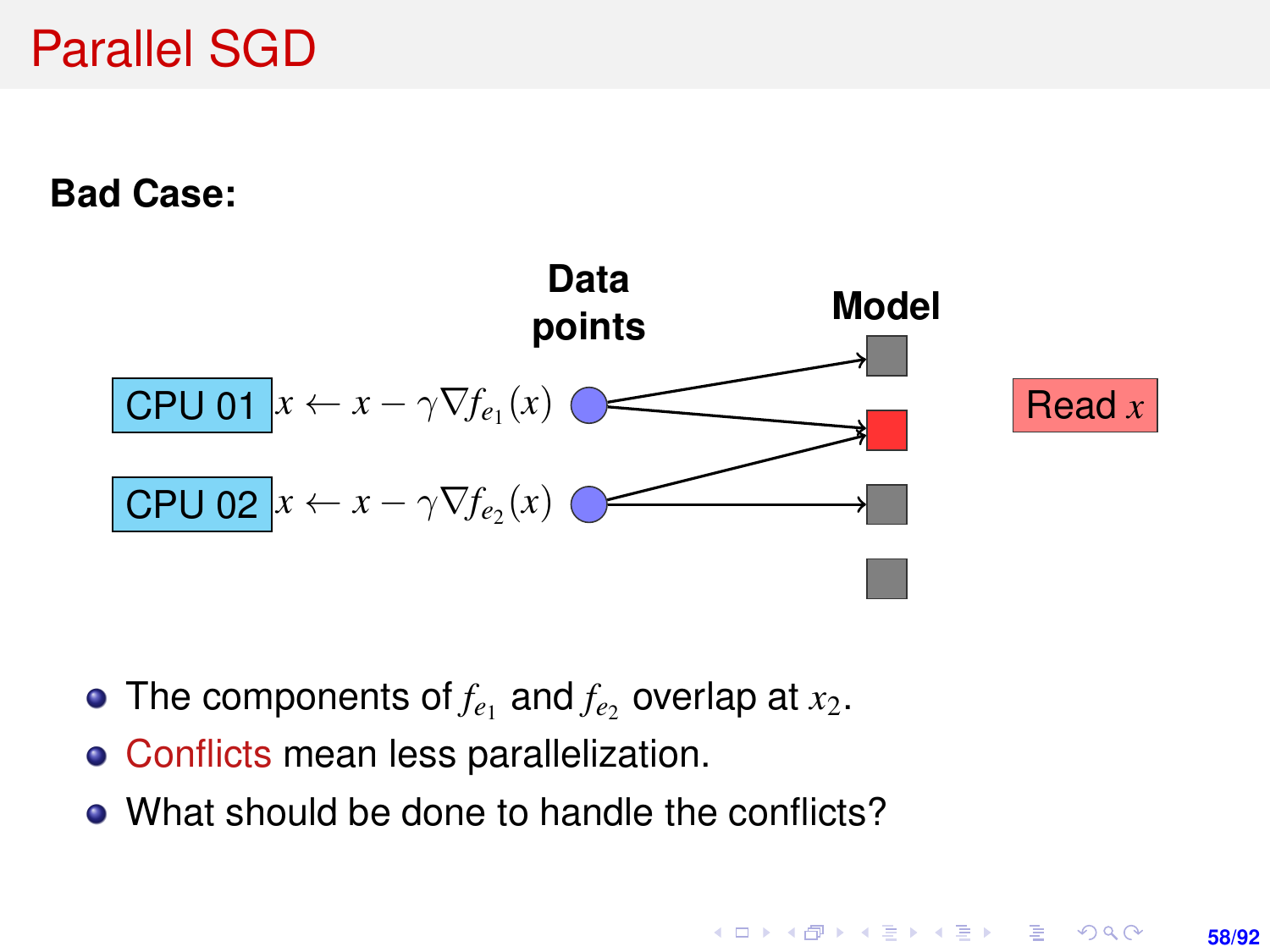#### **Why conflicts affect so much?**

- CPUs don't have direct access to the memory.
- Computations can only be done on CPU cache.
- Data are read from the memory to CPU cache. After the computations are finished, results are pushed back to the memory.
- A CPU has no idea whether its 'colleagues' have local updates which have not been pushed to the memory.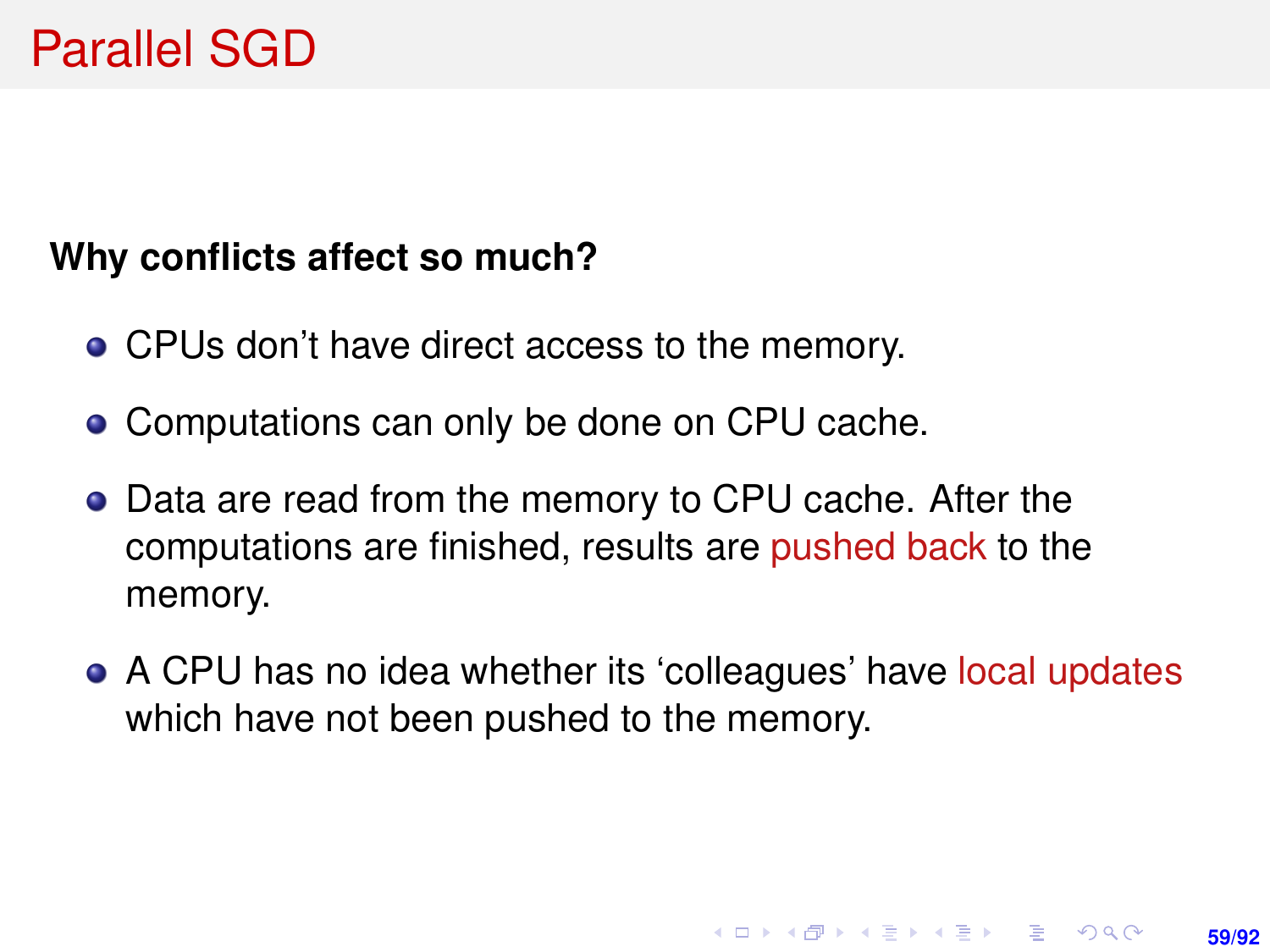#### **How to deal with the conflicts?**

- By 'coordinate' or 'memory lock' approach.
- **Lock type**: exclusive lock.
- **•** Tell others: I'm updating the variable NOW. Please don't make any changes until I have finished.
- Ensure the correctness when performing parallel SGD.
- Provide only limited speedup for making parallel SGD as a 'sequential' program. Things are even worse when conflicts occur too often – even slower than the sequential version of SGD!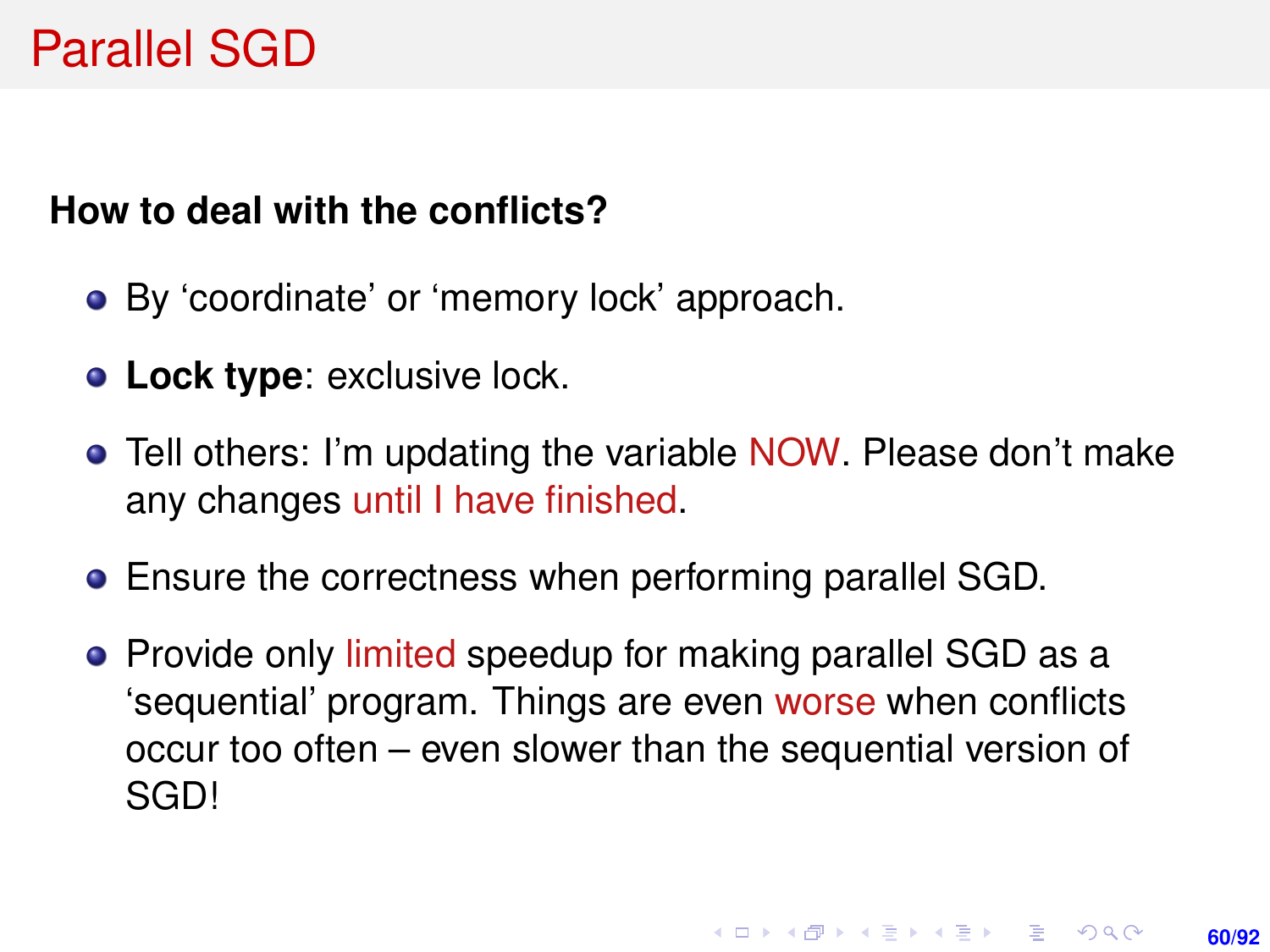# Asynchronous Updates

**Q**: How to deal with the conflicts?

**A**: Asynchronous programming tells us to just ignore it.

**The synchronous world**:



**61/92**

KORK ERKER ERKER

• Load imbalance causes the idle.

• Correct but slow.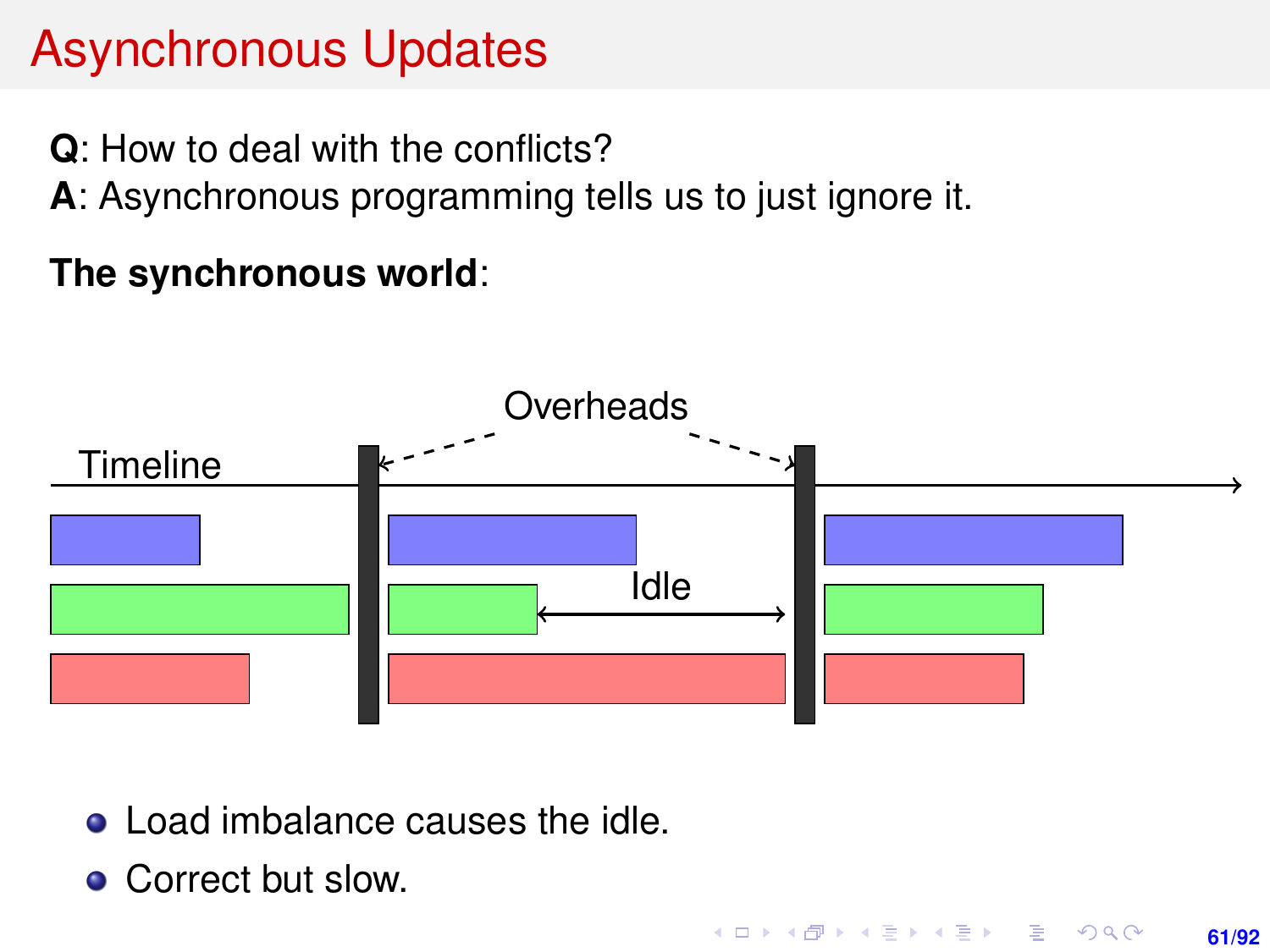# Asynchronous Updates

#### **The asynchronous world**:

| Timeline |  |
|----------|--|
|          |  |
|          |  |
|          |  |

**62/92**

**KORKARK A BIK BIKA A GA A GA A GA A BIKA A BIKA A BIKA A BIKA A BIKA A BIKA A BIKA A BIKA A BIKA A BIKA A BIKA** 

- No synchronizations among the workers.
- No idle time every worker is kept busy.
- High scalability.
- Noisy but fast.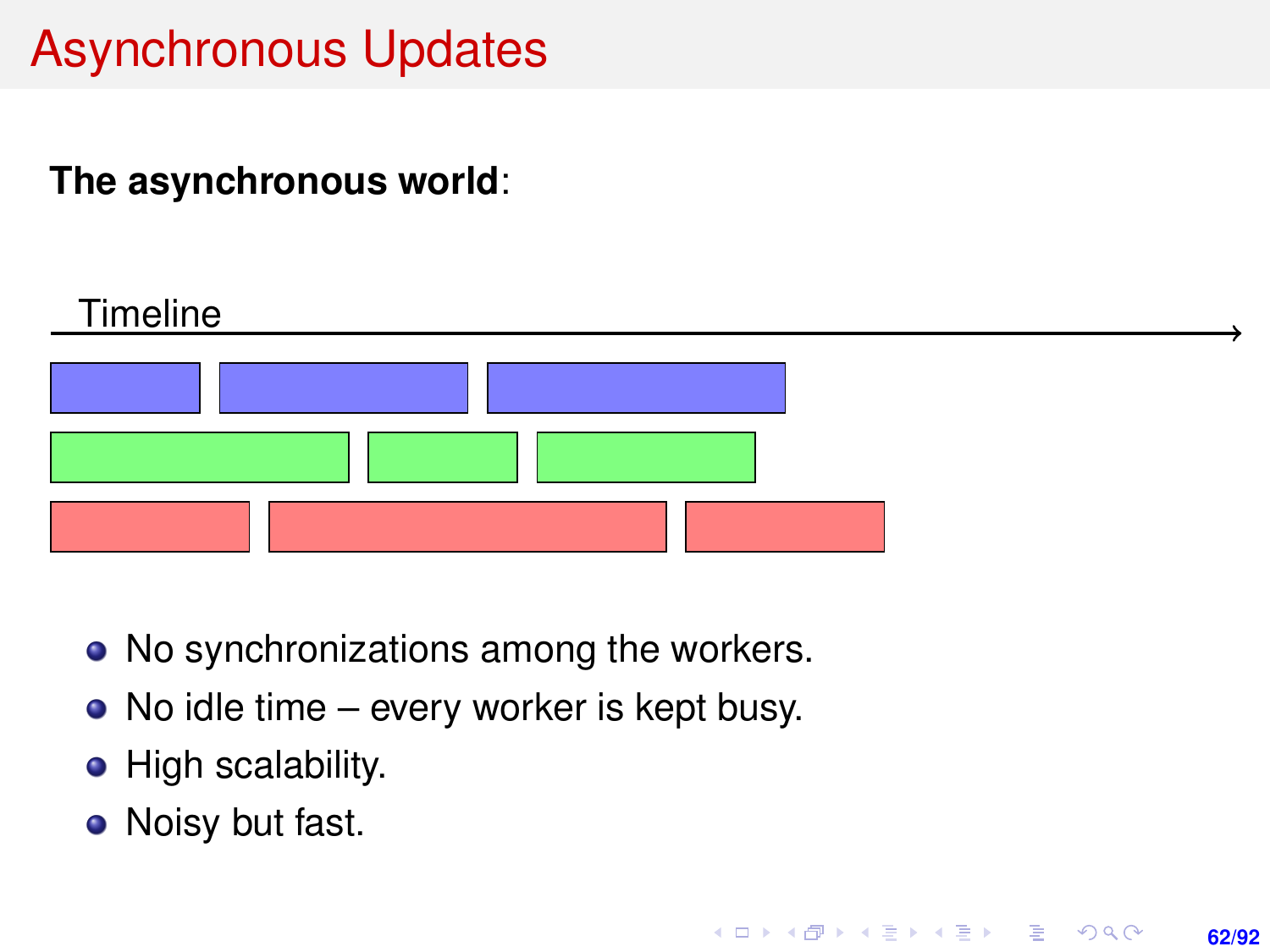If we remove all locking and synchronizing processes in parallel SGD. Then we obtain the Hogwild! algorithm.

**63/92**

KORK ERKER ERKER

**Algorithm 1** Hogwild! the Asynchronous SGD

1: Each processor asynchronously do

2: **loop**

- 3: Sample *e* randomly from *E*.<br>4: Read the current point  $x_e$  from
- 4: Read the current point  $x_e$  from the memory.<br>5: Compute  $G_e(x) := |E|\nabla f_e(x)|$ .
- 5: Compute  $G_e(x) := |E| \nabla f_e(x)$ .<br>6: **for**  $v \in e$  **do**
- 6: **for**  $v \in e$  **do**<br>7:  $x_v \leftarrow x_v$
- 7:  $x_v \leftarrow x_v \gamma b_v^T G_e(x).$
- 8: **end for**
- 9: **end loop**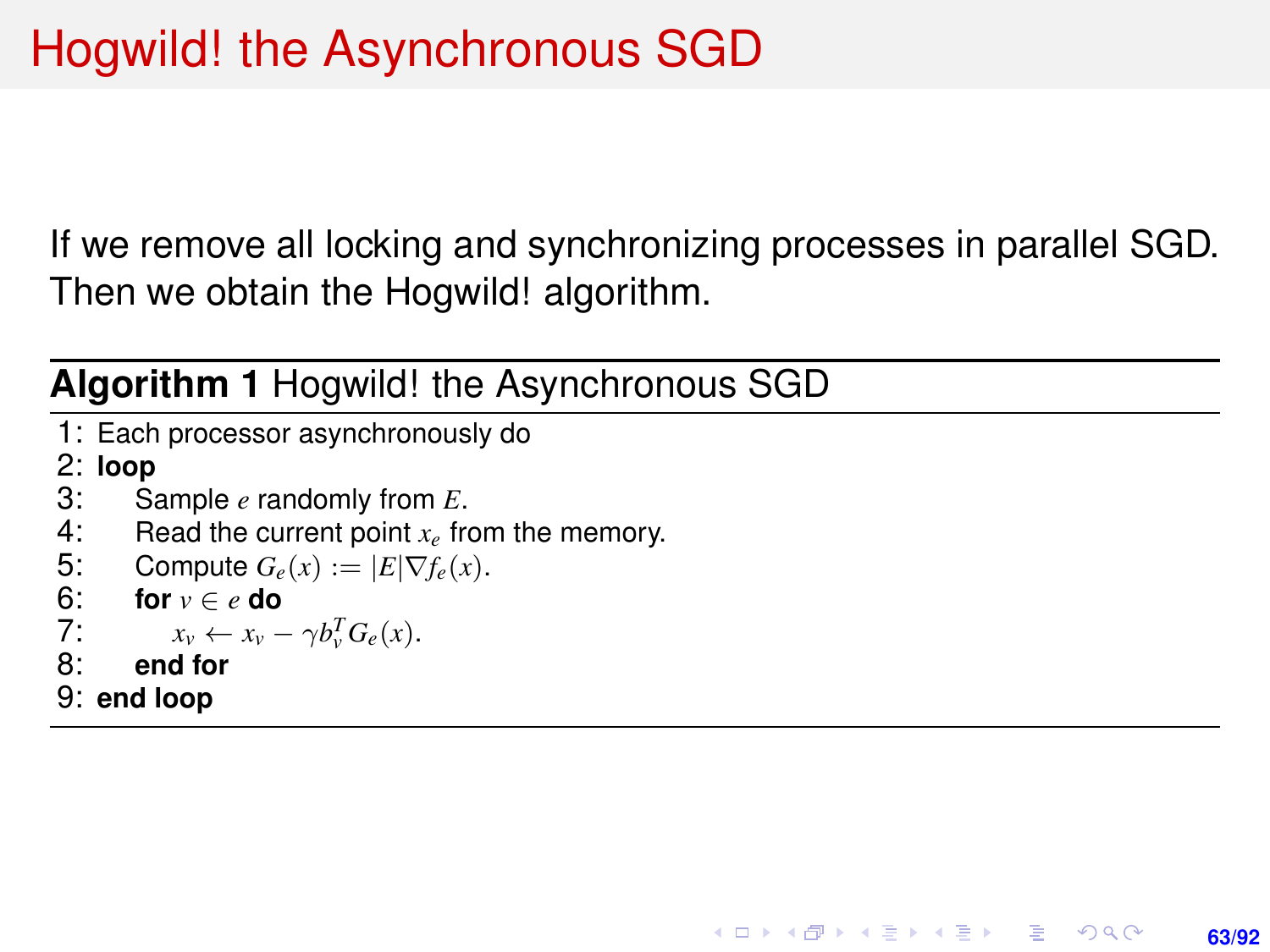# Hogwild! the Asynchronous SGD

A variant of Hogwild!:

**Algorithm 2** Hogwild! the Asynchronous SGD(Variant 1)

1: Each processor asynchronously do

# 2: **loop**

- 3: Sample *e* randomly from *E*.<br>4: Read the current point  $x_e$  from
- 4: Read the current point  $x_e$  from the memory.<br>5: Compute  $G_e(x) := |E| \nabla f_e(x)$ .
- 5: Compute  $G_e(x) := |E|\nabla f_e(x)$ .<br>6: Sample  $v \in e$ , then  $x_v \leftarrow x_v$
- 6: Sample  $v \in e$ , then  $x_v \leftarrow x_v \gamma |e| b_v^T G_e(x)$ .
- 7: **end loop**

#### **Note:**

- The entire gradient is computed. Only one component is updated.
- The  $|e|$  factor ensures  $\mathbb{E}[|e|b_v^T G_e(x)] = \nabla f(x)$ .
- Seems wasteful, but easy to analyze.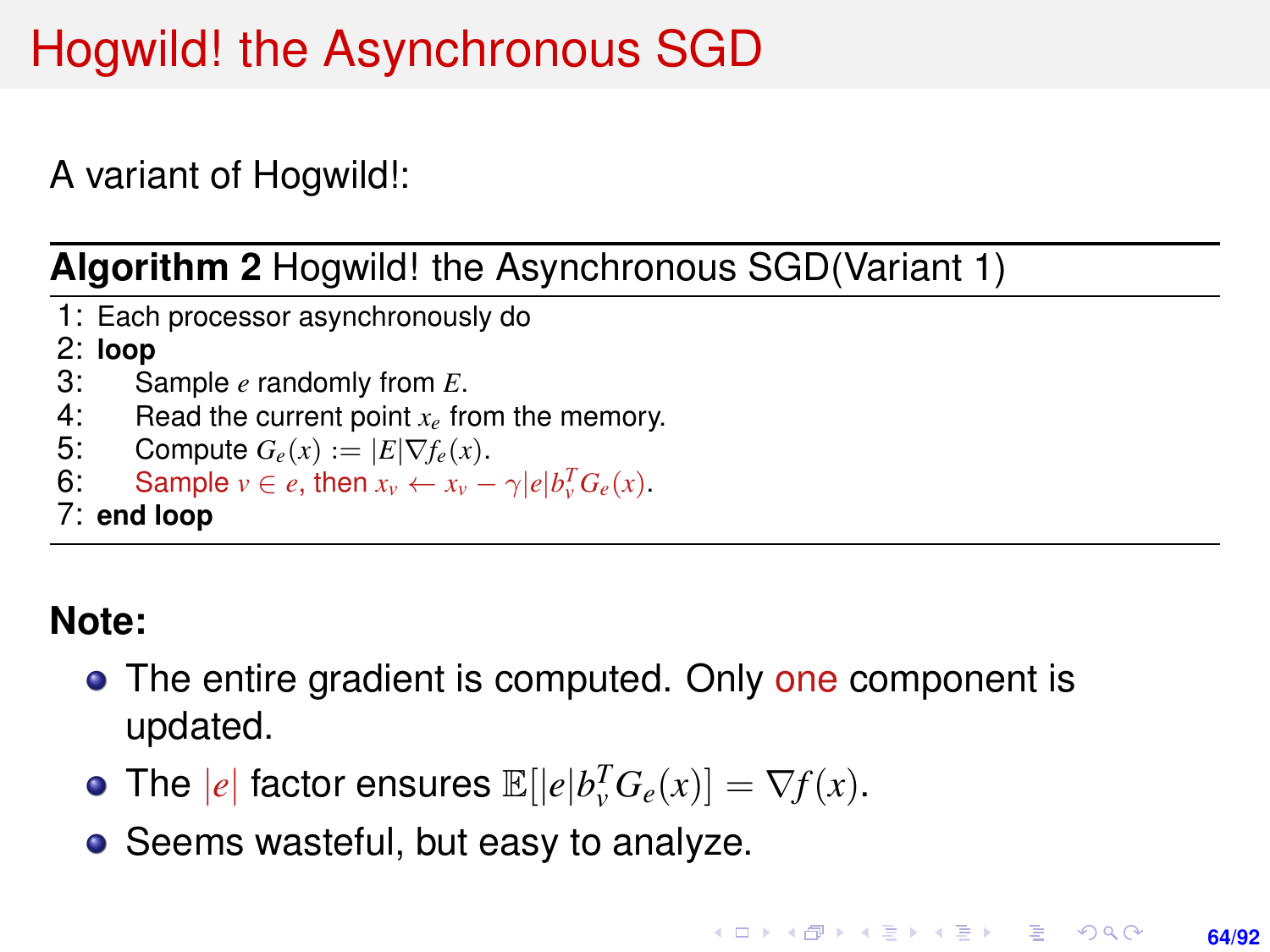## Issues of the Asynchronous Updates

- The inconsistency between the CPU cache and the memory makes the results incorrect.
- Older updates can be overwritten by newer ones.
- Suppose we want to perform two updates with two threads

$$
x_3 = x_2 - \gamma \nabla f_{e_2}(x_2)
$$
  
=  $x_1 - \gamma (\nabla f_{e_2}(x_2) + \nabla f_{e_1}(x_1))$ 

The computation of  $\nabla f_{e_1}(x_1)$  and  $\nabla f_{e_2}(x_2)$  is assigned to CPU1 and CPU2 respectively.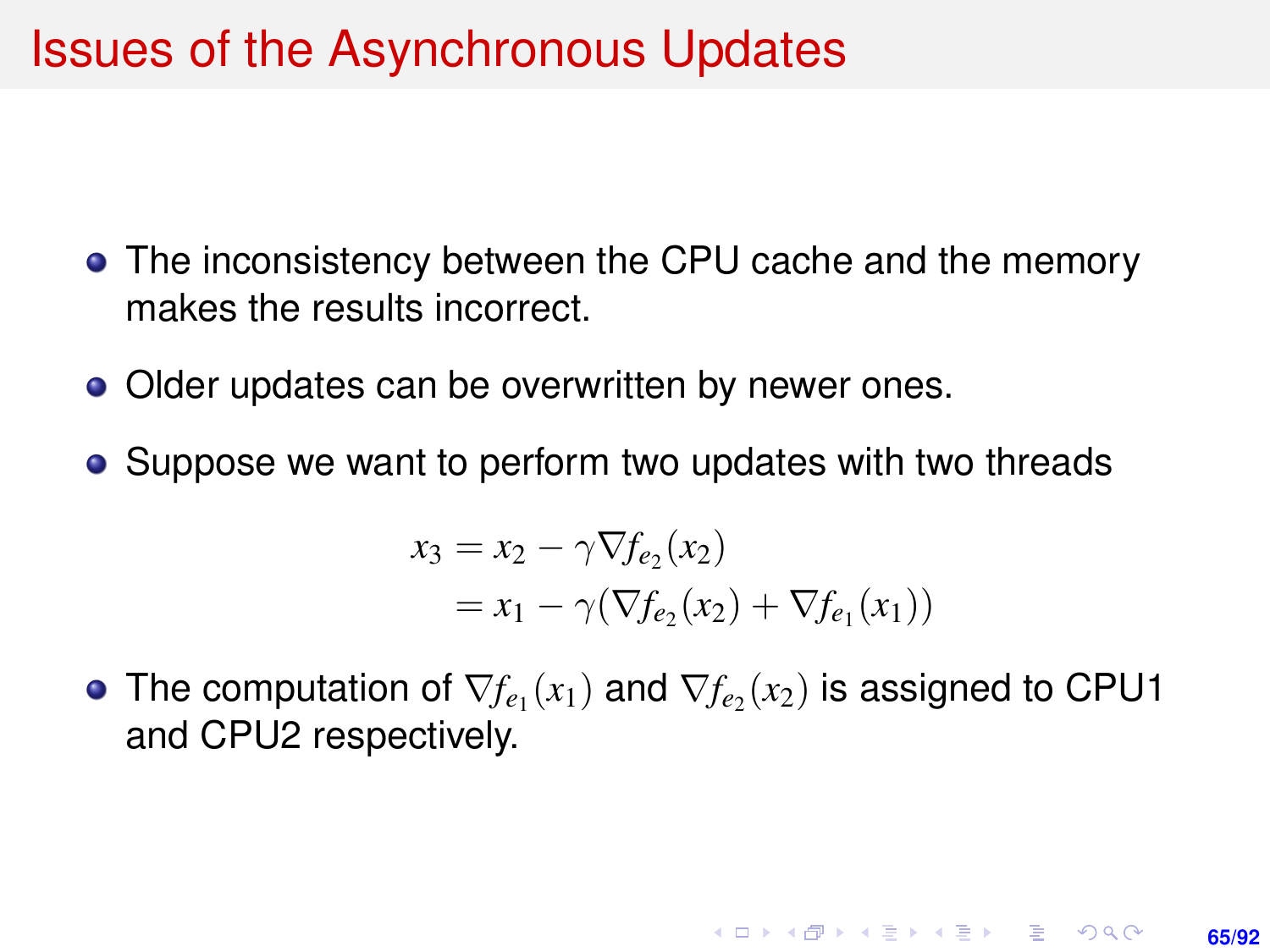## Issues of the Asynchronous Updates



| time |               | $x$ in $\nabla f$ | $x$ in mem                         | $\nabla f$ in cache   |                     | what                   |             |
|------|---------------|-------------------|------------------------------------|-----------------------|---------------------|------------------------|-------------|
|      | $x_1$         | $x_1$             |                                    |                       |                     | read $x_1$ from memory |             |
|      | $x_2$         |                   | $x_1 - \gamma \nabla f_{e_1}(x_1)$ | $\nabla f_{e_1}(x_1)$ |                     | Update mem.            | Computing   |
|      | $\mathcal{X}$ | $\mathcal{X}$     | $x_2 - \gamma \nabla f_e(x_1)$     | $\nabla f_{e_1}(x_1)$ | $\nabla f_e, (x_1)$ | ldle                   | Update mem. |

- What we should get:  $x_1 \gamma(\nabla f_{e_1}(x_1) + \nabla f_{e_2}(x_2)).$
- What we actually get:  $x_1 \gamma(\nabla f_{e_1}(x_1) + \nabla f_{e_2}(x_1)).$

#### イロト イ押 トイヨ トイヨ トー ほい  $2Q$ **66/92**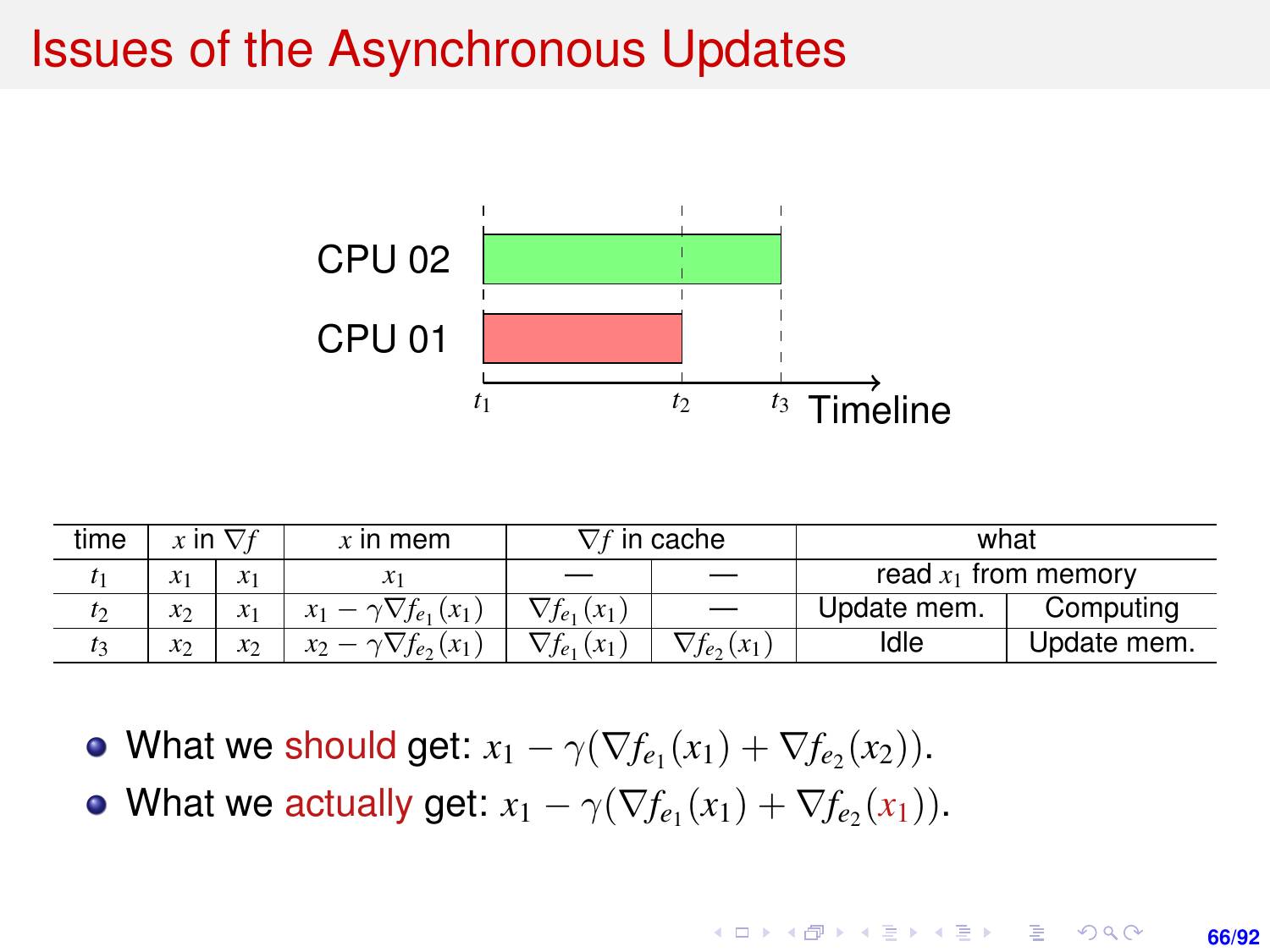# Analysis of Hogwild!

#### **Assumptions**

**○**  $∇f$  is Lipschitz continuous.

$$
\|\nabla f(x) - \nabla f(y)\| \le L\|x - y\|
$$

*f* is strongly convex with modulus *c*. Each *f<sup>e</sup>* is convex.

$$
f(y) \ge f(x) + (y - x)^{T} \nabla f(x) + \frac{c}{2} ||y - x||^{2}
$$

• The gradient of  $f_e$  is bounded. Recall that  $G_e(x) = |E| \nabla f_e(x)$ .

$$
||G_e(x)|| \leq M, \ \forall \ x
$$

- $\gamma c$  < 1, otherwise even gradient descent alg will fail.
- Based on the Hogwild! (Variant 1) algorithm.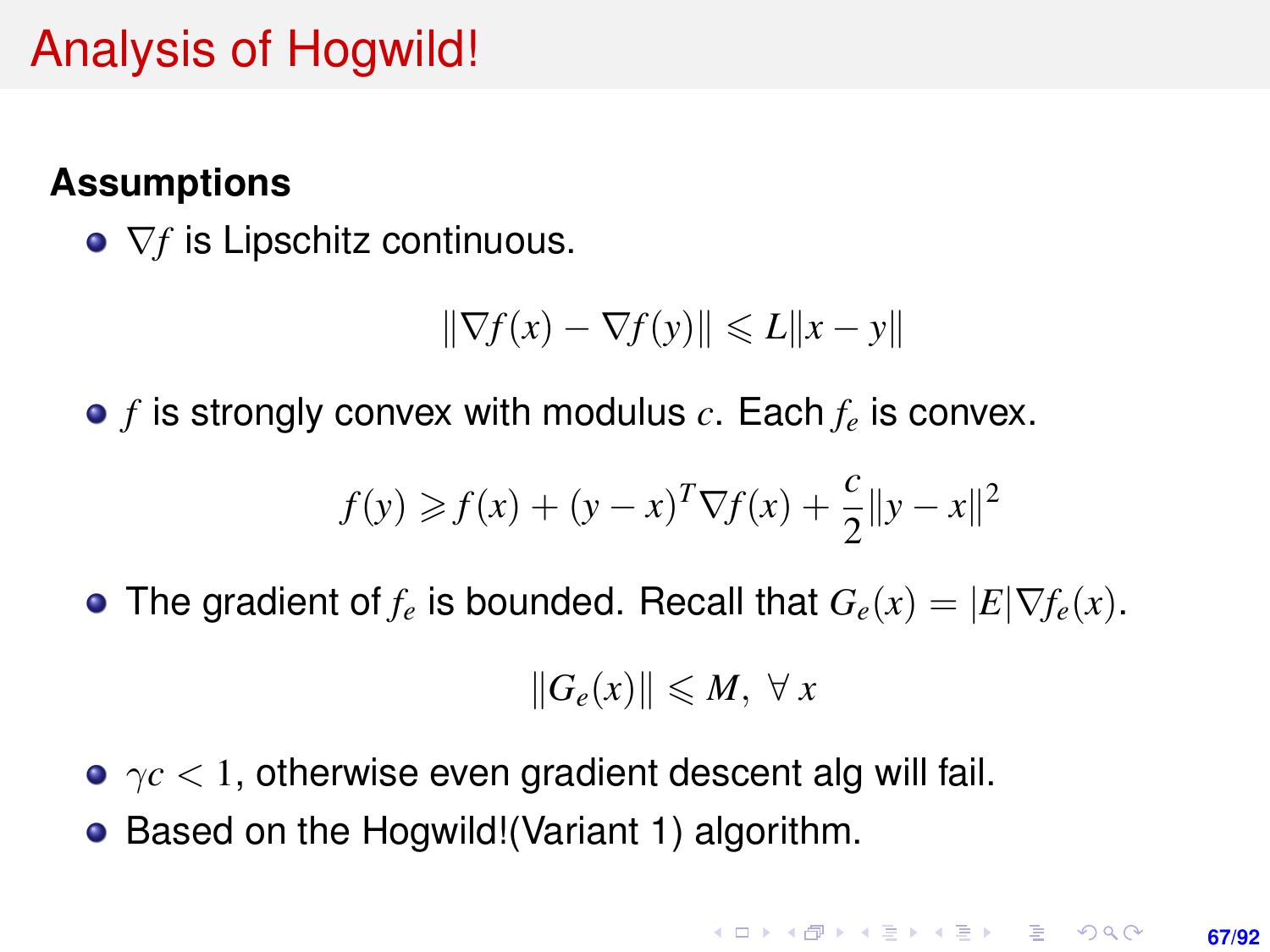# Main Results

#### **Proposition 5.1 (Main result).**

<span id="page-67-0"></span>*Suppose the lag between when a gradient is computed and when it is used in step j* – namely *j* –  $k(j)$  – *is always less or equal than*  $\tau$ , and  $\gamma$ *is defined to be*

$$
\gamma = \frac{\theta \varepsilon c}{2LM^2\Omega(1 + 6\rho\tau + 4\tau^2\Omega\Delta^{1/2})}
$$
 (2)

*for some*  $\varepsilon > 0$  *and*  $\theta \in (0, 1)$ . Define  $D_0 = ||x_0 - x_*||^2$  and let k be an *integer satisfying*

$$
k \geqslant \frac{2LM^2\Omega(1+6\tau\rho+6\tau^2\Omega\Delta^{1/2})\log(LD_0/\varepsilon)}{c^2\theta\varepsilon}
$$
 (3)

*Then after k component updates of x*, we have  $\mathbb{E}[f(x_k) - f_k] \leq \varepsilon$ .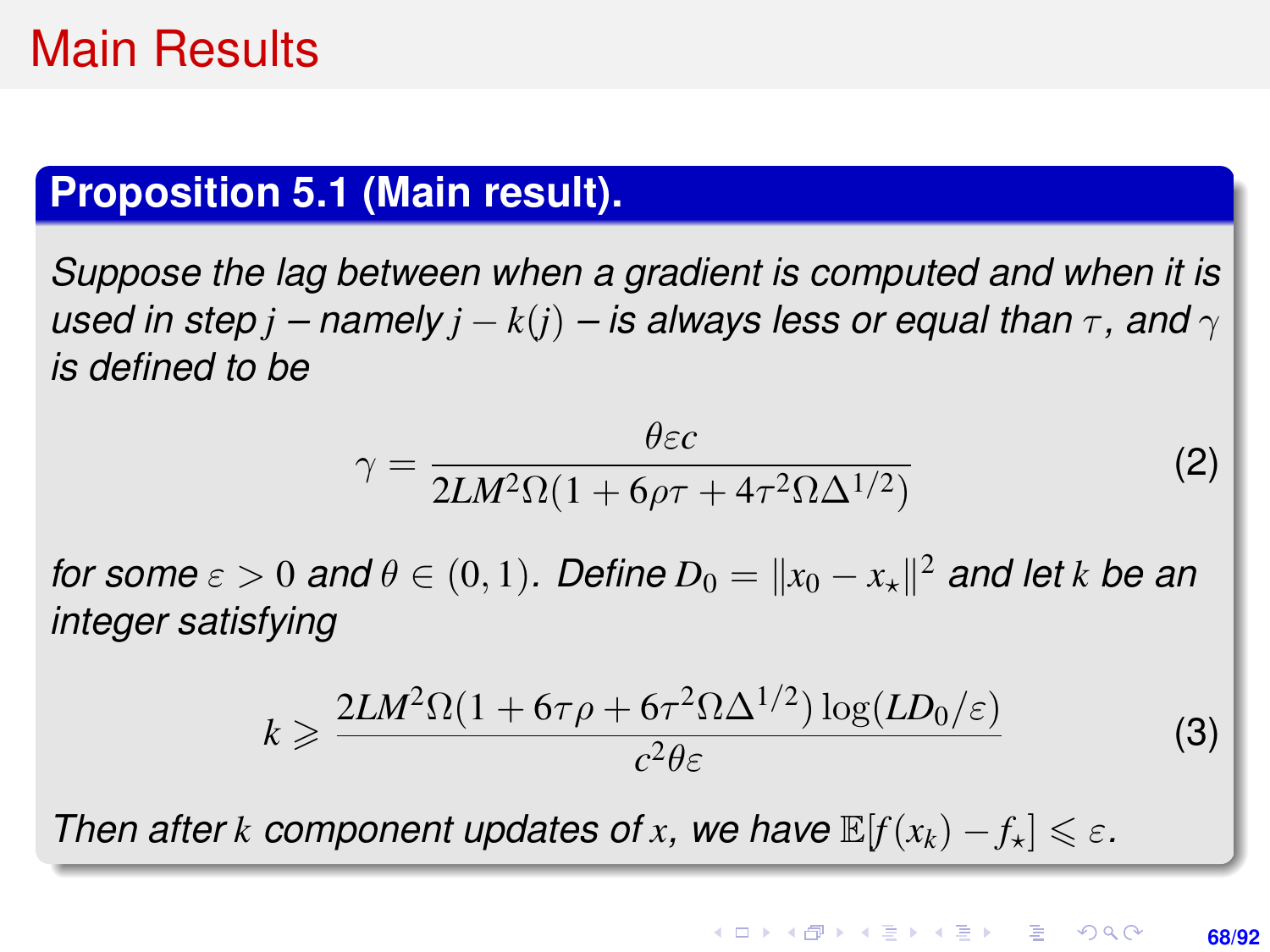# Main Results

#### **Remarks on Prop [5.1](#page-67-0)**

Consider the Hogwild! algorithm as an SGD with lags.

$$
x_{j+1} \leftarrow x_j - \gamma |e| \mathcal{P}_v G_e(x_{k(j)})
$$

- **•** The lags should be bounded by  $\tau$ . That is, at the *j*th update, the point used to compute the gradient is within the last  $\tau$  steps.
- $\bullet$   $\tau$  is proportional to the number of threads.
- The step size  $\gamma$  should be  $\mathcal{O}(\varepsilon)$  to ensure the convergence.
- **•** To obtain an accuracy of  $\varepsilon$ , we need at least  $\mathcal{O}(1/\varepsilon)$  updates, modulo the  $\log(1/\varepsilon)$  factor.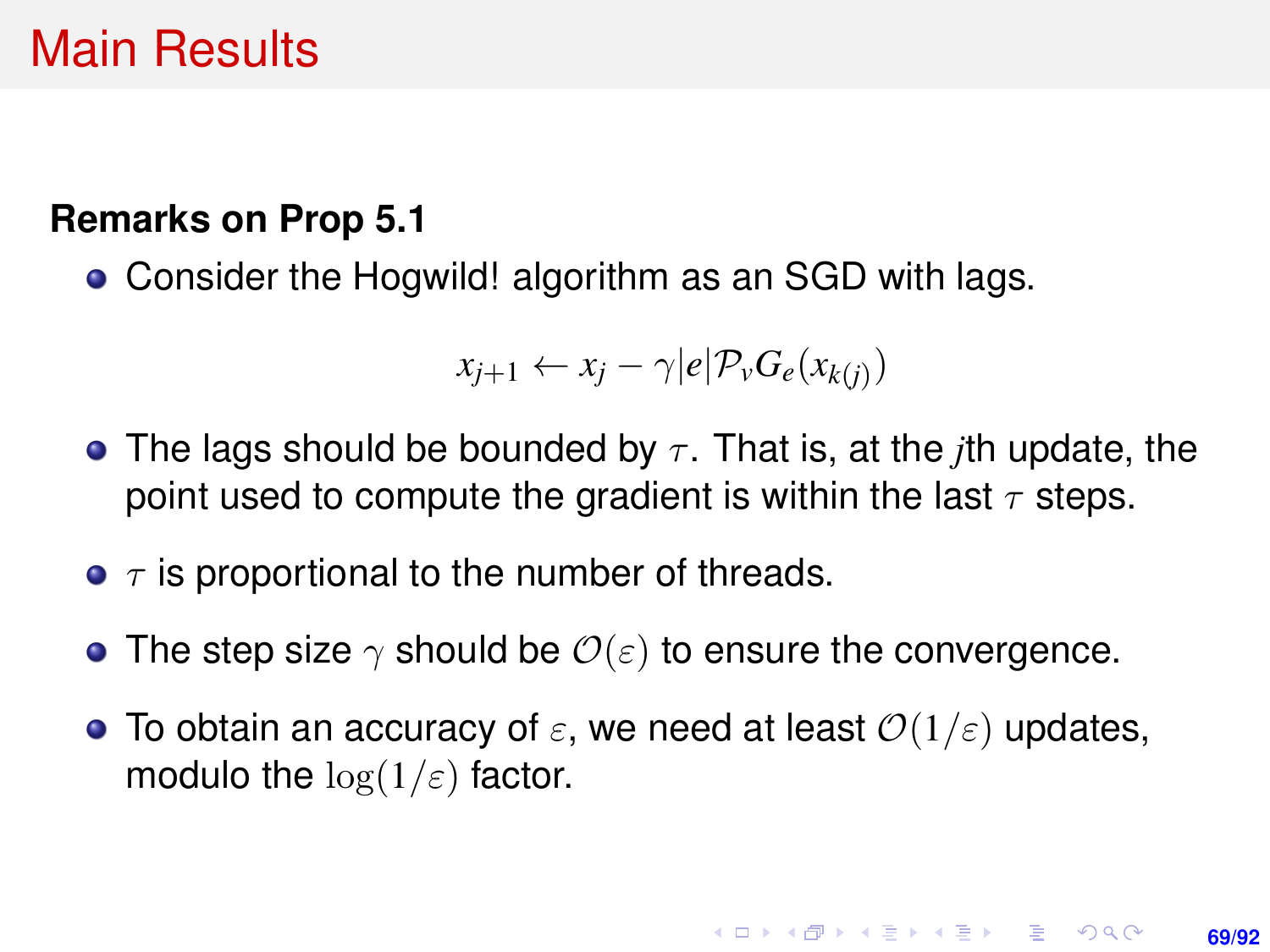# <span id="page-69-0"></span>**Outline**



**[Model Problems and Applications](#page-2-0)** 

#### **[BCD Algorithms](#page-7-0)**

**[Convergence](#page-21-0)** 

4 [A Row by Row Method For SDP](#page-38-0)

5 [HOGWILD! Asynchronous SGD](#page-47-0)

# 6 [CYCLADES](#page-69-0)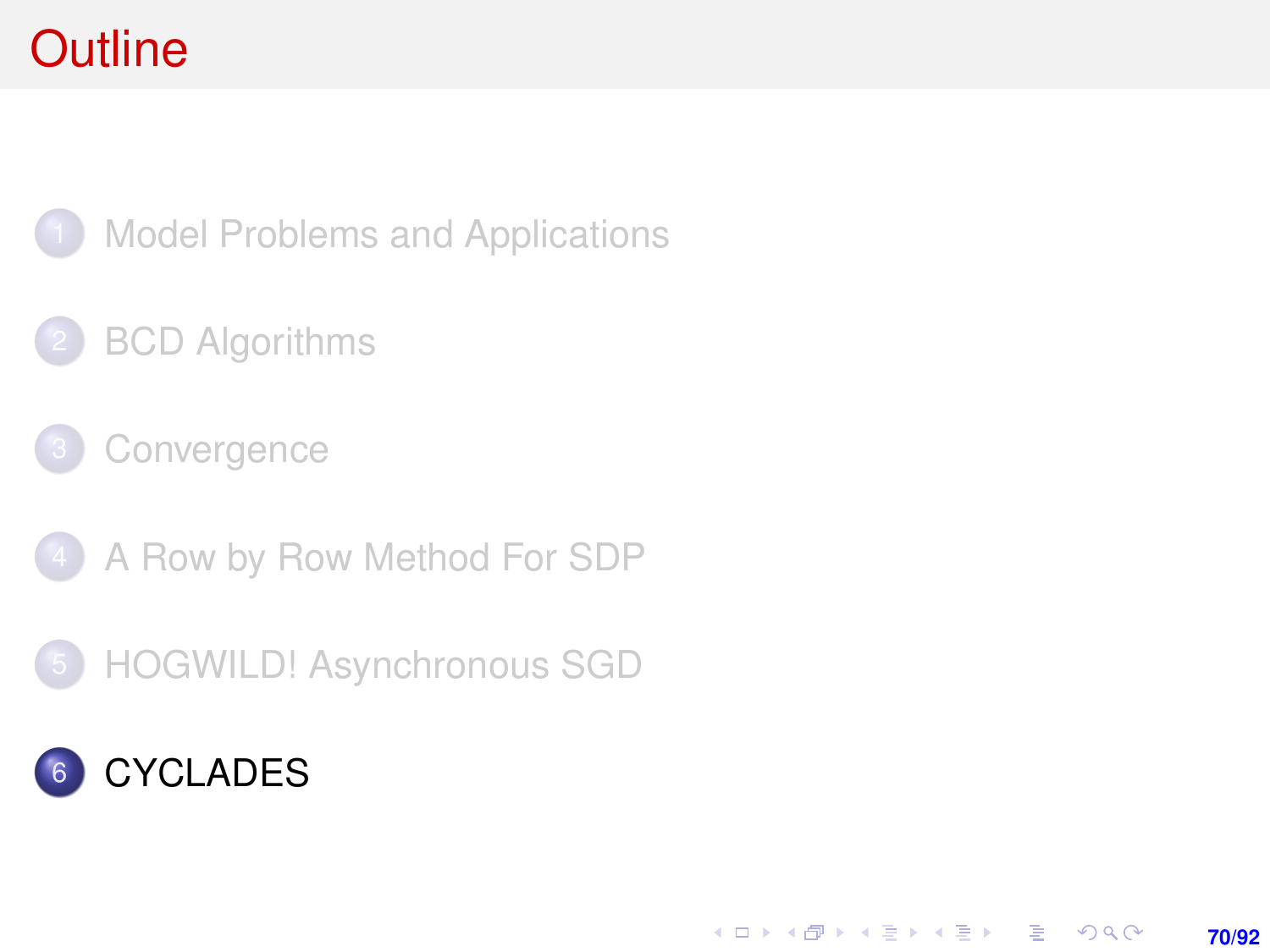# Problem Definition

Consider

$$
\min_{x \in \mathbb{R}^d} f(x) = \sum_{e \in E} f_e(x_e)
$$

- $\bullet$  *e* denotes a small subset of  $\{1, 2, \ldots, d\}$ .
- $\bullet$  In many of machine learning problems, *d* and  $n = |E|$  are both large.
- *f<sup>e</sup>* only acts on a few components of *x*, say *xe*.
- $f_e$  can easily be regarded as a function over  $\mathbb{R}^d$ , just by ignoring the components not in the subset *e*.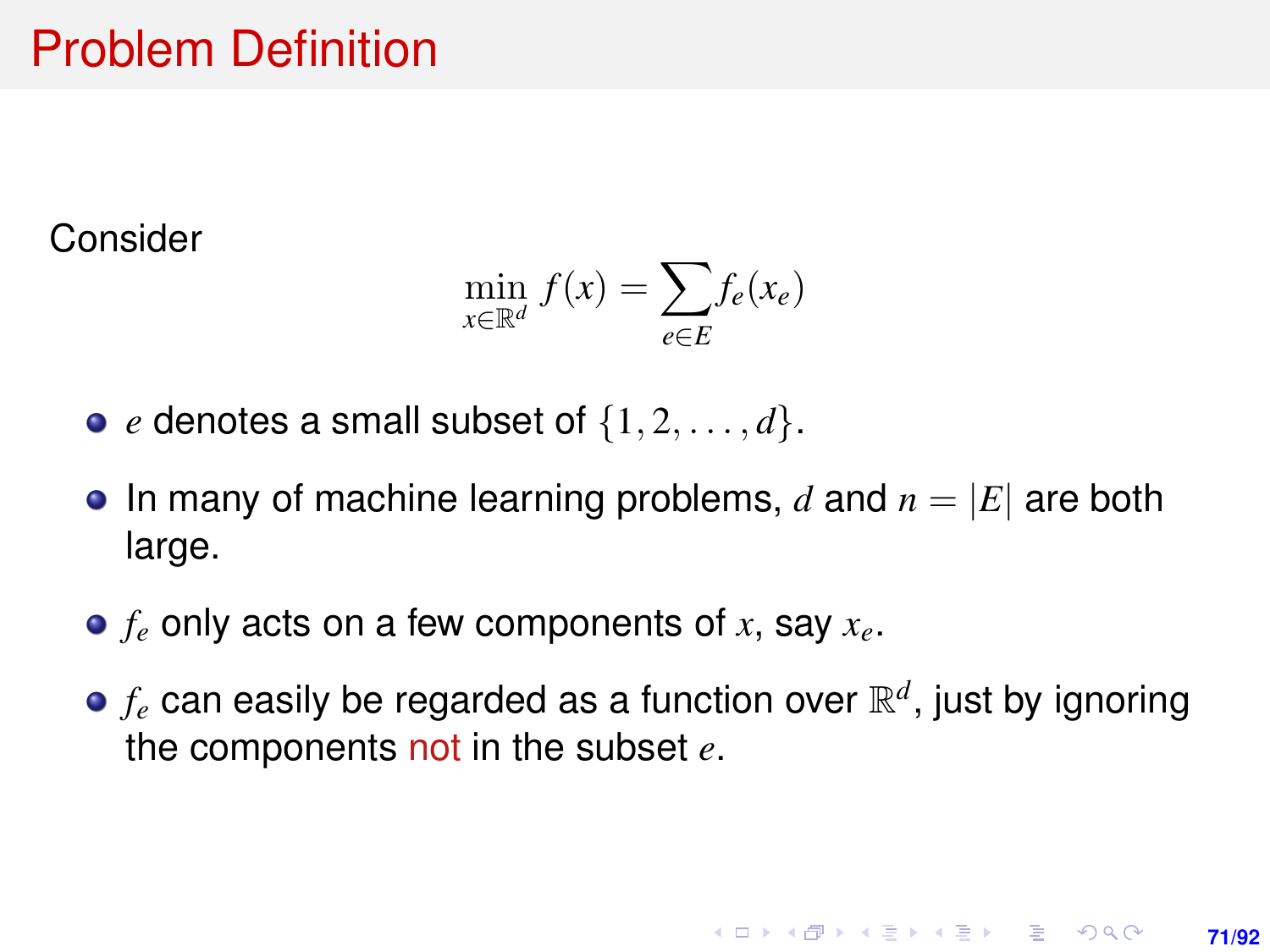# Algorithms to Solve the Problem

● HOGWILD! (Asynchronous SGD):

$$
x_{k+1} \leftarrow x_k - \gamma_k \nabla f_{s_k}(x_k)
$$

- All cores perform the updates asynchronously with no memory locking.
- Ignores the conflict variables.
- No convergence in some cases. (Lose some of the properties of SGD)

**72/92**

**KORKARK A BIK BIKA A GA A GA A GA A BIKA A BIKA A BIKA A BIKA A BIKA A BIKA A BIKA A BIKA A BIKA A BIKA A BIKA** 

• Complicated theoretical analysis  $|>$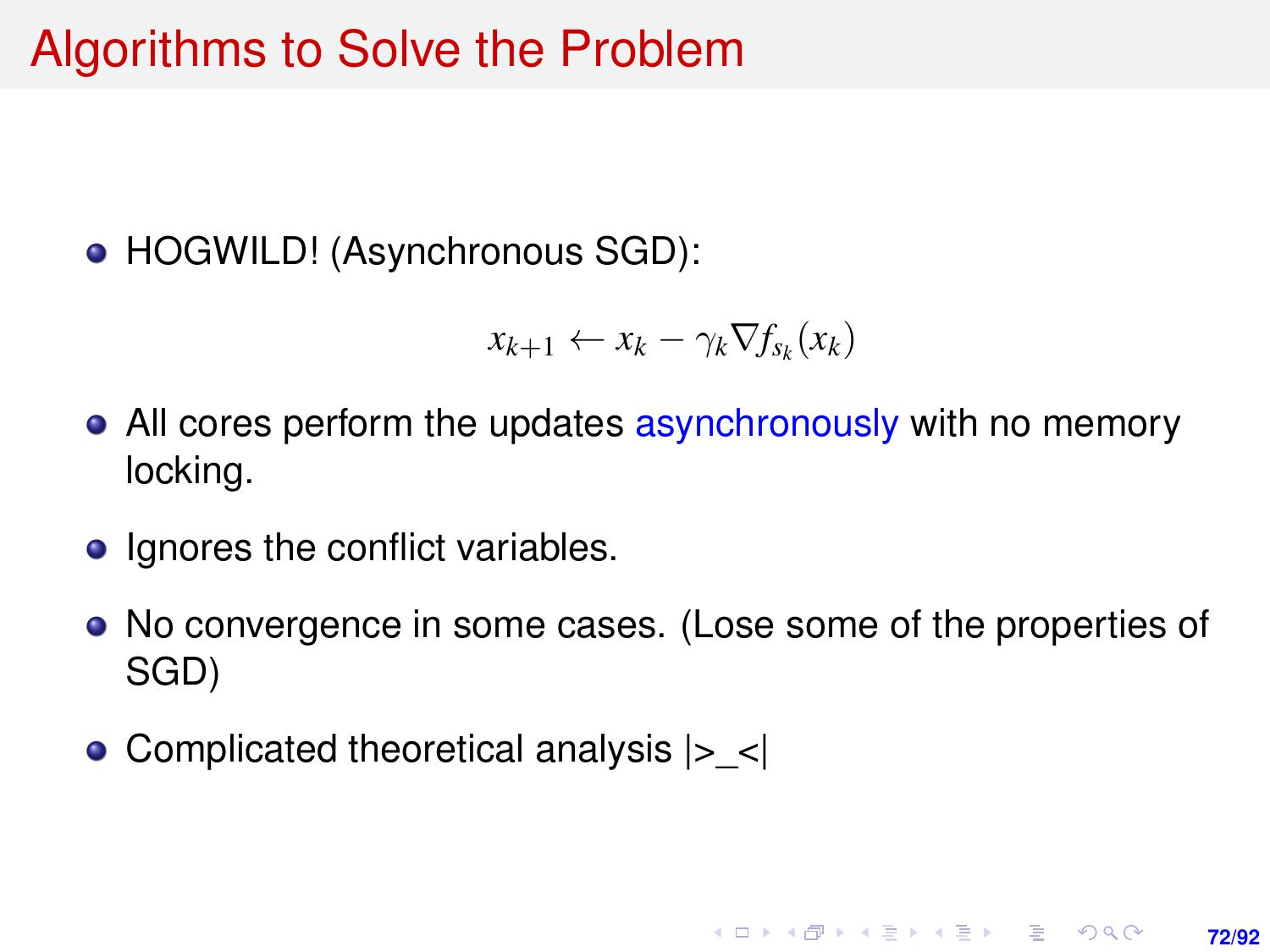# Another Way?

### **To deal with conflicts:**

- Traditional parallelizations
	- Lock the conflict variables when updating.
	- **•** Ensure the correctness, but only limited speedup.
- **HOGWILD!** 
	- Ignore the conflicts when updating.
	- Better speedup, but higher risk of not converging.
- **CYCLADES** 
	- Avoid the conflicts by rearranging the updates.
	- Better speedup.
	- Preserve the property of SGD in high probability.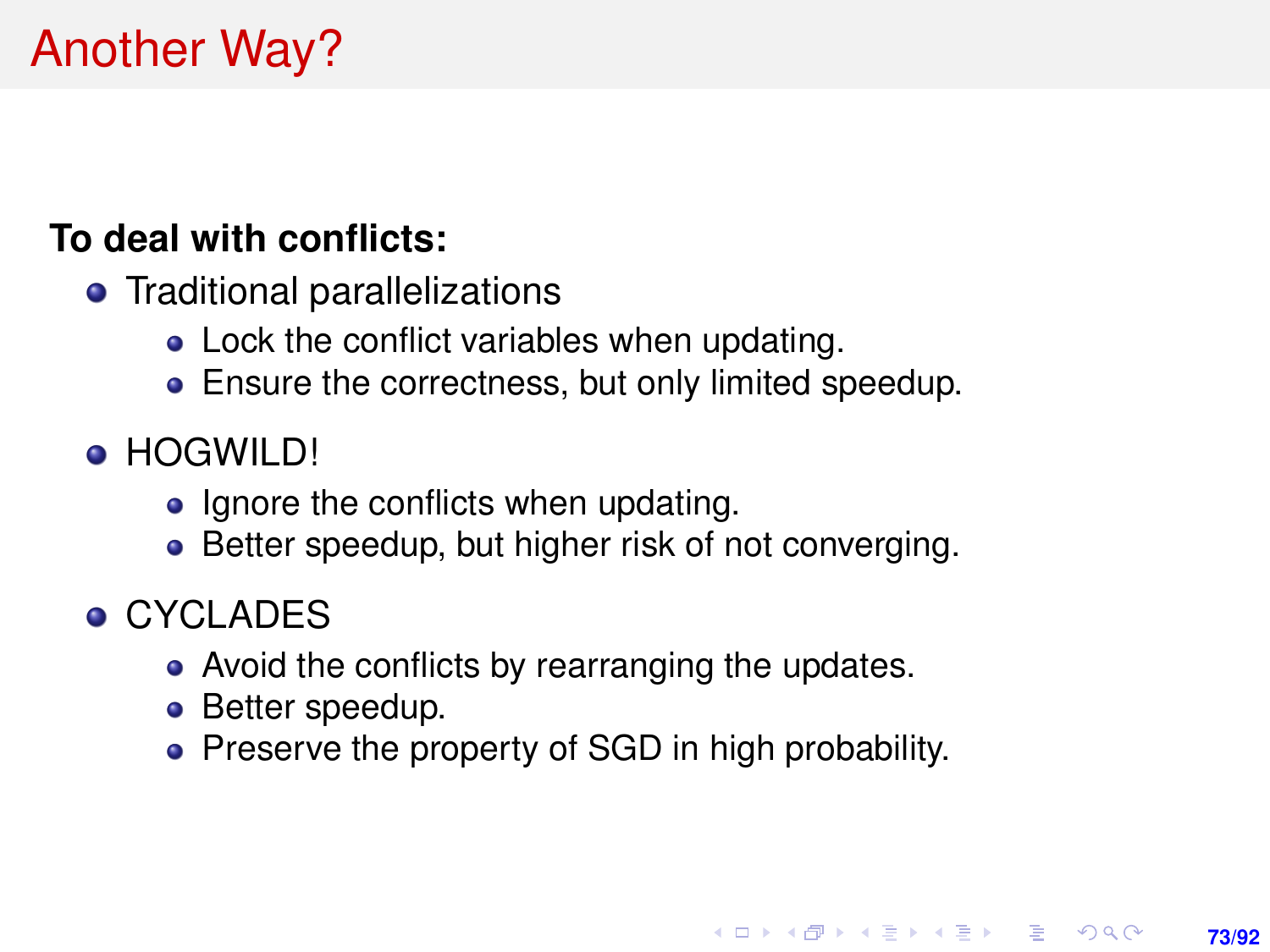#### **Why conflicts affect so much?**

- CPUs don't have direct access to the memory.
- Computations can only be done on CPU cache.
- Data are read from the memory to CPU cache. After the computations are finished, results are pushed back to the memory.
- A CPU has no idea whether its 'colleagues' have local updates which have not been pushed to the memory.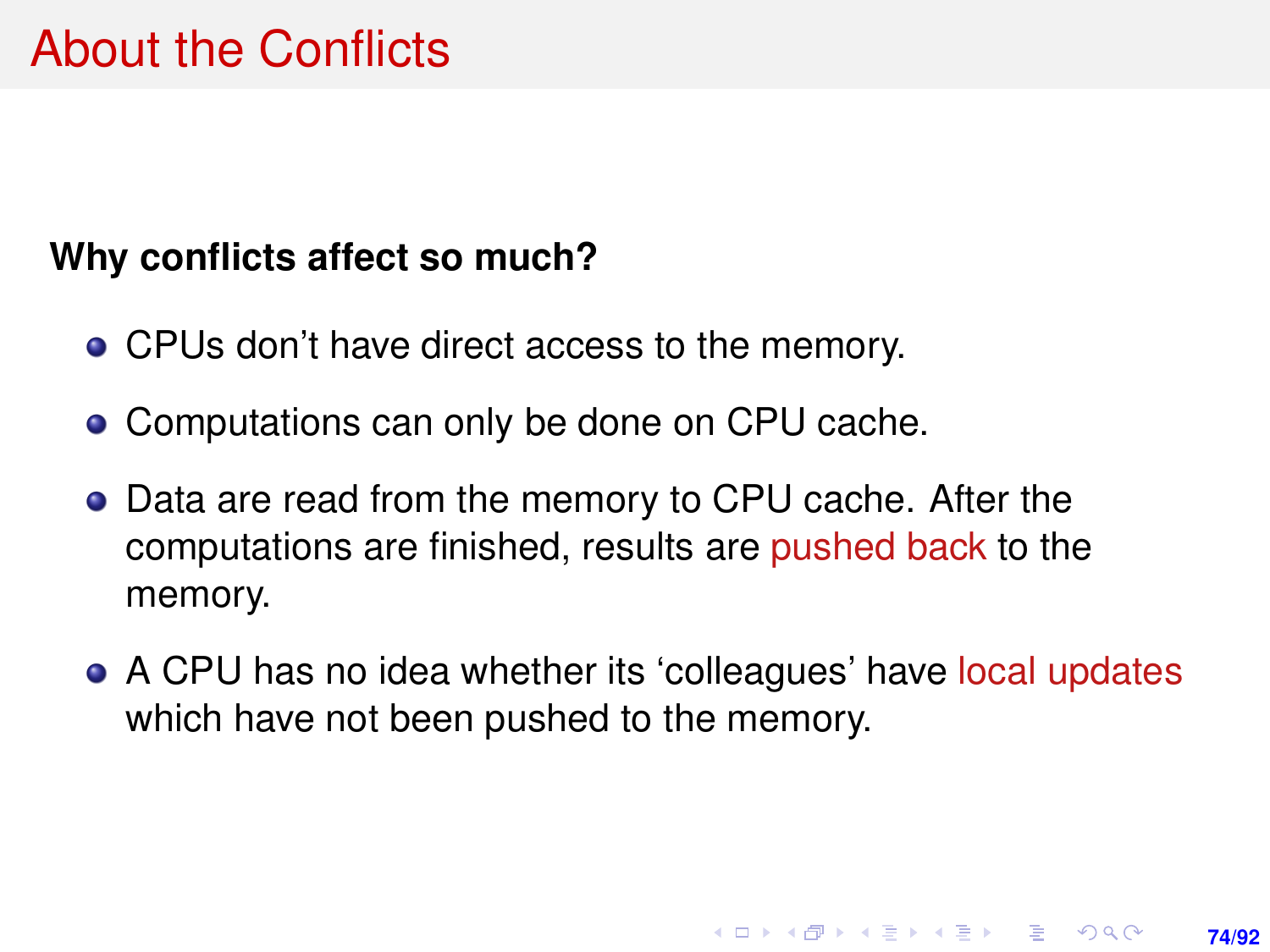## About the Conflicts

**Good Case:**



- The components of  $f_e$  and  $f_e$  don't overlap.
- Two parallel updates means two serial updates.
- No conflicts means speed up!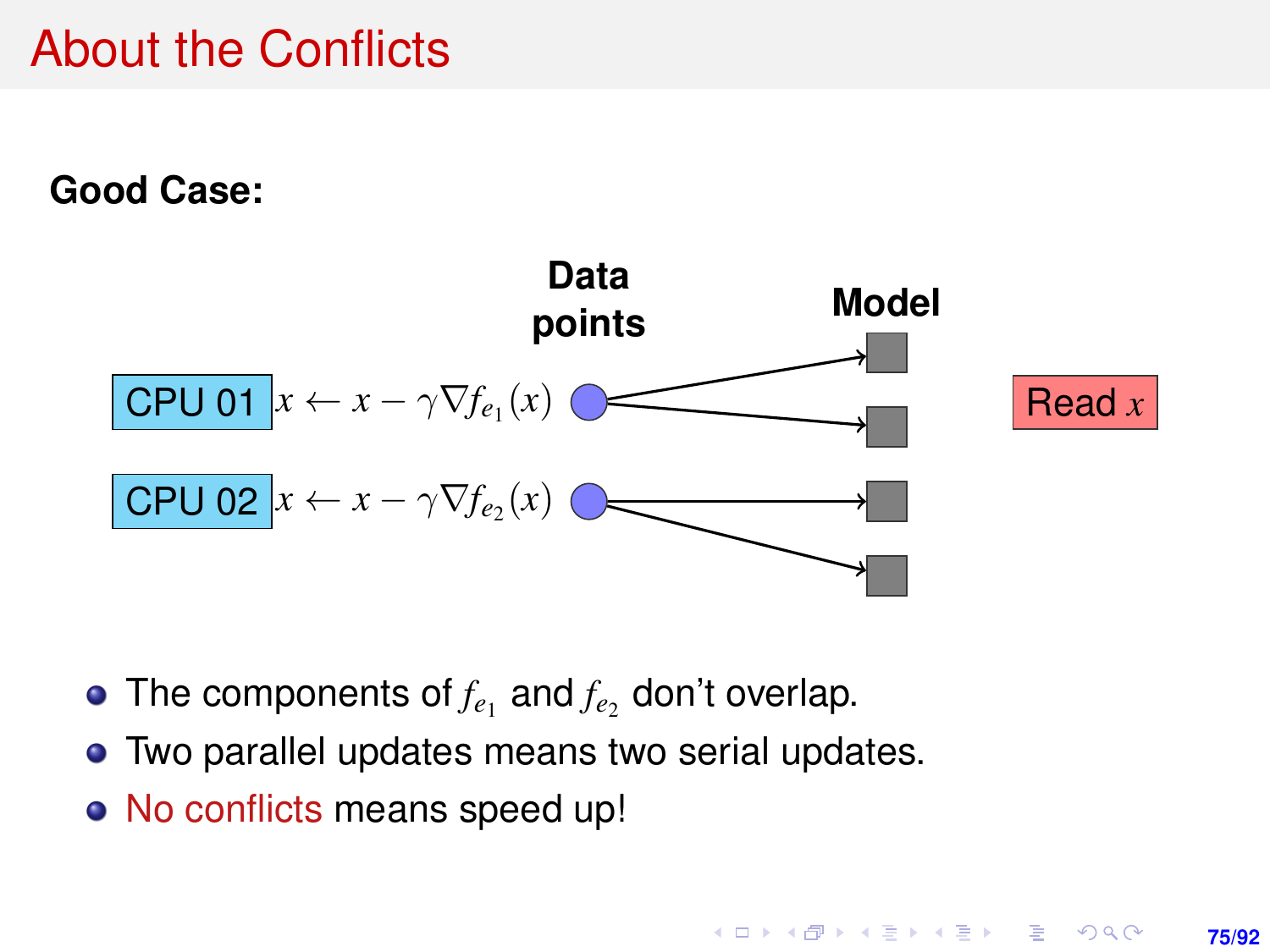### About the Conflicts

**Bad Case:**



- The components of  $f_e$  and  $f_e$  overlap at  $x_2$ .
- Conflicts mean less parallelization.
- What should be done to handle the conflicts? HOGWILD! tells us to ignore it. CYCLADES tells us to avoid it.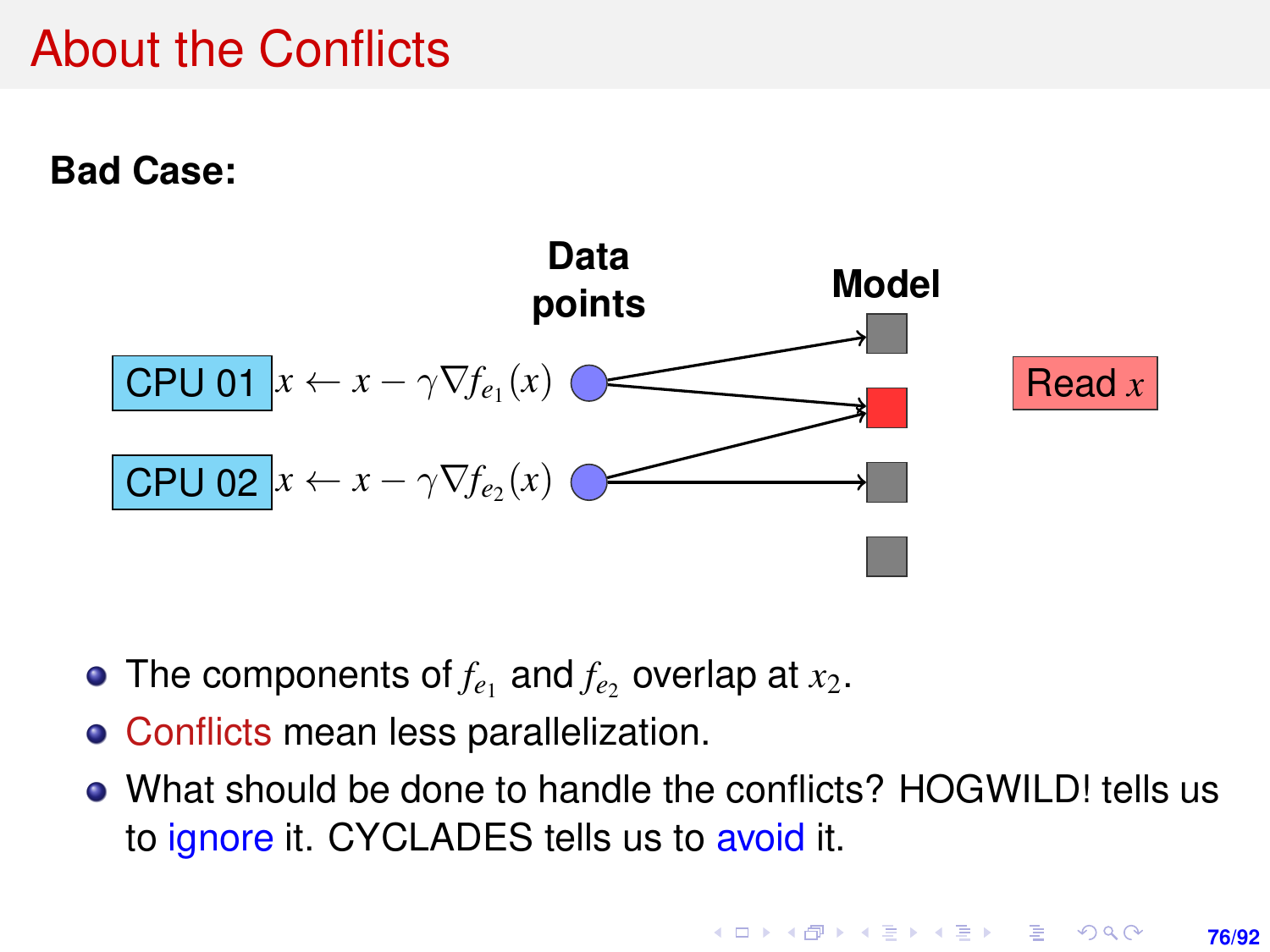### **Definition 1 (Bipartite update-variable graph).**

*We denote as G<sup>u</sup> the bipartite update-variable graph between the updates u*1, . . . , *u<sup>n</sup> and the d variables. In G<sup>u</sup> an update u<sup>i</sup> is linked to a variable x<sup>j</sup> , if u<sup>i</sup> requires to read and write x<sup>j</sup> . E<sup>u</sup> denotes the number of edges in the bipartite graph.* ∆*<sup>L</sup> denotes the left max vertex*  $\deg$ ree of  $G_u$ .  $\bar{\Delta}_L$  denotes its average left degree.

### **Definition 2 (Conflict Graph).**

*We denot by G<sup>c</sup> a conflict graph on n vertices, each corresponding to an update u<sup>i</sup> . Two vertices of G<sup>c</sup> are linked with an edge, if and only if the corresponding updates share at least one variable in the bipartite-update graph Gu.* ∆ *is denoted as the max vertex degree of*  $G_c$ *.*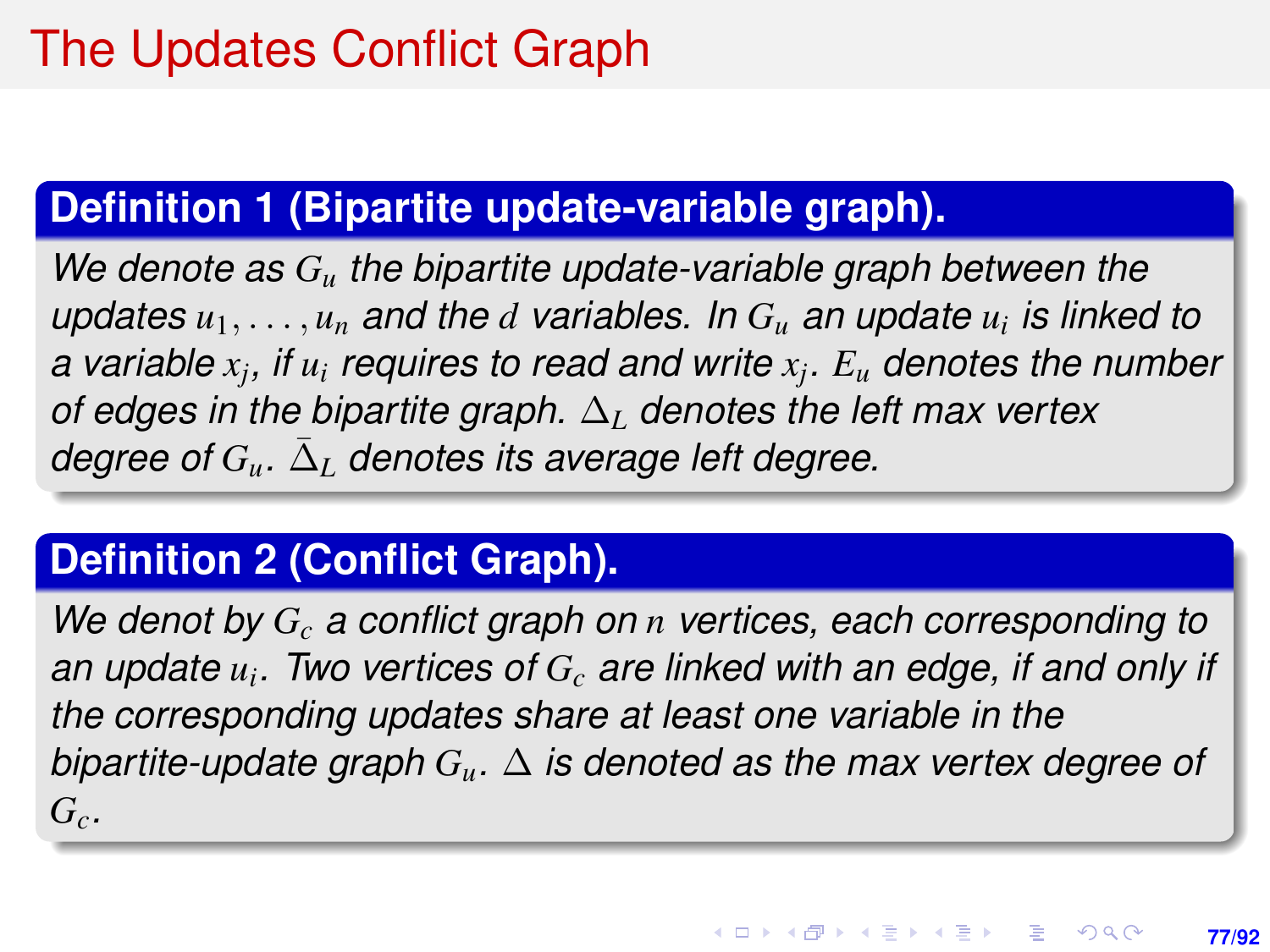## The Updates Conflict Graph

From a bipartite graph to a conflict graph

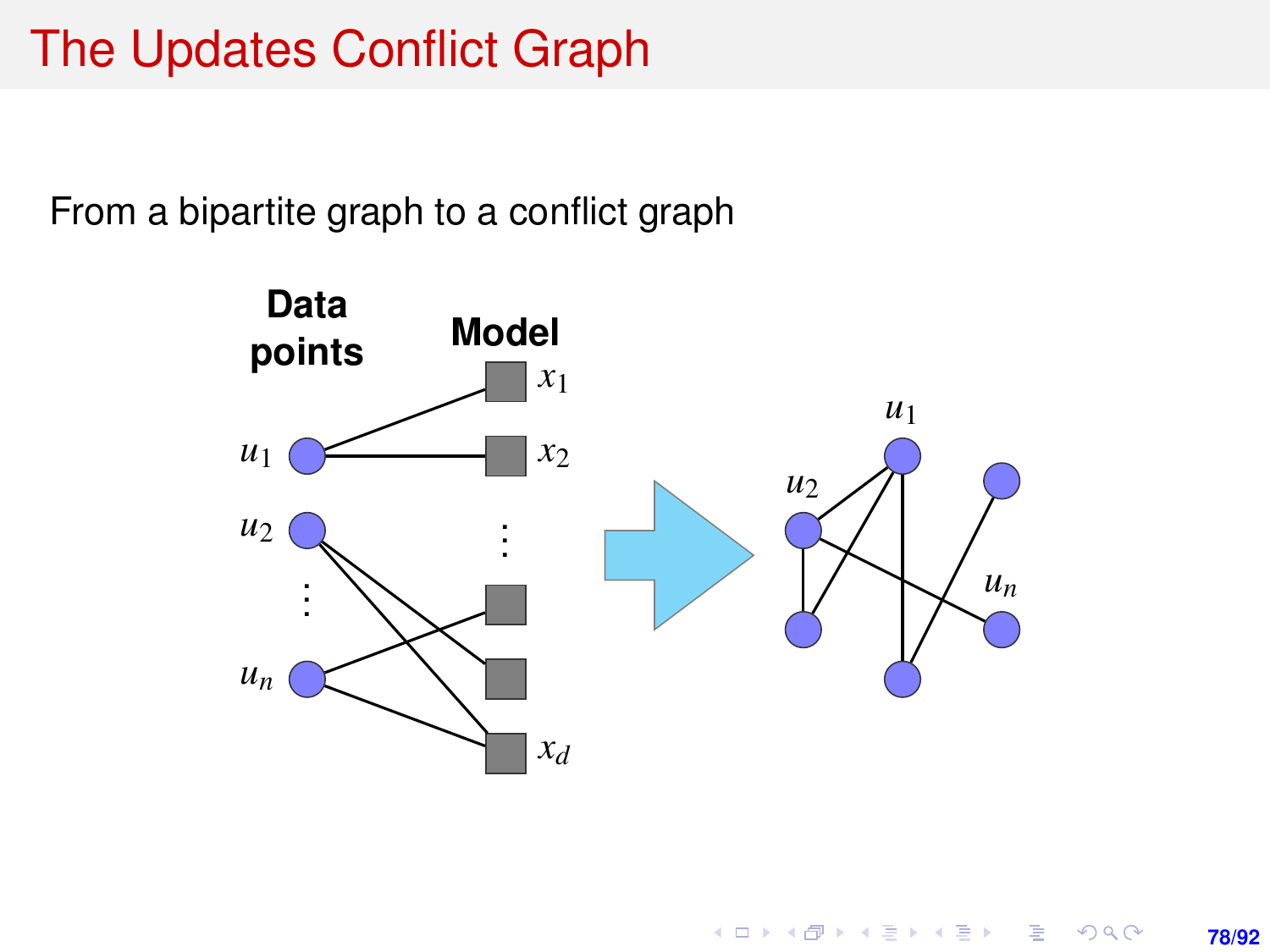# The Updates Conflict Graph

#### **Remarks**

- In the conflict graph, if two vertices are linked with an edge, then their corresponding updates conflict with each other.
- *G<sup>c</sup>* is introduced to analyze the CYCLADES algorithm. In practice we never construct it.
- Suppose the number of connected components(CC) is *N<sub>cc*</sub>, then we can employ *Ncc* workers to process the updates asynchronously. No conflicts occur. **However,** *Ncc* **equals to 1 for most problems!**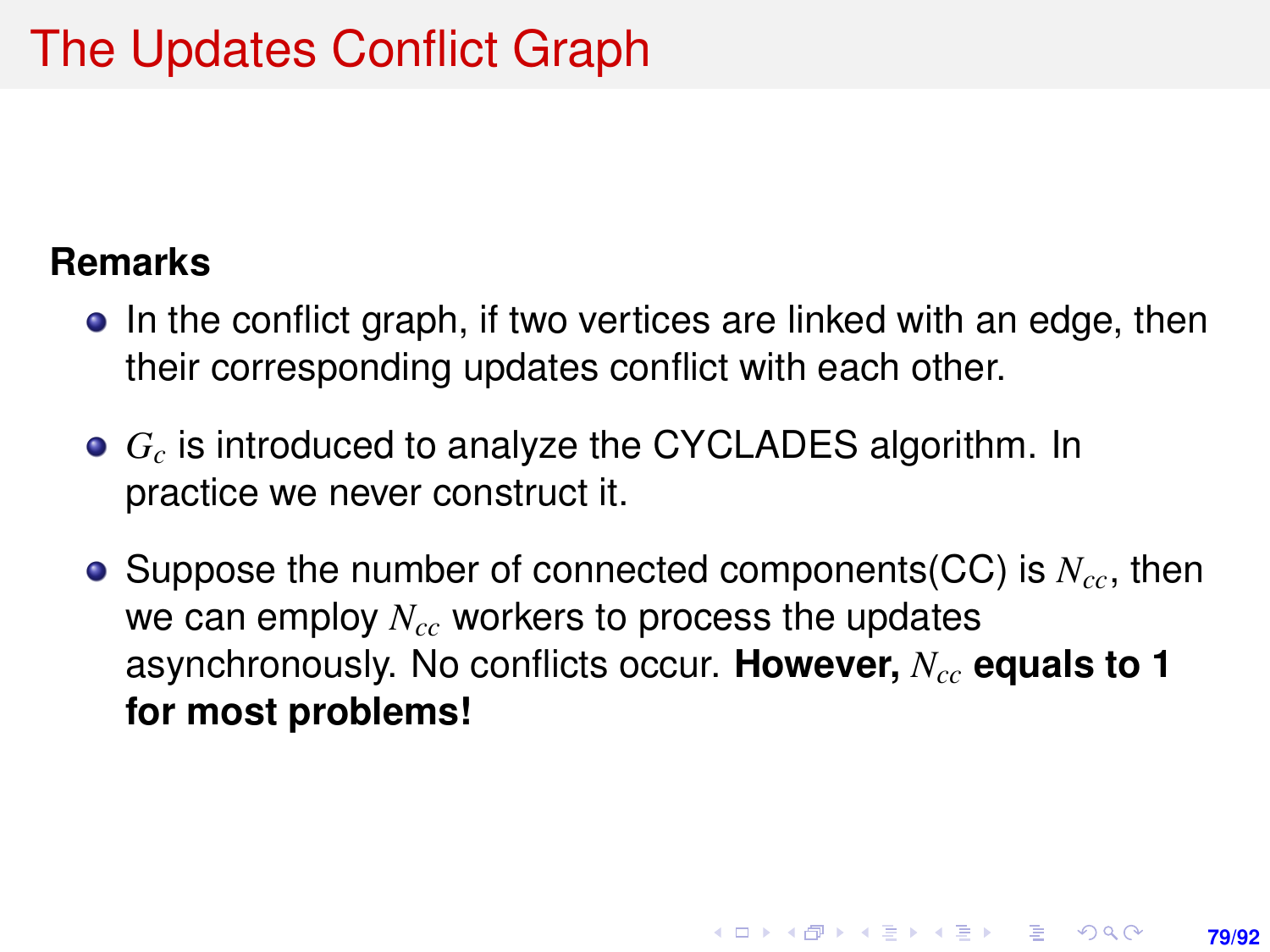- We need more CCs to perform parallelization.
- Just sample part of the updates.



How many CCs we can get if we perform the sampling?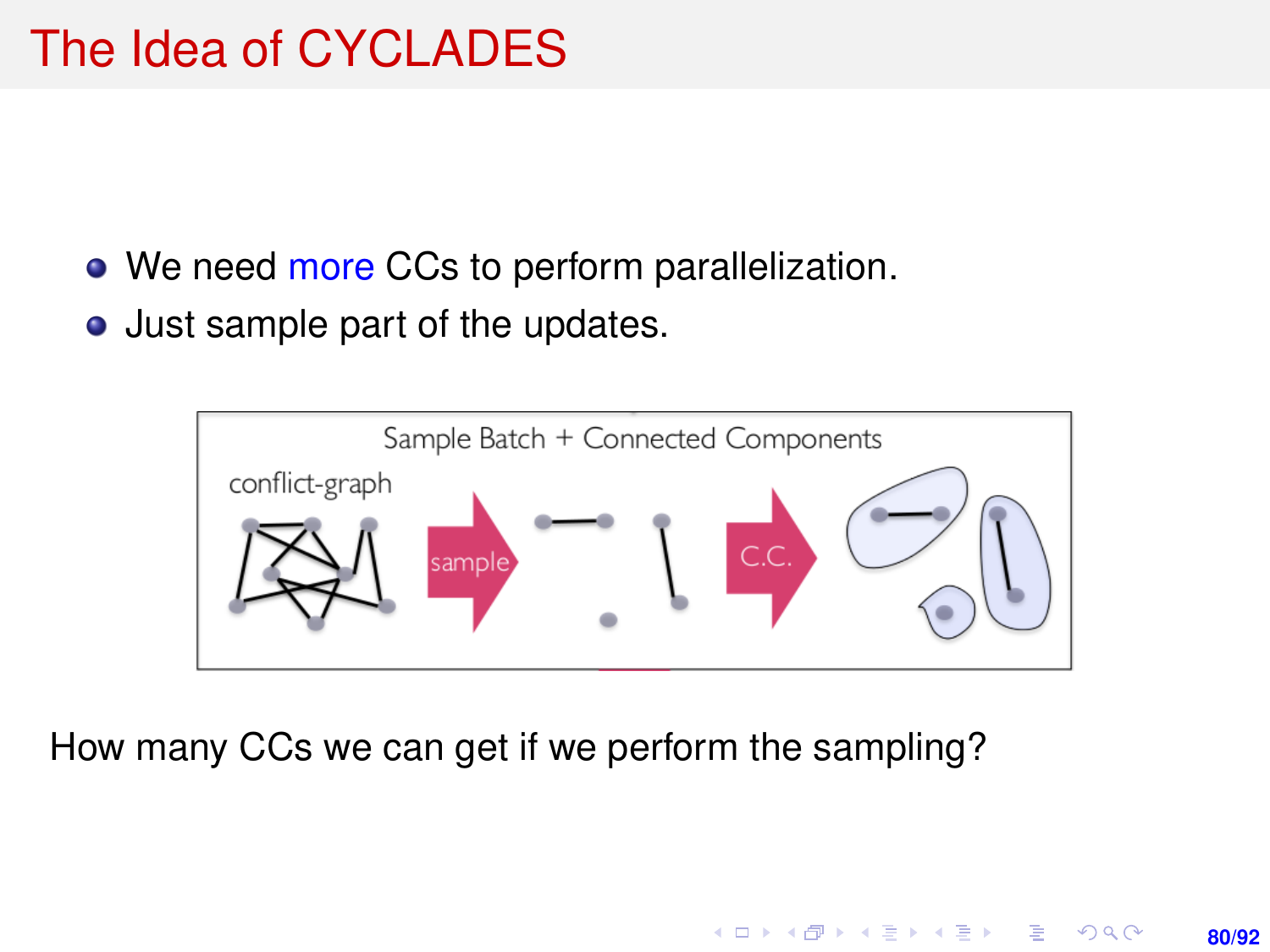## The Number of CCs

### **Theorem 2.**

<span id="page-80-1"></span>*Let G be a graph on n vertices, with maximum vertex degree* ∆*. Let us sample each vertex independently with probability*  $p = \frac{1-\varepsilon}{\Delta}$  and *define G* <sup>0</sup> *as the induced subgraph on sampled vertices. Then, the* largest CC of G' has the size at most  $\frac{4}{\varepsilon^2} \log n$ , with high probability.

#### **Theorem 3.**

<span id="page-80-0"></span>*Let G be a graph on n vertices, with maximum vertex degree* ∆*. Let us sample*  $B = (1 - \varepsilon) \frac{n}{\Delta}$  $\frac{n}{\Delta}$ , with or without replacement, and define  $G'$ *as the induced subgraph on sampled vertices. Then, the largest CC of G'* has the size at most  $\mathcal{O}\left(\frac{\log n}{\varepsilon^2}\right)$  $\left(\frac{\log n}{\varepsilon^2}\right)$ , with high probability.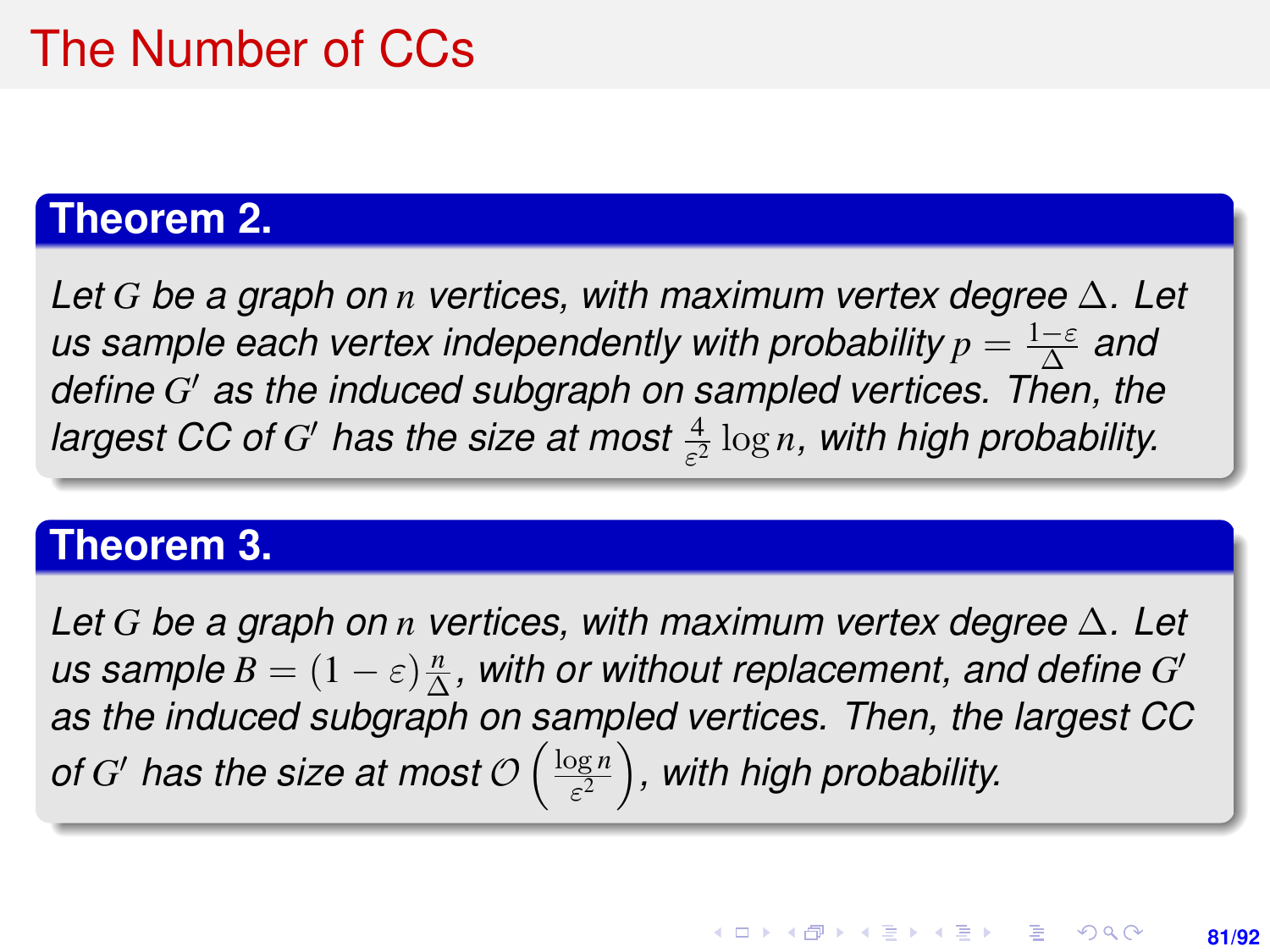### The Number of CCs

### **Remarks**

- Theorem [3](#page-80-0) can be regard as a corollary of Theorem [2\(](#page-80-1)Not obvious!). We'll give a brief proof of Theorem [2](#page-80-1) later.
- From Theorem [3,](#page-80-0) if one samples  $B = (1 \varepsilon) \frac{n}{\Delta}$  $\frac{n}{\Delta}$  vertices, then there will be at least  $\mathcal{O}(\varepsilon^2 B / \log n)$  CCs, each of size at most  $\mathcal{O}(\log n/\varepsilon^2)$ .

**82/92**

**KORKARK A BIK BIKA A GA A GA A GA A BIKA A BIKA A BIKA A BIKA A BIKA A BIKA A BIKA A BIKA A BIKA A BIKA A BIKA** 

The number of CCs is increased a lot – OK. Good for parallelization.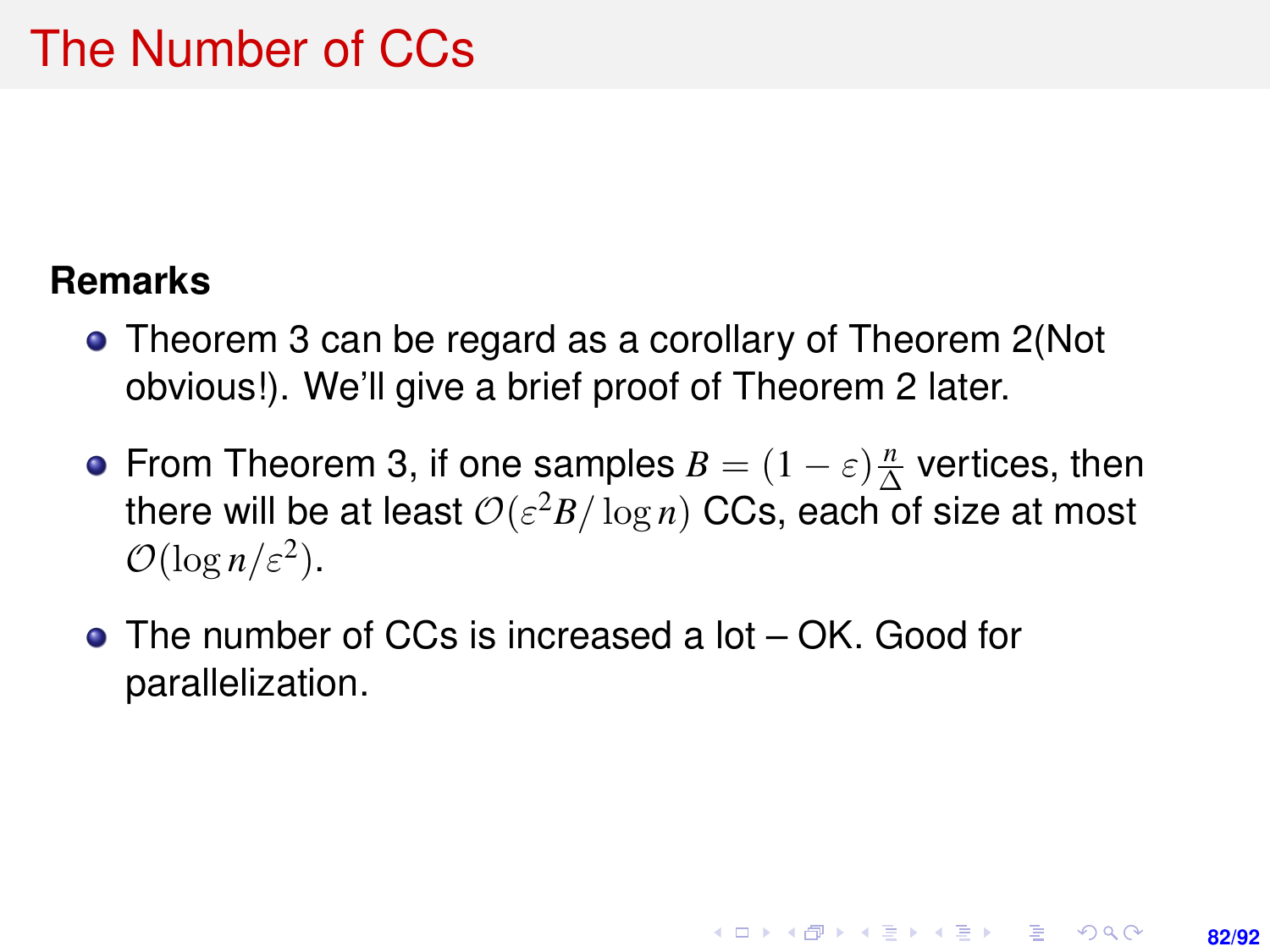## The Idea of CYCLADES



メロトメ 御 トメ 君 トメ 君 トッ 君  $299$ **83/92**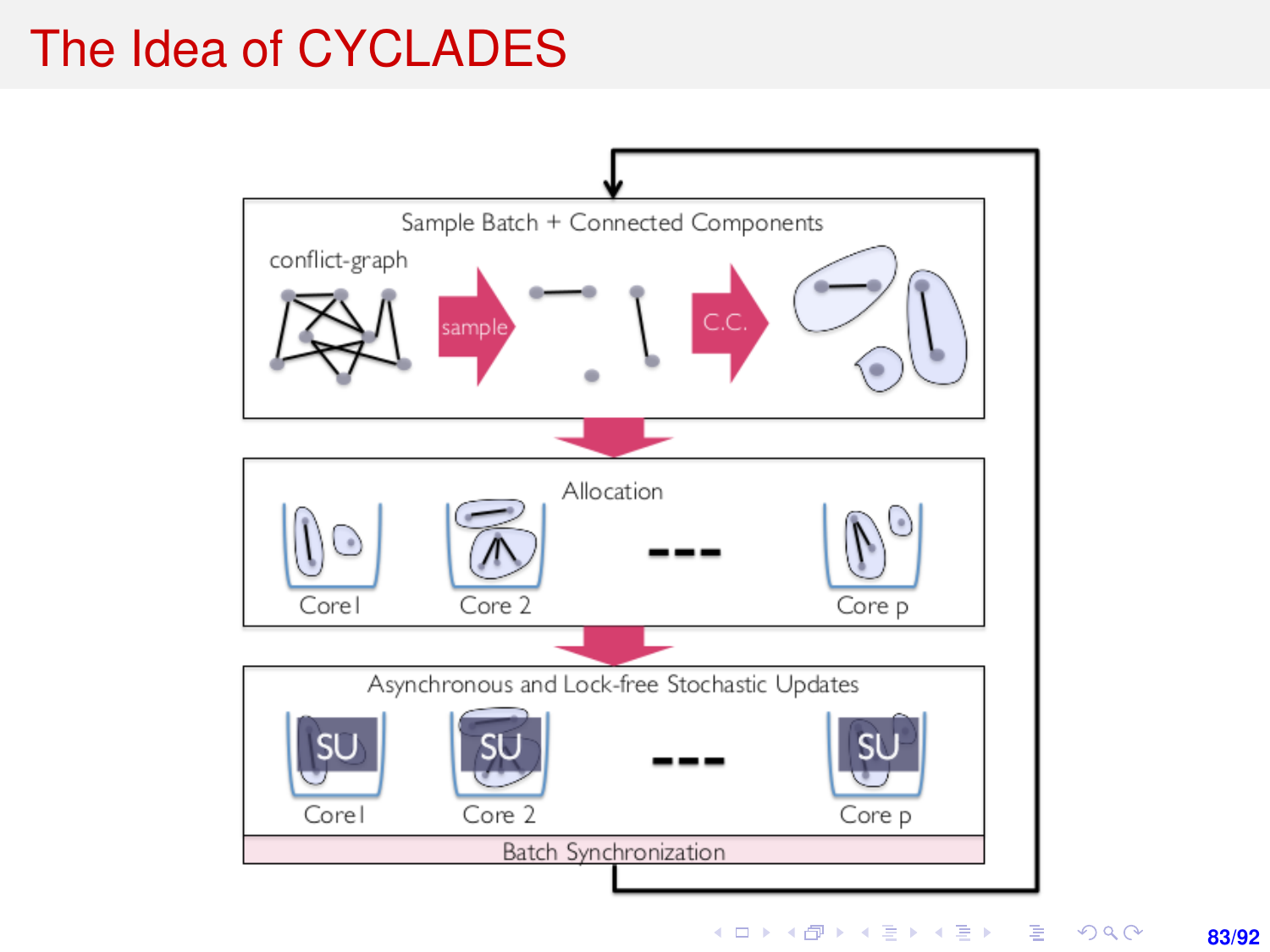- After sampling, use certain algorithm to find all CCs in a parallel way(to be continued).
- When all CCs are determined, allocate them to the workers(consider the load balance).
- Each worker performs stochastic updates asynchronously and individually, with no conflicts and false sharing issues.

**84/92**

**KORKARK A BIK BIKA A GA A GA A GA A BIKA A BIKA A BIKA A BIKA A BIKA A BIKA A BIKA A BIKA A BIKA A BIKA A BIKA** 

• Repeat the three phases until finished.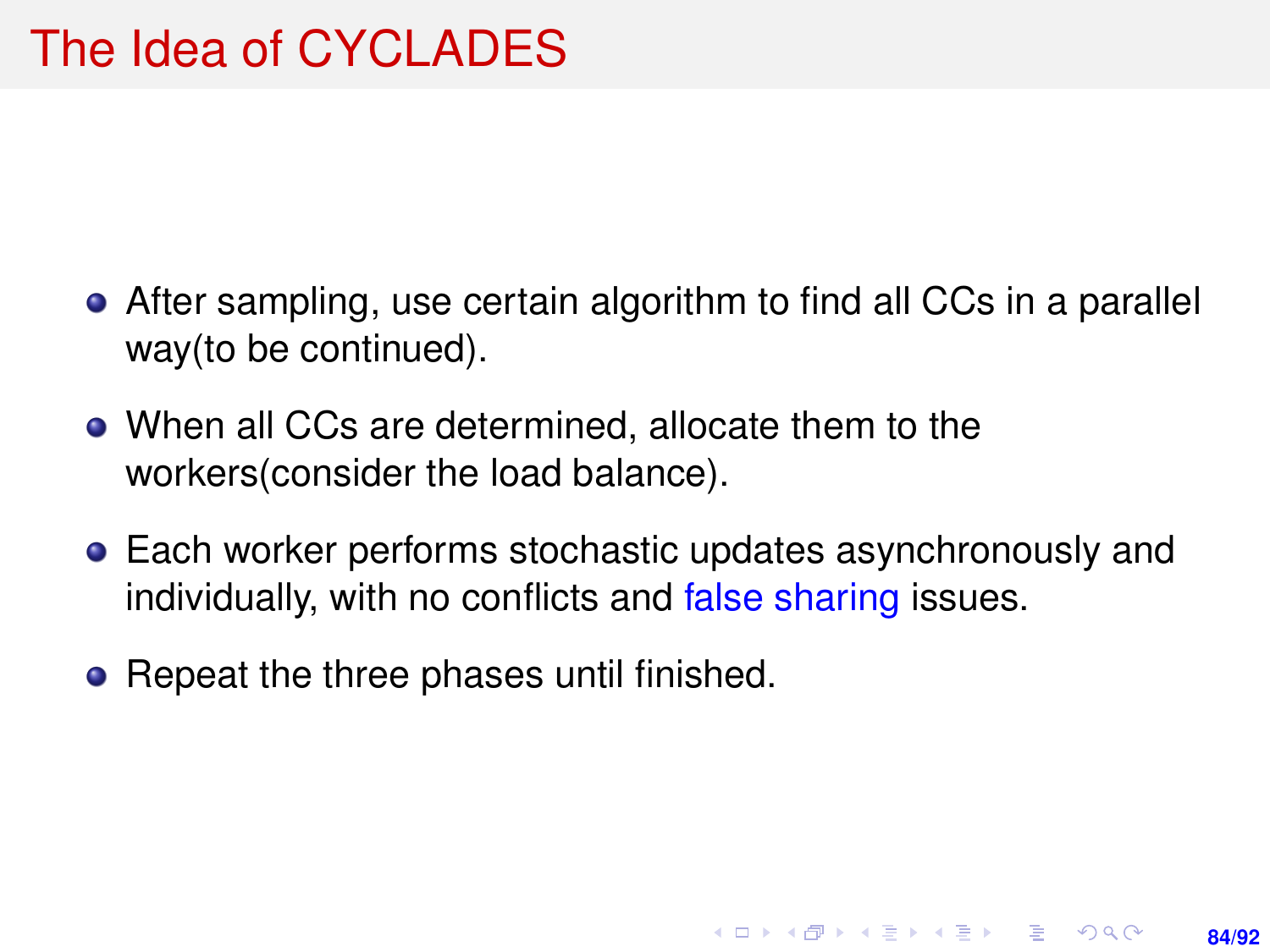# CYCLADES Outline

### **Algorithm 3** CYCLADES

- 1: **Input**: *Gu*, *T*, *B*.
- 2: Sample  $n_b = T/B$  subgraphs from  $G_u$ .
- 3: **for** batch  $i = 1 : n_b$  **do**<br>4: Allocate CCs to P c
- 4: Allocate CCs to *P* cores.<br>5: **for** each core asynchron
- 5: **for** each core asynchronously **do**
- 6: Perform local updates in allocated CCs.<br> $7'$  end for
- 7: **end for**
- 8: **end for**
	- *T* is the total updates you'd like to run.
	- One synchronization at the end of each batch.
	- $G_u$  is determined by the structure of problem.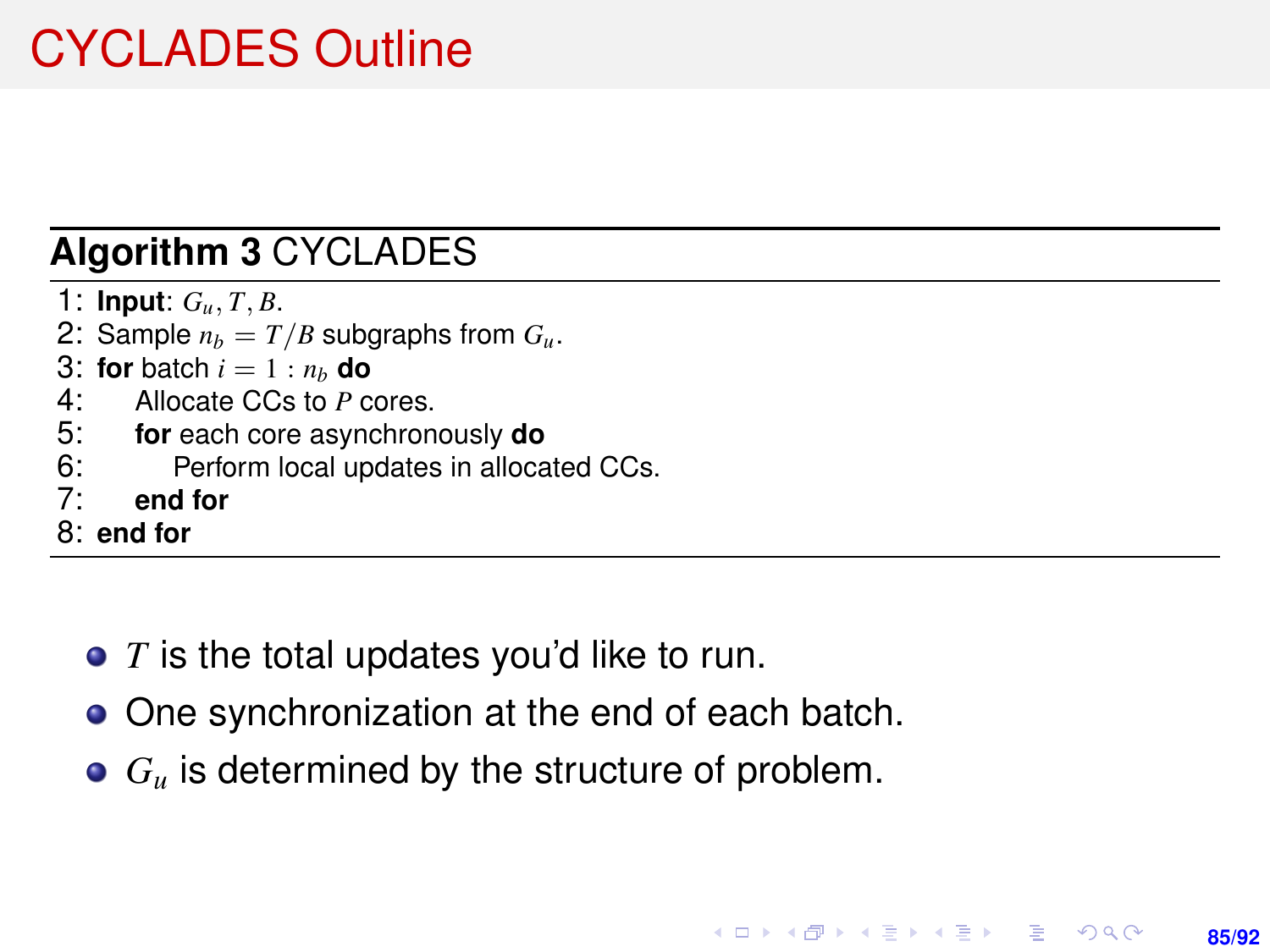- $\bullet$  If we use the conflict graph  $G_c$  to compute the CCs...
- The cost is the order of sampled edges.
- However, constructing  $G_c$  requires  $n^2$  time. A high cost no, thanks.

**86/92**

**KORKARK A BIK BIKA A GA A GA A GA A BIKA A BIKA A BIKA A BIKA A BIKA A BIKA A BIKA A BIKA A BIKA A BIKA A BIKA** 

• Compute CCs using the bipartite graph only!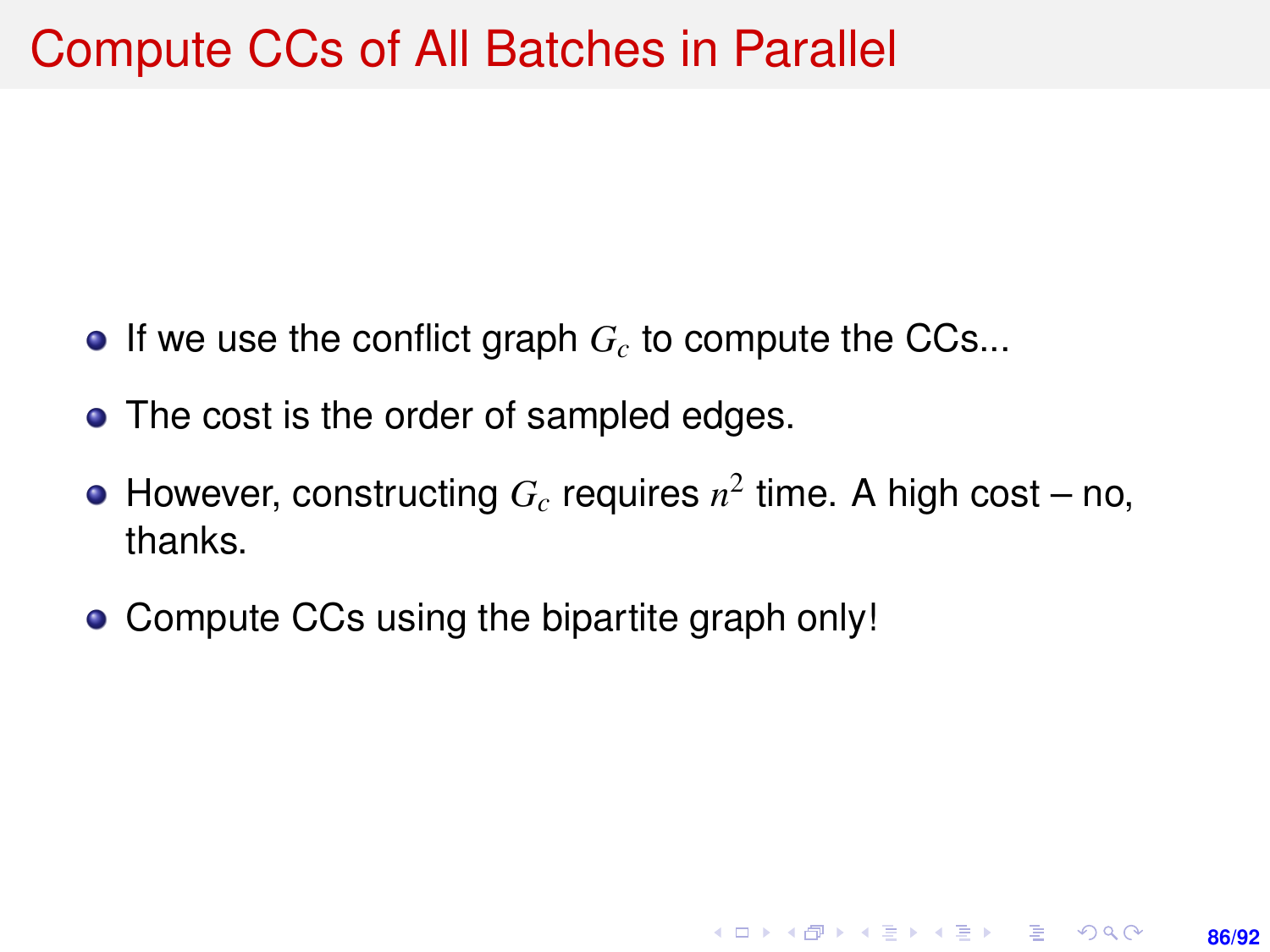## Compute CCs of All Batches in Parallel



#### **Simple message passing idea**

- Data points send their label.
- Variables compute min and send back.
- Data points compute min.
- Iterate until you're done.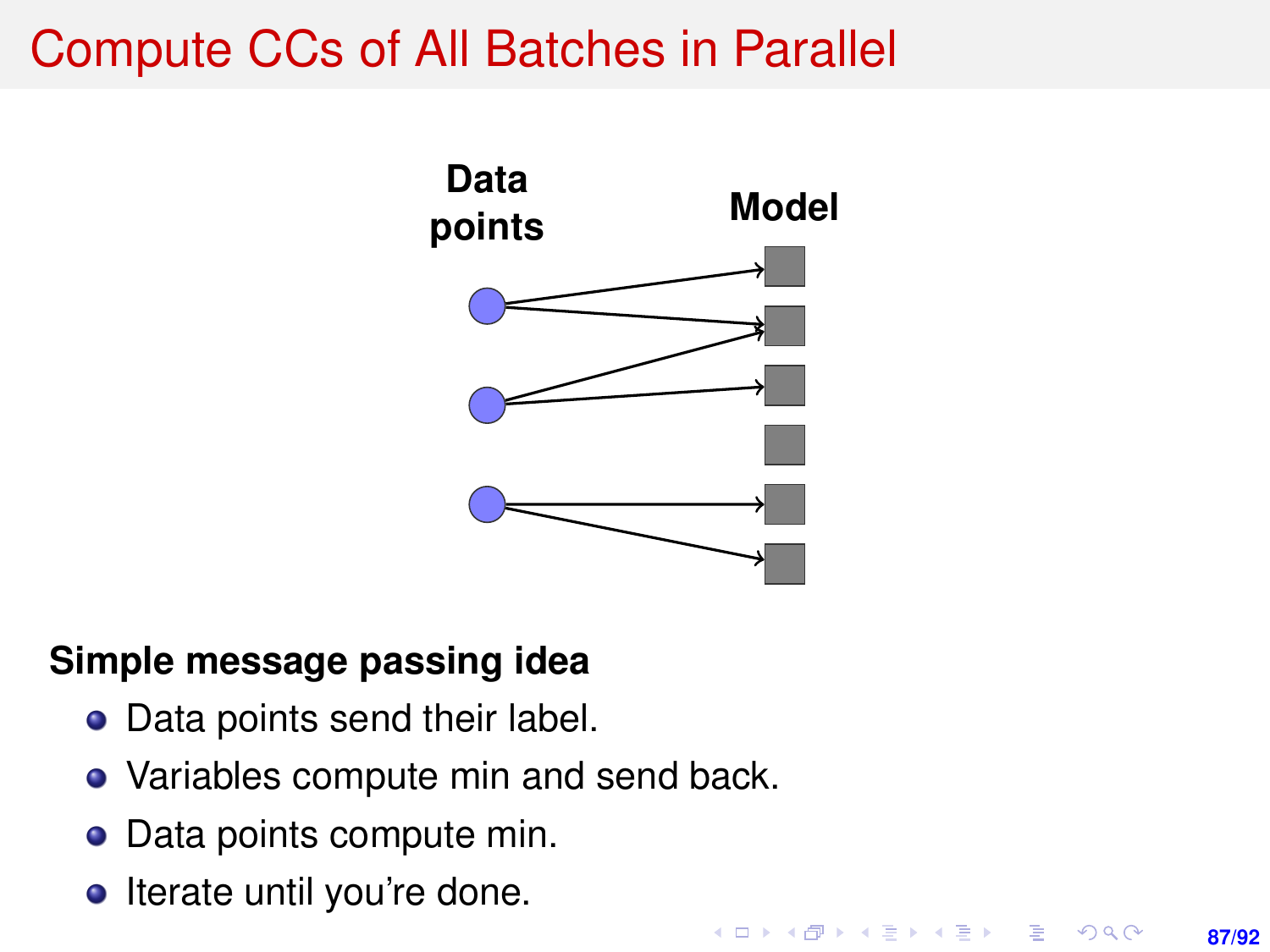#### **Remarks**

- The iterations needed are bounded with the length of the longest-shortest path(i.e. the diameter of *Gc*).
- $\bullet$  Overall complexity:  $\mathcal{O}(E_u \log n / P)$ , *P* is the number of cores. Note: useful when *P* is large.
- Only need the bipartite graph *Gu*, not the conflict graph *Gc*.

**88/92**

**KORKARK KERKER DRAM**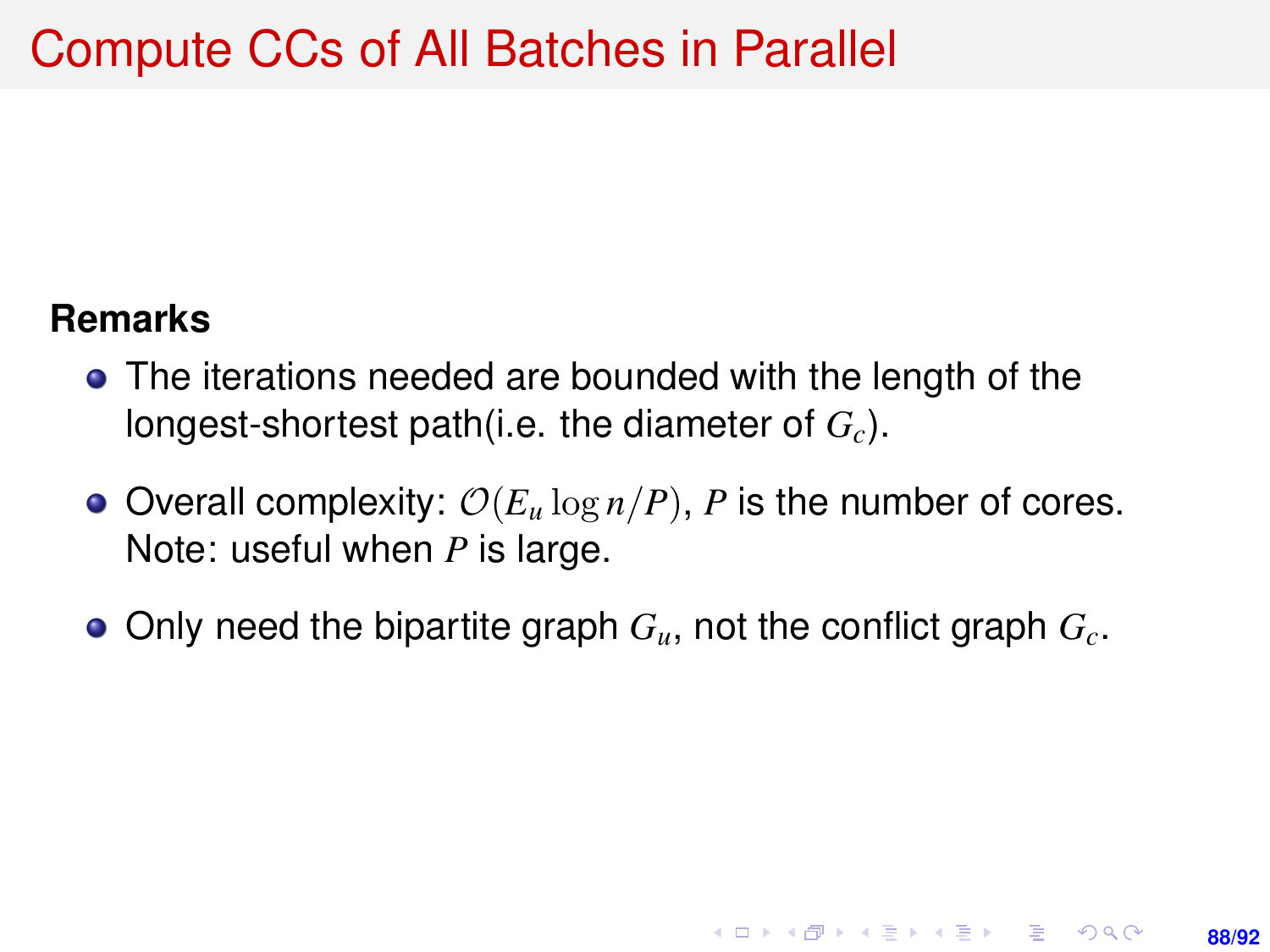Once we obtain the CCs of the batch, we have to allocate these CCs to *P* cores.

- *wi* is the cost of updating with the *i*th data point.
- $W_{C(i)} = \sum_{j \in C(i)} w_j$  is the cost of updating the *i*th CC.
- For each batch update, we need to

min max  $W_{C(i)}$ 

to get the best load balance.

An NP hard problem. We can utilize an approximation algorithm to obtain a sub-optimal plan.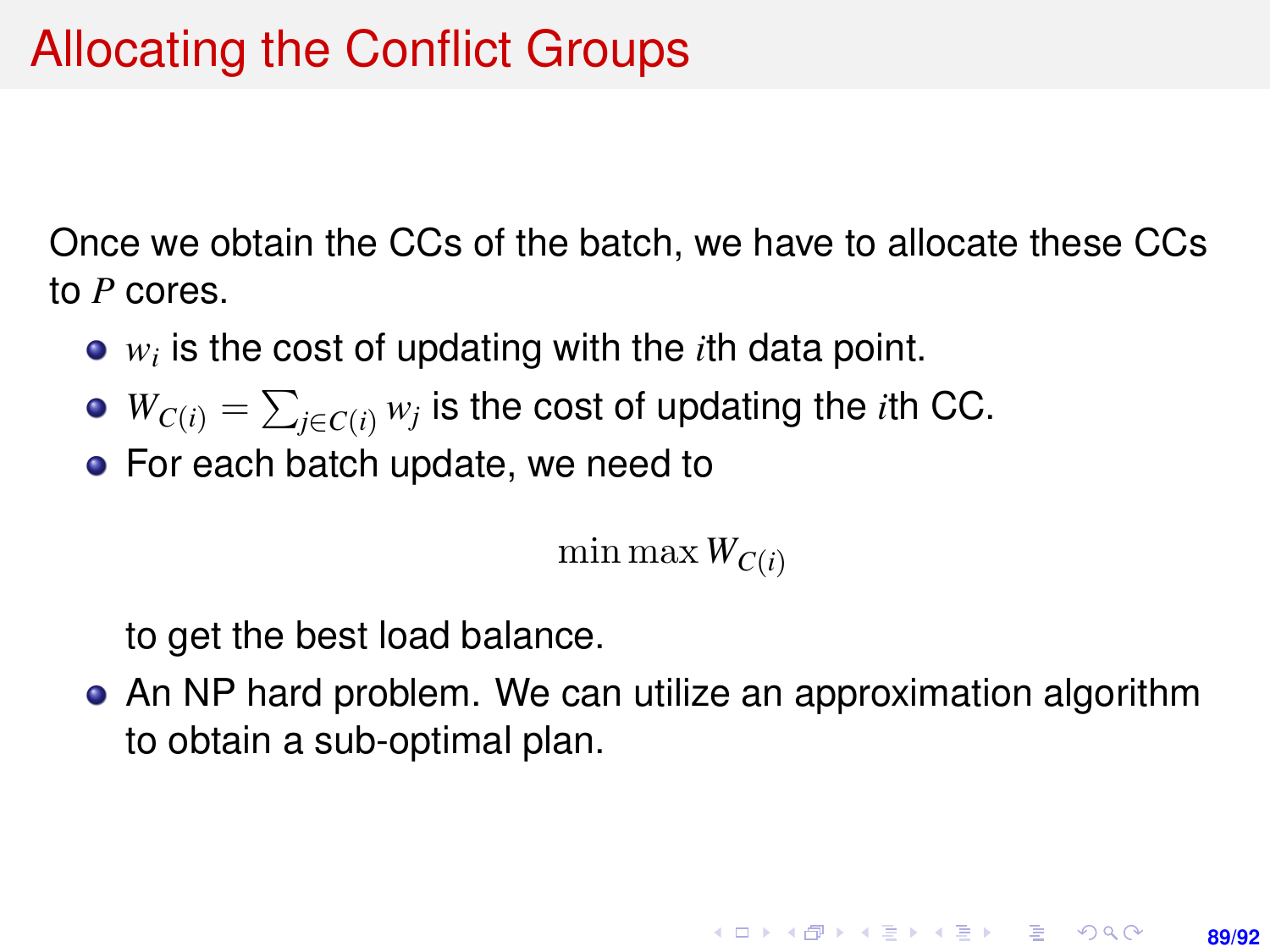#### **Algorithm 4** Greedy allocation

- 1: Estimate  $W_1, \ldots, W_m$ , the cost of each CC.
- 2: Sort the *W<sup>i</sup>* 's in the descending order.
- 3: **for**  $i = 1 : m$  **do**<br>4: Choose the *d*
- 4: Choose the currently largest  $W_i$ .<br>5: Add  $W_i$  to the cores with least su
- Add *W<sub>i</sub>* to the cores with least sum of cost currently.
- 6: **end for**
	- $\bullet$  A 4/3-approximation algorithm.
	- *wi* is proportional to the out-degree of that update.

**90/92**

**KORKARK A BIK BIKA A GA A GA A GA A BIKA A BIKA A BIKA A BIKA A BIKA A BIKA A BIKA A BIKA A BIKA A BIKA A BIKA**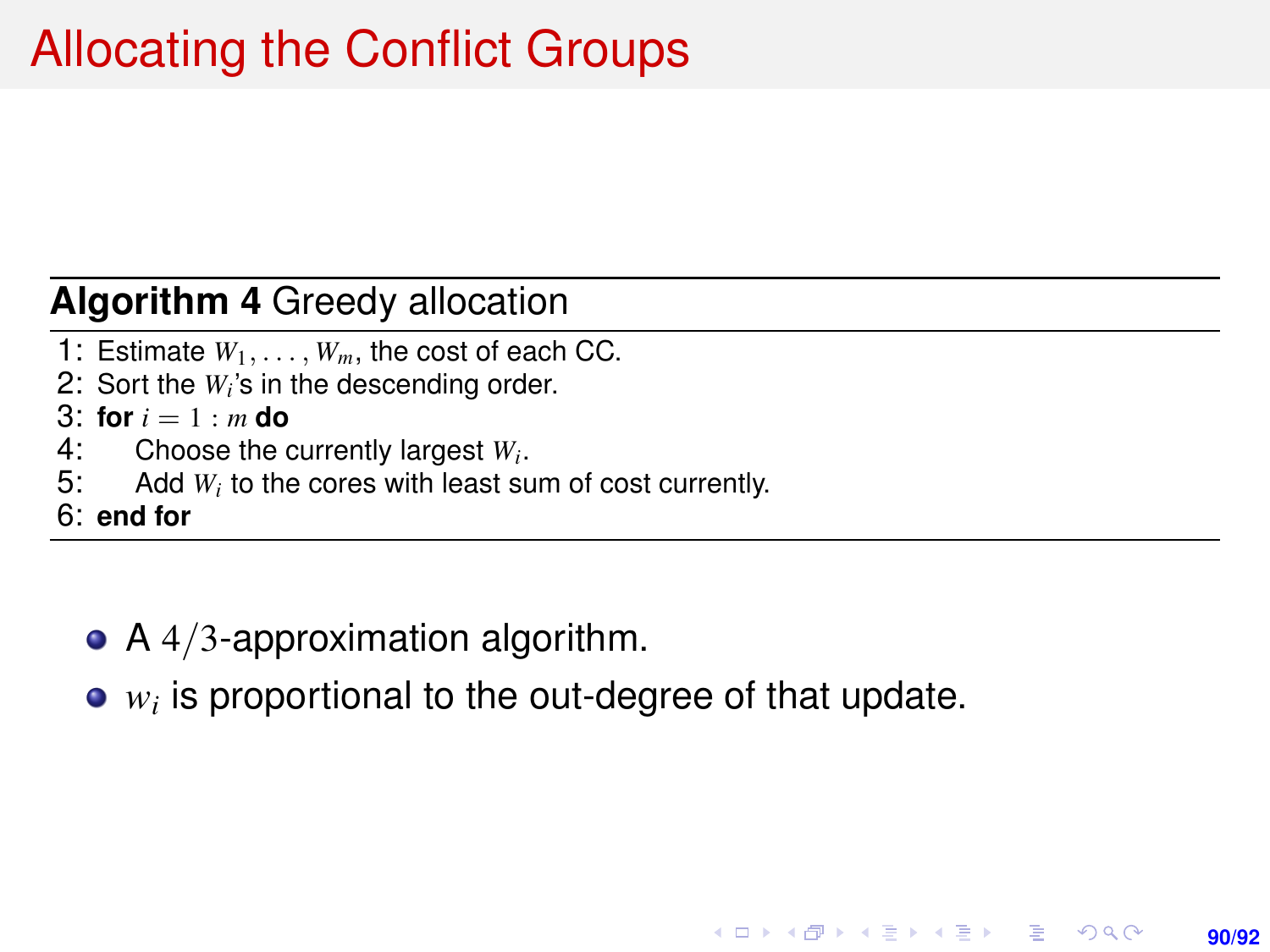## Main Results

#### **Theorem 4 (Main result).**

<span id="page-90-0"></span>*Let us assume any given update-variable graph G<sup>u</sup> with average, and*  $\frac{L}{L}$  *as assume any given update variable graph*  $G_i$  *max left degree*  $\overline{\Delta}_L$  *and*  $\Delta_L$ *, such that*  $\Delta_L/\overline{\Delta}_L \leq \sqrt{2L}$ *n, and with induced max conflict degree*  $\Delta$ *. Then, CYCLADES on P =*  $\mathcal{O}(n/\Delta\Delta_L)$  *cores with batch sizes*  $B = (1 - \varepsilon) \frac{n}{\Delta}$  $\frac{n}{\Delta}$  can execute  $T=c n$  updates, for any *c* > 1*, in time*

$$
\mathcal{O}(\frac{E_u \cdot \kappa}{P} \log^2 n)
$$

*with high probability.*

- $\bullet$   $\kappa$  is the cost to update one edge in  $E_u$ .
- CYCLADES can achieve the same result as the serial algorithms with high probability. Thus it requires similar properties of the objective function *f* and its components *fe*.